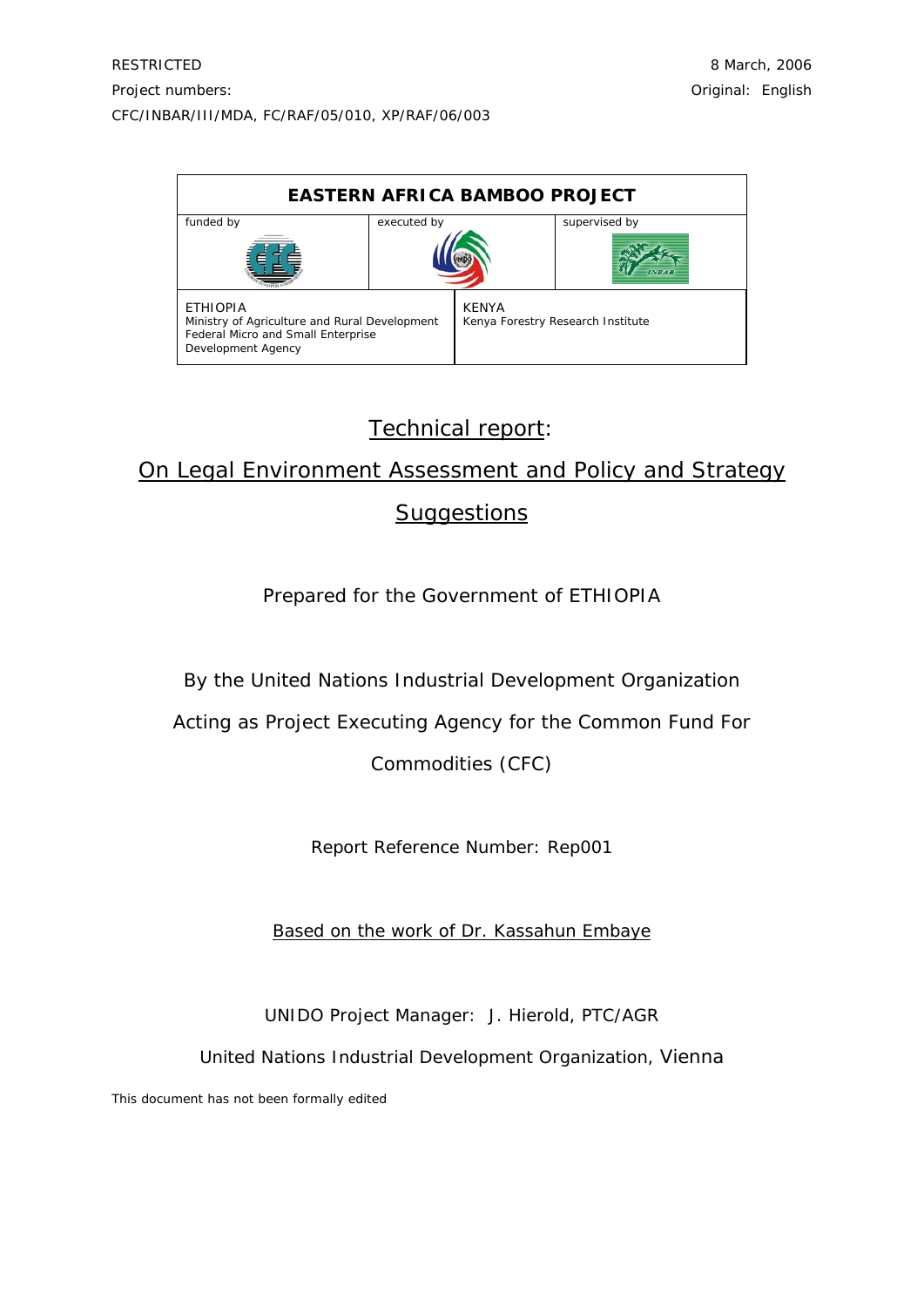This project is being financed by the Common Fund for Commodities, an intergovernmental financial institution established within the framework of the United Nations, headquartered in Amsterdam, the Netherlands.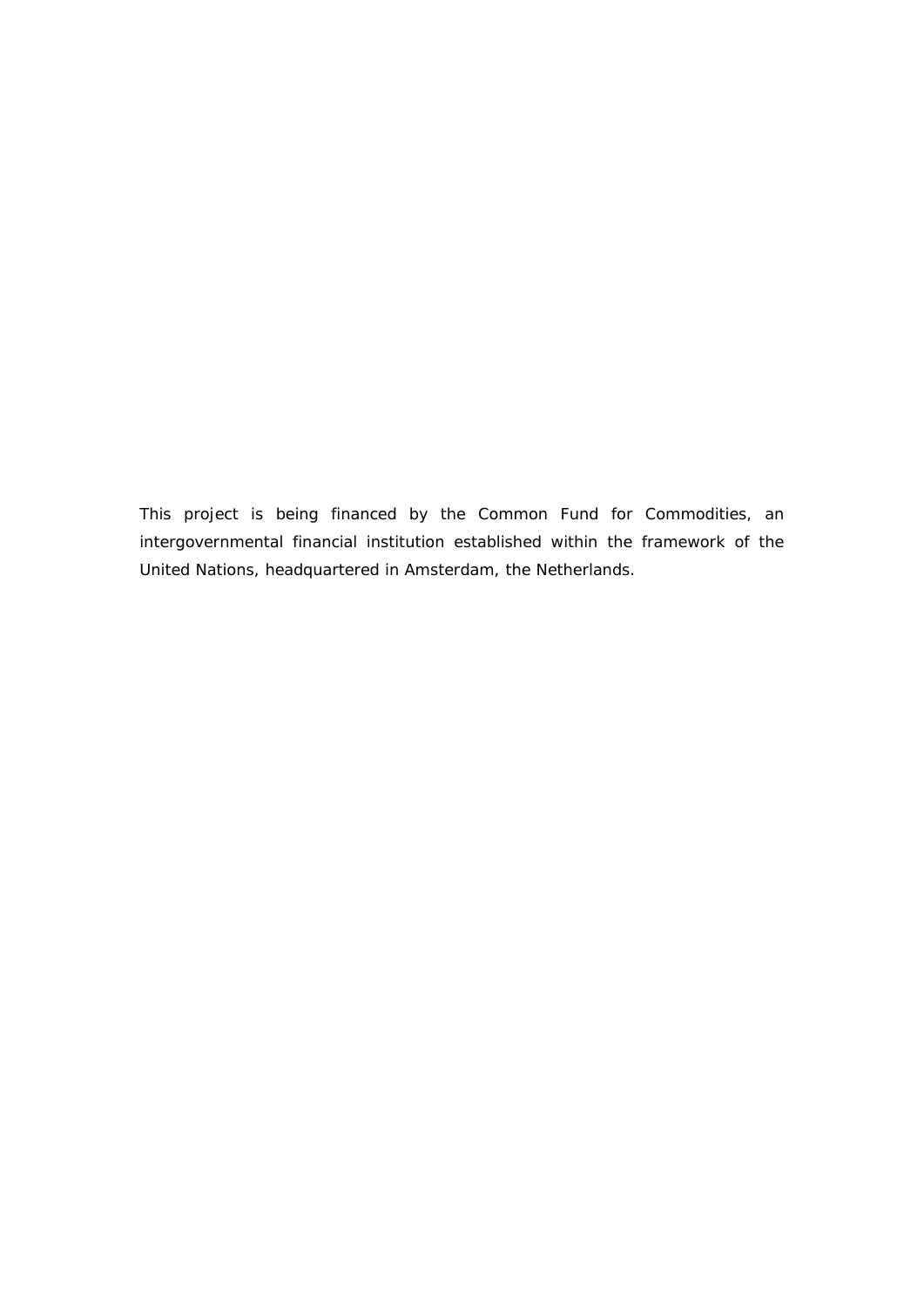# **Table of contents**

| $\overline{2}$                                                     |
|--------------------------------------------------------------------|
| 2. Introduction<br>3                                               |
| 3. The approach followed to conduct the study<br>3                 |
| $\overline{4}$                                                     |
|                                                                    |
| 8                                                                  |
|                                                                    |
|                                                                    |
| 12                                                                 |
| 13                                                                 |
| 6.5 Disparities between proclamations and realities<br>15          |
| 17                                                                 |
| 7. Policy and Strategy Recommendations: Paving the Way Ahead<br>18 |
| 19                                                                 |
| 21                                                                 |
| 24                                                                 |
| 25                                                                 |
| 27<br>9. Appendix 1                                                |
| 28                                                                 |
| 29                                                                 |
| 30                                                                 |
| 32                                                                 |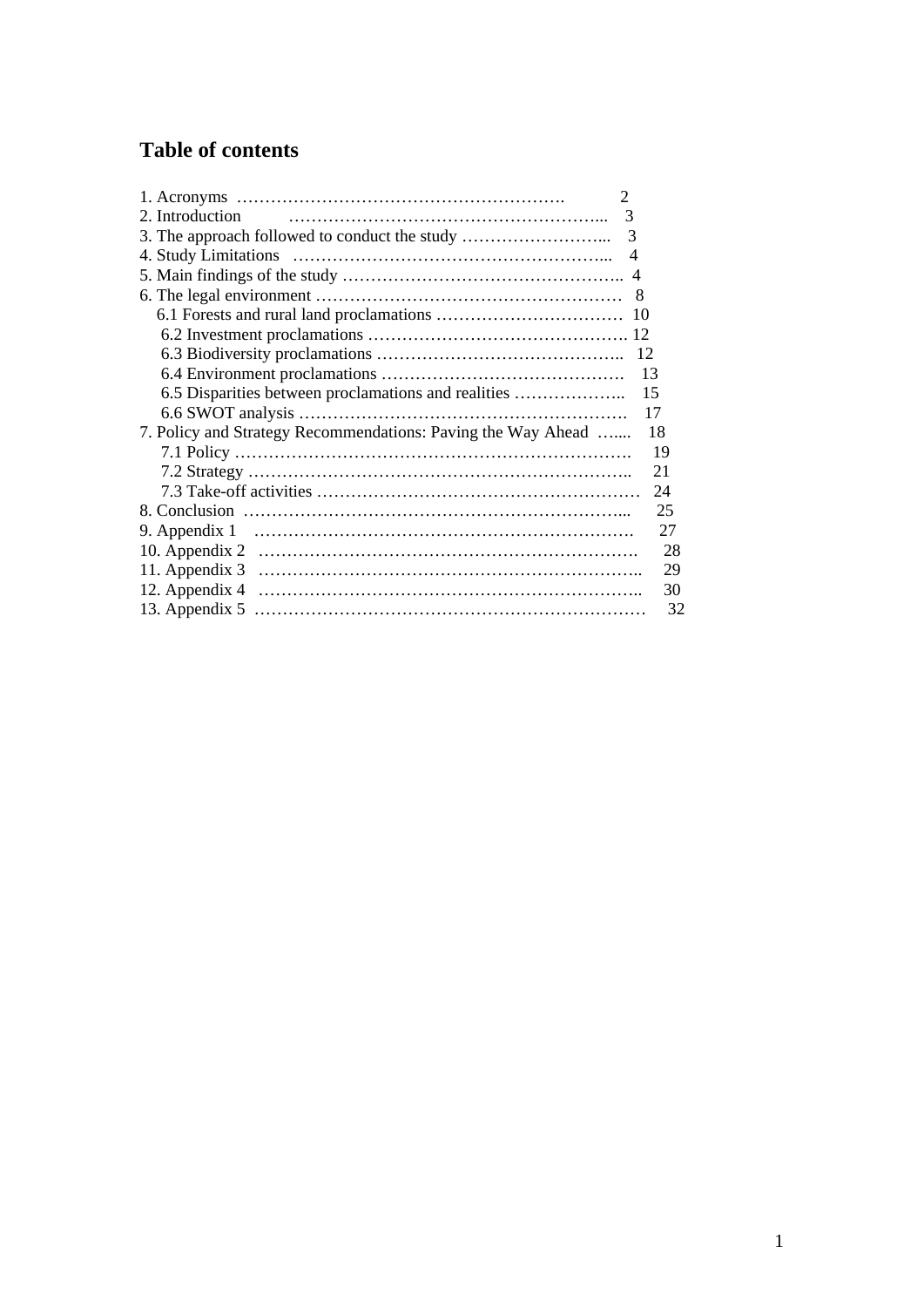## **Acronyms**

| ARS:          | Amhara Regional State                                          |  |  |
|---------------|----------------------------------------------------------------|--|--|
| CSE:          | <b>Conservation Strategy of Ethiopia</b>                       |  |  |
| <b>EBSAP:</b> | Ethiopian Biodiversity Strategy and Action Plan                |  |  |
| EFAP:         | <b>Ethiopian Forestry Action Plan</b>                          |  |  |
|               | FEMSEDA: Federal Micro and Small-scale Enterprises Development |  |  |
|               | Agency                                                         |  |  |
| FRC:          | <b>Forestry Research Centre</b>                                |  |  |
| HQ:           | <b>Head Quarter</b>                                            |  |  |

- 
- IBC: Institute of Biodiversity Conservation
- IC: International Consultant
- MOARD: Ministry of Agriculture and Rural Development
- NC: National Consultant
- NPC: National Project Coordinator
- ORS: Oromiya Regional State
- REMSEDA: Regional Micro and Small-scale Enterprises Development Agency
- SNNPRS: South Nations, Nationalities and Peoples Regional State
- UNIDO: United Nations Industrial Development Organization
- FPURC: Forest Products Utilization and Research Centre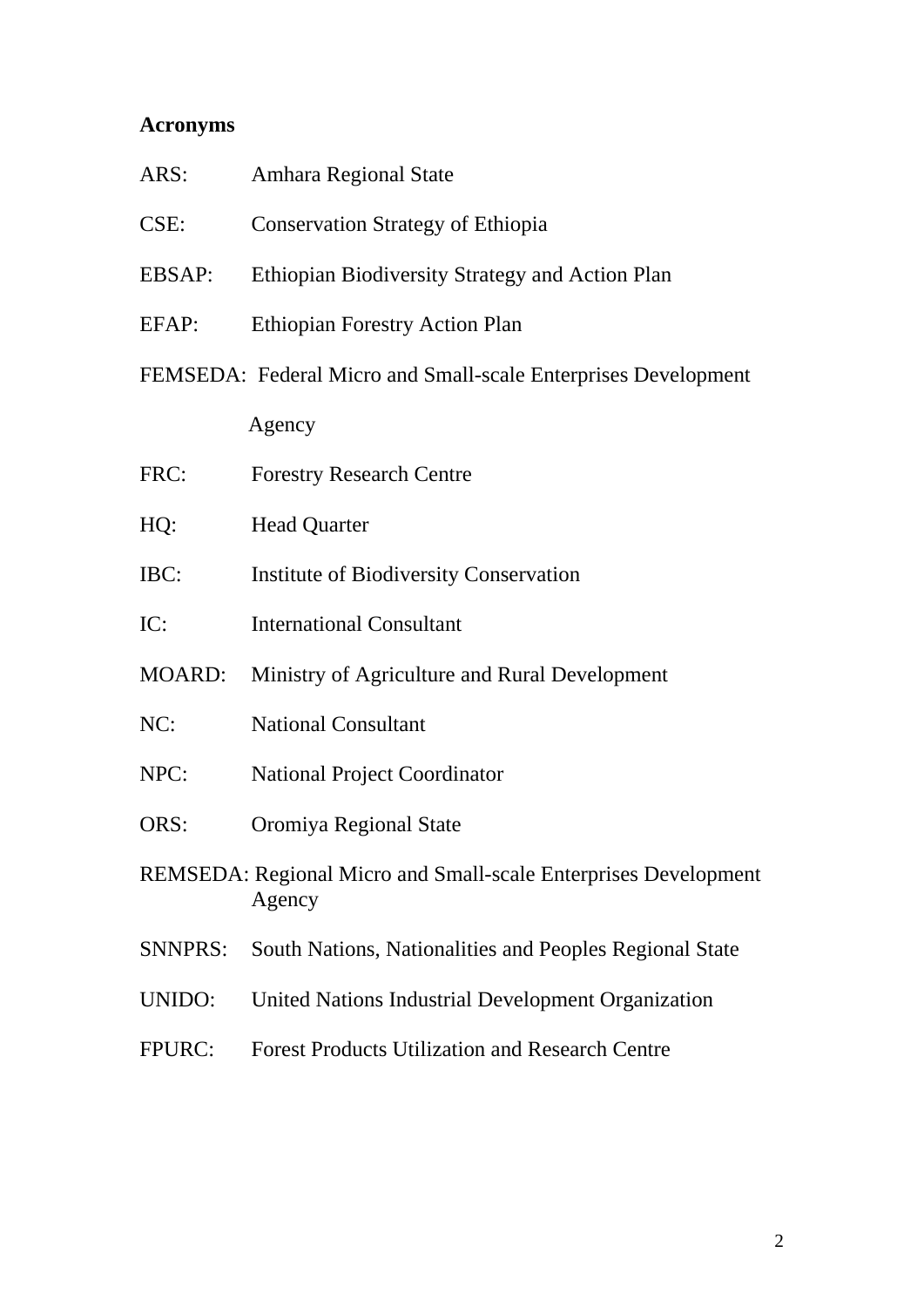## **1. Introduction**

Ethiopia is an agrarian country that depends entirely on agriculture and biological resources for its survival. Its socio-economic growth and development and environmental improvement endeavours are accordingly focused on accelerated improvement of agricultural and other biological resources productivity optimization. It is following an "agriculture led industrialization" strategy to solve its socio-economic problems and to further improve and advance the wellbeing of its populations and their environments.

Bamboo constitutes a considerable portion of the renewable natural resource of Ethiopia, about one million ha of almost pure natural bamboo forest. The potential of this resource to serve as an engine for socio-economic growth and development is enormous, as could be observed from the socio-economic and environmental role of bamboo resource in the Southeast Asian countries.

Currently, bamboo forest establishment, management, expansion, harvesting, processing and marketing have already created off-farm and/or supplementary job and income for thousands of farmers. There are also many landless rural inhabitants that depend entirely on bamboo processing and bamboo item production. Likewise many bamboo-based small firms that employ many workers are flourishing in urban areas like Addis Ababa. This level of income and employment generation is, however, inconsiderable when compared with its enormous potential. Improving and up-scaling the bamboo production to consumption system could and should certainly increase job and income generation in order of magnitudes.

Two fundamental factors are crucial for utilizing a renewable natural resource effectively, efficiently and on sustainable basis. These are science (knowledge and skill) and the willingness and determination to utilize it on sustainable basis, as expressed in the prevailing legal environment (policy, strategy, proclamations, legislations, guidelines, community bylaws) of Ethiopia.

The principal objective of this study is to analyse forestry and other laws and legal arrangements relevant to the Ethiopian bamboo resources conservation, expansion, sustainable management and utilization through appropriate industrial development of small, medium and large scales; and suggest policy and strategy for accelerated development and use on sustainable bases.

It is one of the many studies made, and being made, by international and national consultants commissioned by the project. The suggested policy and strategy items could be improved later in light of the findings of the other studies.

## **2. The approach followed to conduct the study**

The study was conducted as per the TOR given to the National Consultant (NC). The TOR was reviewed jointly (NC and IC) and revised in light of resource availability (time and finance) and practicability in the Ethiopian context. It was carried out based on a brainstorming meeting with the International Consultant (IC) and under the supervision of the National Project Coordinator.

The task was planned by the project to be completed by one month. One week was spent exchanging ideas with the IC, discussing on approaches, methodologies for implementation of the task, identifying most appropriate stakeholder institutions and individuals to be included in the study and visiting most relevant institutions in Addis Ababa. Another one week and half was spent collecting pertinent documents and discussing with the identified stakeholders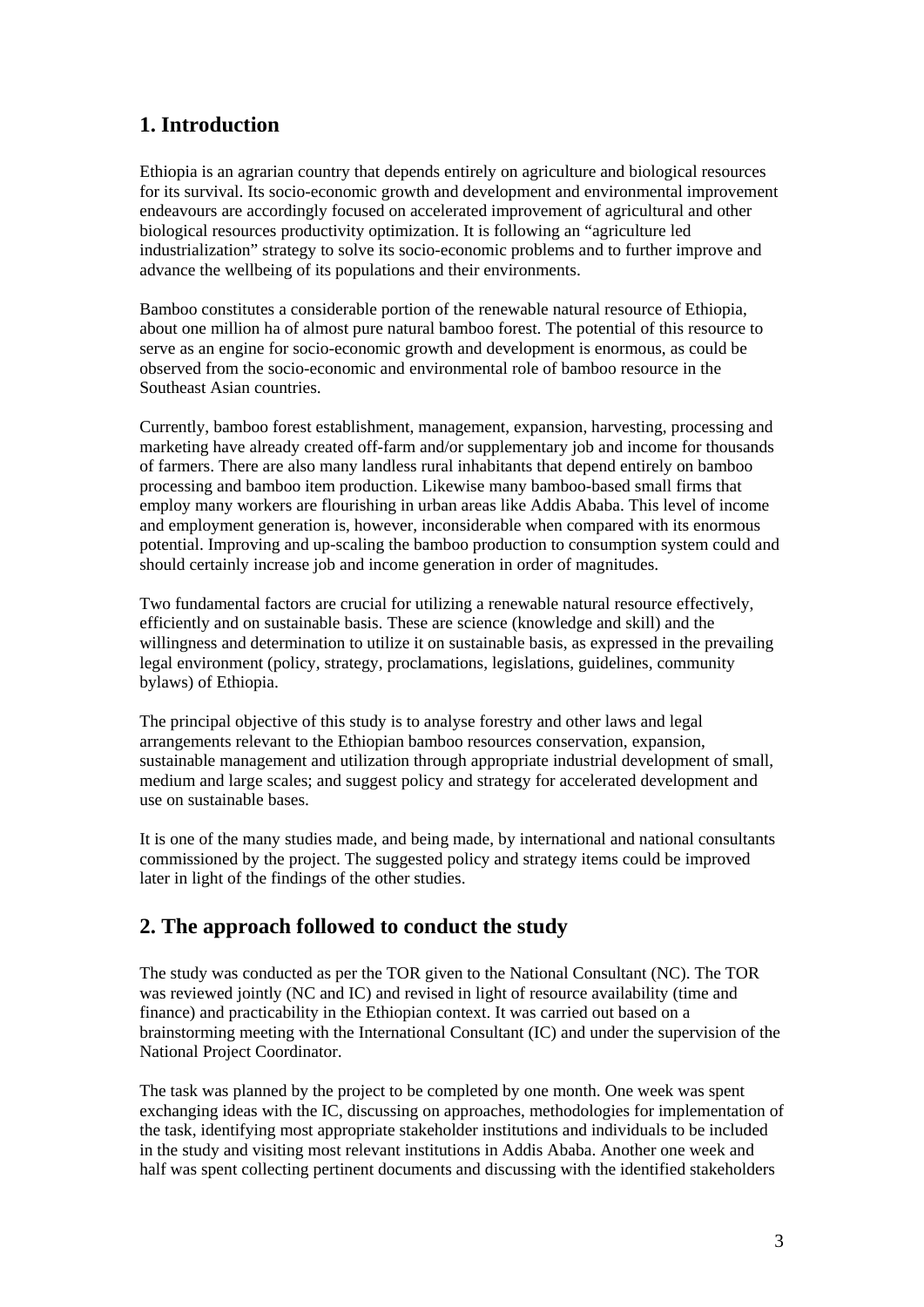in Addis Ababa, more than one week was spent visiting stakeholders in the Bahridar (Amhara Regional State), Tana Belese (Benishangul and Gumuz Regional State) and Awasa (Southern Nations Nationalities Regional State) towns. The few days remaining were supposed to be used for writing this report. However, in practice it took double of the planned time with no extra financial budget.

Review of pertinent documents and information gathering from representatives of selected institutions and individual stakeholders (growers, traders, processors) based on interactive discussions guided by key issues/questions were the approaches used to conduct this study. Institutions (federal and regional) that provided pertinent documents and other information are listed in appendix 4 and the key issues and/or questions that guided the interactive discussions are given in appendix 3. Documents consulted are listed in Appendix 1.

## **3. Study Limitations**

The scope of the task calls for comprehensive and in depth study of the bamboo situation in Ethiopia and the factors that shaped and determined its present state, and how these factors are formalized in the legal environment. It also demands drawing of beneficial experiences from other countries more advanced in bamboo management and utilization, like P. R. China. However, resource (time and finance) limitations dictated the task to focus on cursory review of the bamboo utilization situation and pertinent existing laws that determined its present condition.

No scientific methodology was followed to determine the number and location of study sites and the number of information providers in each of them. The study sites were intentionally pre-selected by the project based on the preponderance of bamboo resources and conversion and marketing activities.

Official documents of Ethiopian bamboo resource study reports are not many. Proclamations, legislations and guidelines specific to the Ethiopian bamboo resources conservation, expansion, management, processing, and marketing are lacking. Consequently, there was no better alternative than relying on the very few documents made available by the consulted stakeholder institutions and by the National Coordinator and the NC's own resources. Alternative model approaches and methodologies were not provided other than the brain storming meeting between the NC and the IC. Moreover, pertinent information and experience on the study was not at the time abundantly available on the internet.

## **4. Main findings of the study**

Our increasing awareness on the role of bamboo in economic growth and development is the driving force for this study. Accordingly the findings of this study will first present aspects of the resource potential and status before taking up the legal environment and incentive structures.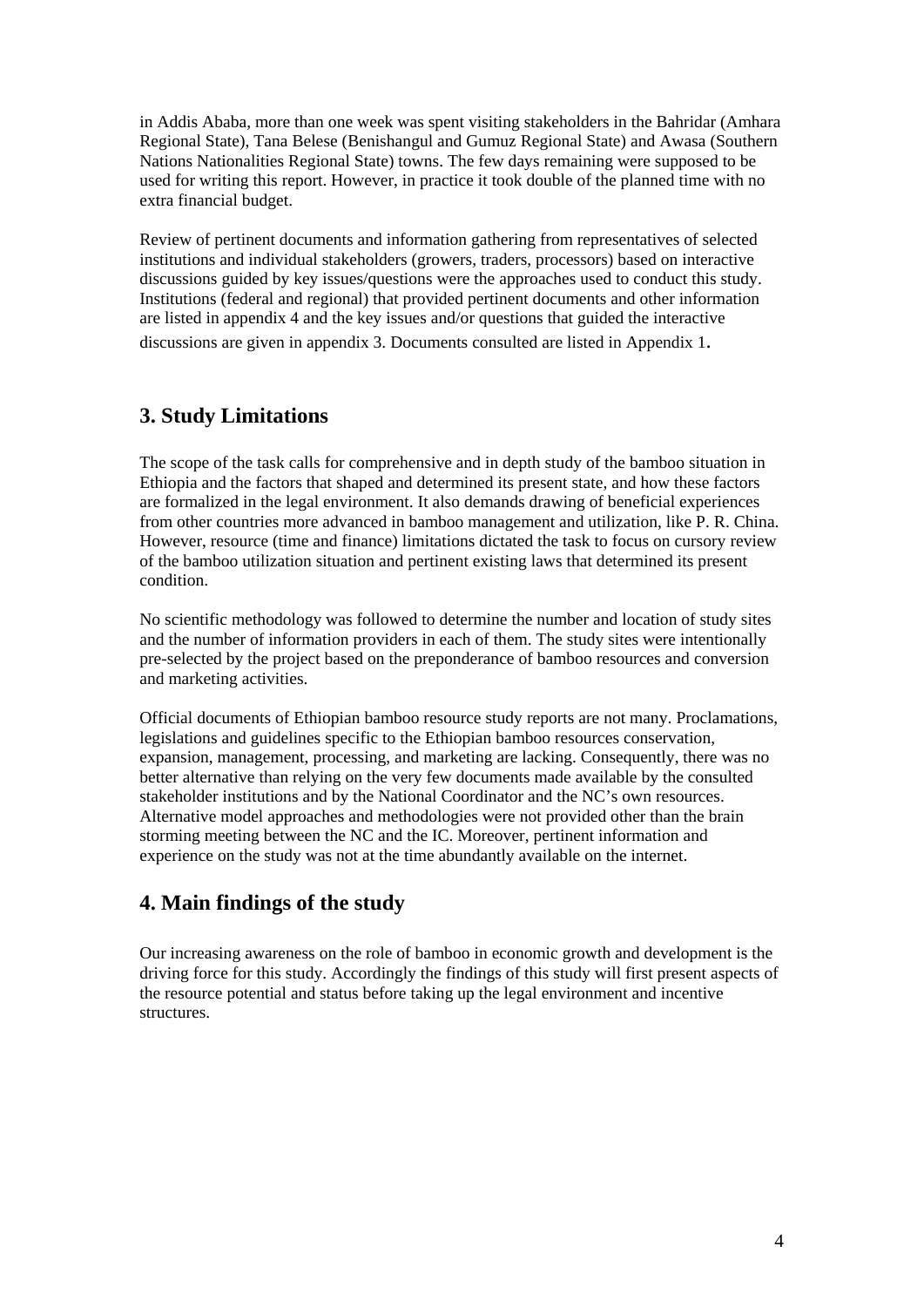## **4.1 Potential, resource condition, level of management and utilization and the market situation**

#### 4.1.1 The Potential of the Resource and Constraints Impeding Its Actualization

The very high potential of bamboo lies on the very fast rate of biomass accumulation over time by the living bamboo plants and the versatile use and high value of their biomass.

They are among the fastest growing plants. They attain full height and diameter within 3 to 4 moths, once the rhizome and root systems are well established. Fully developed bamboo forest could reach up to 8 to 12 leaf area index and absorb up to 95% of the incident solar radiation. These attributes of bamboo have far reaching economic and environmental significance, as the ultimate energy source of the earth (solar radiation) is a vital resource if used efficiently and a menace if not.

Most bamboo species are suitable agro-forestry plants. They do not adversely affect canopy trees and plants growing beneath them. They have very high soil holding capacity that could effectively control soil erosion. They considerably improve soil properties and allow fast water percolation. The lowland bamboo species in particular withstands high temperature and extremely sever dry spells.

Bamboo culm is a preferred material for various applications owing to its straightness, high strength, light weight, easiness of working with it using simple tools, suitable fibre for pulp and absence of bark. Bamboo shoot is of a high nutritional value that can be used as source of food and feed. It is being used for these purposes to a limited extent in the localities where it is naturally found, e.g., Metekel, Benishangul and Gumuz Regional State.

Bamboo could be used for about 1500 different purposes, as recorded in the literatures of the South Asia countries, e.g., China. Some of the uses are of very high economic profile, like bamboo pulp production, furniture, construction, various articles production and bamboo shoot harvest and processing for food.

Despite the very high potential value, Ethiopian bamboo forest management, expansion and utilization has been very low and slow. The reason forwarded by the discussants (interviewees) is mainly neglect by the government due to lack of knowledge and financial incentive to value, protect, manage and use it as a useful commodity. The lack of awareness has also been confounded with limited local market and very high transportation cost to relatively better markets in urban areas. Knowledge on bamboo is now increasing and markets are growing in Ethiopia and scarcity is pushing the value of bamboo upwards. This situation impels for all necessary arrangements to be in place in order to fully realise the potentials of the Ethiopian bamboo forests. These include the formulation of policies, strategies and laws; as well as prescriptions of enlightened and detailed approaches to bamboo forests development in view of resolving the bamboo related problems and demands of the various stakeholders.

## 4.1.2 The Extent of the Resource Base and its Condition

The Ethiopian bamboo resource was estimated to cover about one million ha by Luso Consult (1997), about 85% of which is lowland bamboo: *Oxytenanthera abyssinica*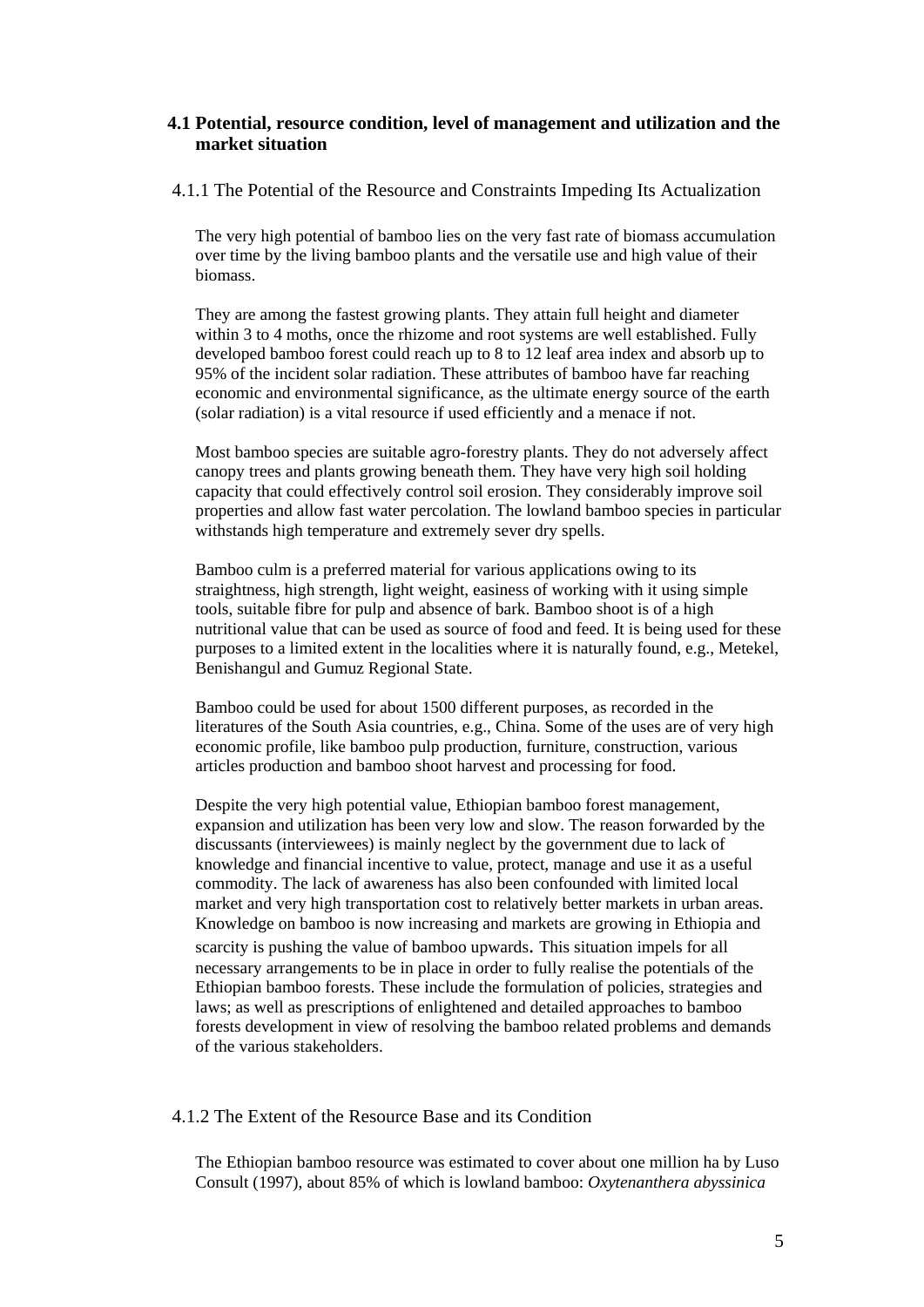(A. Richard) Munro and the remaining being highland bamboo: *Yushane alpina* K. Shmann Lin). There is no information about its present state.

According to the forestry conservation, development and utilization proclamation 94/1994 two types of forest ownerships are recognized: forests that belong to the government (Federal or Regional) and private forests. All the lowland natural forests legally belong to the government. There are also private highland bamboo forests but their exact area coverage is not known. The total private (plantation) bamboo forest might be wildly estimated to cover more than one hundred thousand of hectares. More than 14,000 ha private highland bamboo forest is reported by the SNNRS alone.

According to the observations made during the field visits to the various bamboo forests and the consensus of the various discussions, the private bamboo forests, which are all highland bamboos, are not degrading much despite being harvested mainly for own use and for sale in local markets. However, the government bamboo forests (natural forests of high- and low-land bamboos) are degrading and eventually disappearing fast, although there are no statistically sound sets of data available to substantiate this point of view. Many of the discussants reasoned out that the legal owner of the natural bamboo forests (the government) lacked economic incentive to value and prioritise them as useful commodities that require attention and planned action, as a result did not budget adequate finance to protect, manage and use them properly.

The bamboo forest situation of Mandura Woreda, Metekel Zone, Benishangul and Gumuz Regional State is a case in point. Most part of that Woreda was covered by very well stocked good quality lowland bamboo. Most of the lowland bamboo in that Woreda flowered and eventually died about a decade a go. Four spots of a quarter of a hectare each were fenced and protected from fire in order to observe the performance difference of natural bamboo forest regeneration in protected and unprotected conditions. Now, after a decade, bamboo can only be found in the protected spots and has totally disappeared from the rest of the area. The local inhabitants and the authorities of the wereda and zone bureaus of Agriculture and Rural Development indicated that the major driving forces for the disappearances of the natural bamboo forests are conversion to agricultural land and unsustainable cutting for sale (for house construction, for fencing and for local bamboo product production). Thus, natural flowering and eventual death predisposes the natural bamboo forest for conversion into farm land. Nevertheless, despite the rapidly decreasing situation there are still large areas of natural bamboo forests particularly in remote and inaccessible areas that can perpetuate and expand if supported with effectively implemented proper legal regime in order to maintain it in infinity and in optimally productive state.

It is apparently very high time to safeguard the continued existence, productivity and diversified use of these natural bamboo assets through the establishment of legally binding sustainable management and harvesting systems and promotion of value addition processes, treatments and marketing technologies and networks; in order to harness the potential of bamboo for poverty alleviation and for further advancing the socio-economic growth and development of the communities in the bamboo localities in particular and the country in general. This is the view of the various stakeholders communicated during the field visits. This situation has placed legal obligations on the federal and regional governments to initiate appropriate policies, strategies and other legal instruments as well as administrative institutions to effectively and efficiently develop, manage, expand and use the bamboo resources as a contribution to the overall policy of the government: economically, socially and environmentally sustainable national development.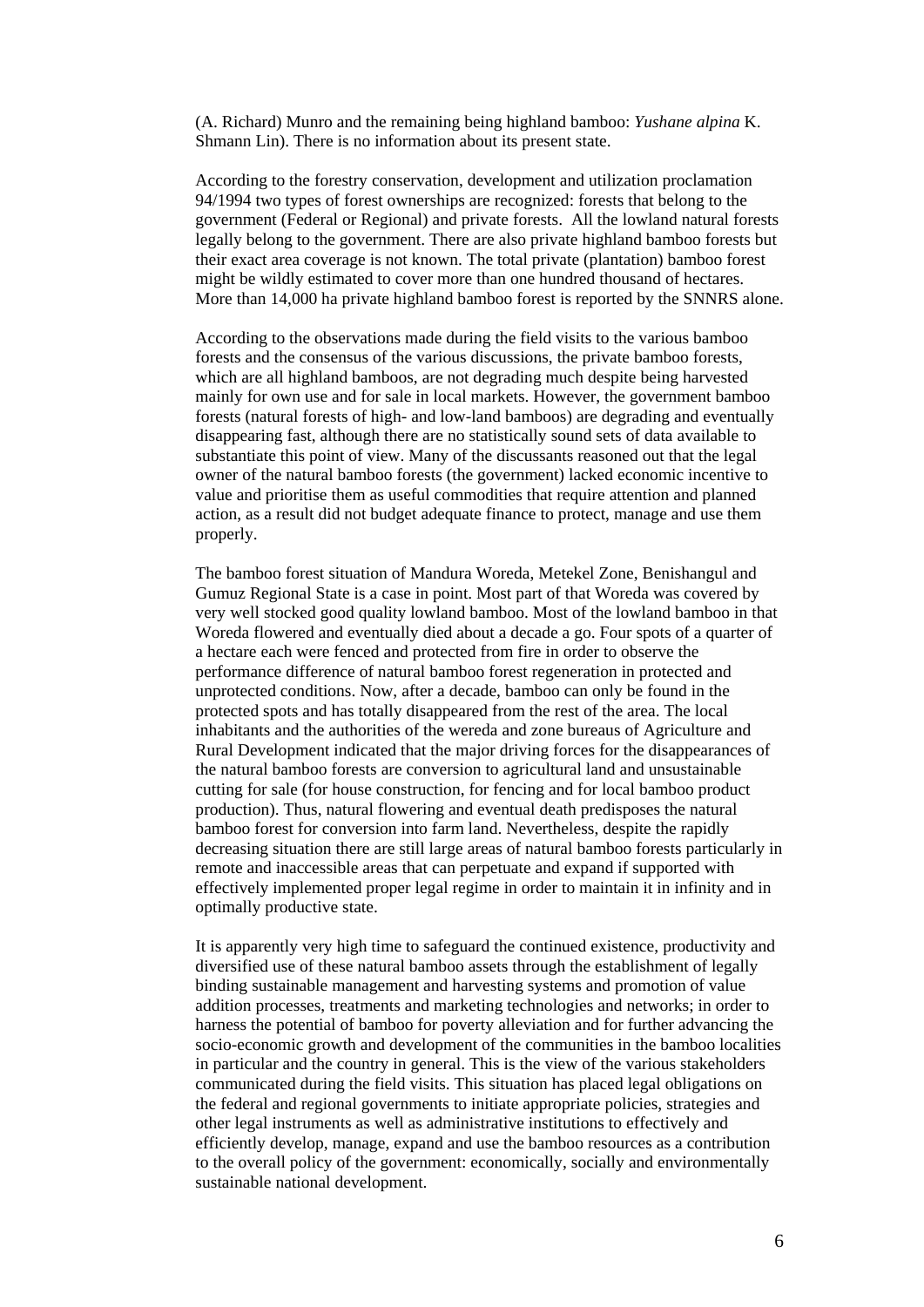#### 4.1.3 Level of Management and Utilization

No management plan exists for the government owned natural bamboo forests. Consequently, there is no indication of any management practice exercised in these forests. No protection what so ever from illegal harvesting, wild fire, pests and diseases; no protection from encroachment and clear felling. No practical arrangements exist, even at planning stage, to this effect. So, the government owned natural bamboo forests are actually nobody's forests that have been suffering from the "tragedy of the commons".

There is a visible effort to manage and harvest the private (planted) high-land bamboo forests, as they are considered supplementary activities that produce useful commodities in perpetuity to complement the main stay of their livelihoods, which is food crop production and animal husbandry. However, the quality of management and harvesting is limited by the relatively low level of knowledge and skill they have on scientific management and processing of bamboo. Most of the private bamboo forest owners indicated that they never received any training on bamboo agronomy, management, harvesting and treatment despite the limited efforts apparently being made by the FEMSEDA and REMSEDAs. Their management practices are based on the knowledge transferred to them from their fathers and fore-fathers and common sense.

The level of bamboo utilization is likewise very low. They use very primitive hand tools made by themselves to harvest and process bamboo. No proper drying method and facility available and no treatment given after harvesting to ensure its postharvest quality.

Bamboo culms are assorted by size to determine their sale price. Larger sizes are sold at higher prices. Culm age is not being considered for price determination. No other national grading system exists for bamboo produce and product grading.

Low quality bamboo products are produced either as supplementary activity to agricultural farming or as full-time employment by poor and land-less people. These people do the job based on the skill passed from their fathers, acquired through practice and sharing of skills among themselves; otherwise, they said that they never received training on bamboo processing and product design. Consequently the products they produce are similar in type, of very low quality and their production efficiency is very low.

The FEMSEDA and REMSEDAs are evidently giving very basic training on bamboo processing to very few unemployed people and farmers, although the impact is not yet widely felt. However, the out put of the trainees is still very low in terms of quality and quantity when compared with Southeast Asian products. They themselves (the FEMSEDA and REMSEDA trainers) are begging for advanced training on relatively improved basic technology and product design. They are now using by and large home-made hand-tools to train bamboo processing. The quality of the bamboo products produced during the training events are of low quality, but relatively better than those produced on road-side by the untrained poor and/or land-less farmers.

Almost all the bamboo product producers and traders consider their job as a transitory one, doing it while searching for a permanent job. They say that they do not get much from it to sustain their livelihoods. Lack of training and facilities on improved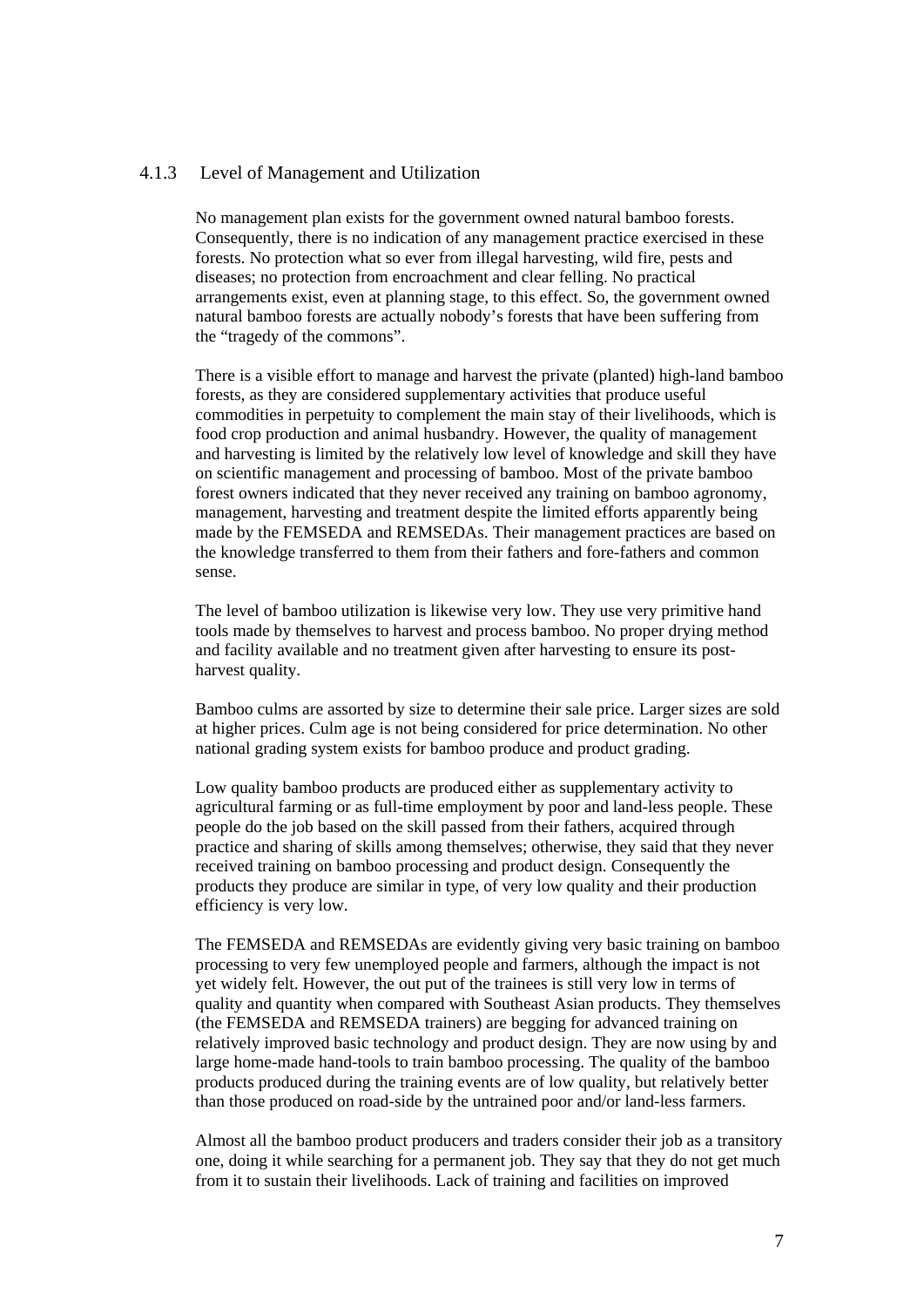technologies and linkages to market networks are considered as serious constraints for the development of bamboo processing as a rewarding job.

#### 4.1.4 The Formal and Informal Market

Bamboo culms and products marketing systems are by and large informal. They simply display their products, mostly on road-sides, and interested buyers buy them. No product quality specification and grading system, no permit required and no tax paid for transactions within the locality. However, a lengthy process of permit application and payment of royalty fee is a must in some of the regions (e.g., SNNPRS) to take bamboo culms out of the Woreda. Most of the bamboo products producers said that this lengthy process has discouraged them from buying bamboo culms directly themselves from the growers. Moreover, the low quantity of culms per farmer available for sale at any given time necessitates dealings with many farmers, which is not efficient in terms of time utilization. For these reasons almost all processors and bamboo item producers are procuring culms outside their Woreda by buying them from traders. Most of the traders do not have adequate knowledge on the raw material quality and processing requirements. They simply buy and sell them based on number and size of culms.

## **5 The Legal Environment**

The general policy of the government is to improve in perpetuity the overall wellbeing and security of the citizens by building a dynamic and vibrant economy through optimal and sustainable management and utilization of its natural resources. This is clearly and unequivocally indicated in many of the relevant policy statements, strategies, proclamations and legislations. The overall goal of the environmental policy of Ethiopia (1997) is stated to be "to improve and enhance the health and quality of life of all Ethiopians and to promote sustainable social and economic development through sound management and efficient use of natural, human-made and cultural resources and the environment as a whole so as to meet the needs of the present generation with out comprising the ability of future generations to meet their own needs".

A very similar statement is also found in the Biodiversity Policy of Ethiopia and in the Conservation Strategy of Ethiopia (CSE). The Federal Democratic Republic of Ethiopia has also declared "agriculture led industrialization strategy" and this strategy is guiding all development activities.

The Ethiopian Biodiversity Strategy and Action Plan (EBSAP) likewise underlines the prerequisite of conservation and sustainable utilization for poverty alleviation and further socio-economic development and environmental improvement.

The Ethiopian Forestry Action Program (EFAP) reaffirms the sustainable utilization principle to ensure continuing socio-economic growth and developments and identifies bamboo as one of the resources with the highest potential for creating employment, income generation, poverty alleviation and accelerating the pace of prosperity.

The Ethiopian Federal Democratic Republic strategy on industrial development has identified "export led industry" and "agriculture led industry" as the directions to be followed by the country in its socio-economic growth and development endeavours.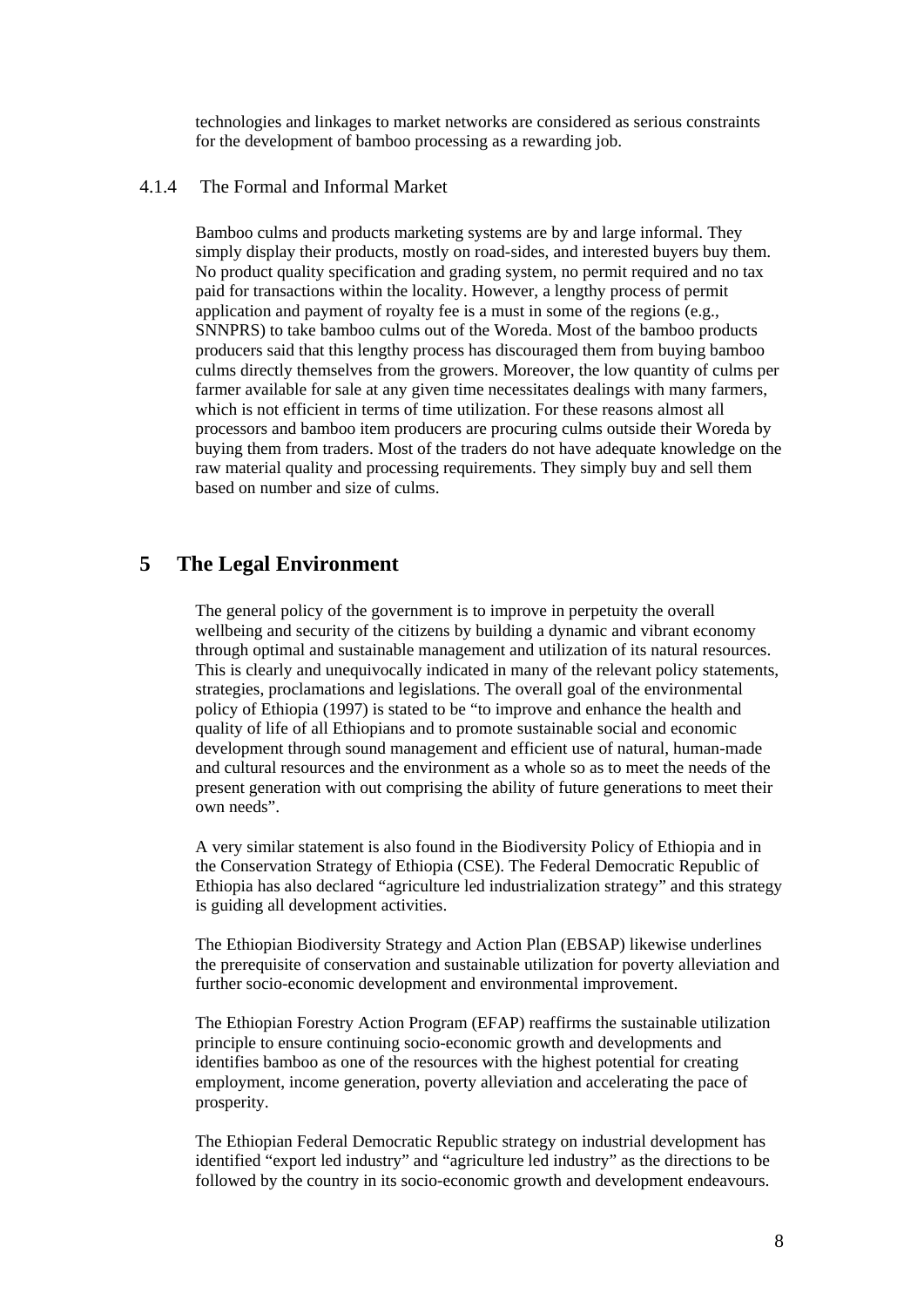It is also indicated in these strategies that the private sector is the engine of agroindustry development. The strategy further outlines how the government, private sector and farmers should work together in an integrated and mutually supportive manner to bring about the desired overall socio-economic growth and development.

The Government of Ethiopia has also provided various proclamations (laws) to implement the central policy objective of renewable natural resource utilization on sustainable basis. However, legislations (regulations) that are more detailed implementing procedures and operational guidelines are still lacking for many of the proclamations. Most of them are not also accompanied with official strategic plan documents. The following are some of the proclamations that are relatively more relevant to bamboo development and utilization.

| Forestry                                                                                                                                                                                                                                                                                                                          | <b>Investment</b>                                                                                                                                                                                                                                                                                                                                         | <b>Biodiversity</b>                                                                                                                                                                                                                                                                                                                                                                                                                                                                                                                  | <b>Environment</b>                                                                                                                                                                                                                             |  |
|-----------------------------------------------------------------------------------------------------------------------------------------------------------------------------------------------------------------------------------------------------------------------------------------------------------------------------------|-----------------------------------------------------------------------------------------------------------------------------------------------------------------------------------------------------------------------------------------------------------------------------------------------------------------------------------------------------------|--------------------------------------------------------------------------------------------------------------------------------------------------------------------------------------------------------------------------------------------------------------------------------------------------------------------------------------------------------------------------------------------------------------------------------------------------------------------------------------------------------------------------------------|------------------------------------------------------------------------------------------------------------------------------------------------------------------------------------------------------------------------------------------------|--|
| Proclamation<br>1.<br>No. 94/1994:<br>forestry<br>development<br>and<br>utilization<br>(28 March<br>1994)<br>Proclamation<br>2.<br>No.<br>456/2006:<br>rural land<br>administratio<br>n and land<br>use $(15$ July<br>2005)<br>Proclamation<br>3.<br>(draft):<br>development,<br>conservation<br>and<br>utilization of<br>forests | 1.<br>Proclamation<br>No.<br>280/2002:<br>Investment<br>$(02$ July<br>2002)<br>Proclamation<br>2.<br>No.<br>373/2003:<br>investment<br>amendment<br>(28 October<br>2003)<br>3.<br>Regulation<br>No. 84/2003:<br>regulation on<br>investment<br>incentives<br>and<br>investment<br>areas<br>reserved for<br>domestic<br>investors (07<br>February<br>2003) | Proclamation<br>1.<br>No.<br>120/1998:<br>Institute of<br>Biodiversity<br>Conservation<br>and Research<br>establishmen<br>$t(25$ July<br>1998)<br>Proclamation<br>2.<br>No.<br>381/2004:<br>Institute of<br>Biodiversity<br>Conservation<br>and Research<br>amendment<br>(13 January<br>2004)<br>Proclamation<br>3.<br>No.<br>482/2006:<br>access to<br>genetic<br>resources<br>and<br>community<br>knowledge<br>(27 February<br>2006)<br>National<br>4.<br>Biodiversity<br>Strategy and<br><b>Action Plan</b><br>(December<br>2005) | Proclamation<br>1.<br>No.<br>295/2002:<br>environment<br>al protection<br>organs<br>establishmen<br>t (31 October<br>2002)<br>Proclamation<br>2.<br>no.<br>299/2002:<br>environ<br>mental<br>impact<br>assessment<br>(03)<br>December<br>2002) |  |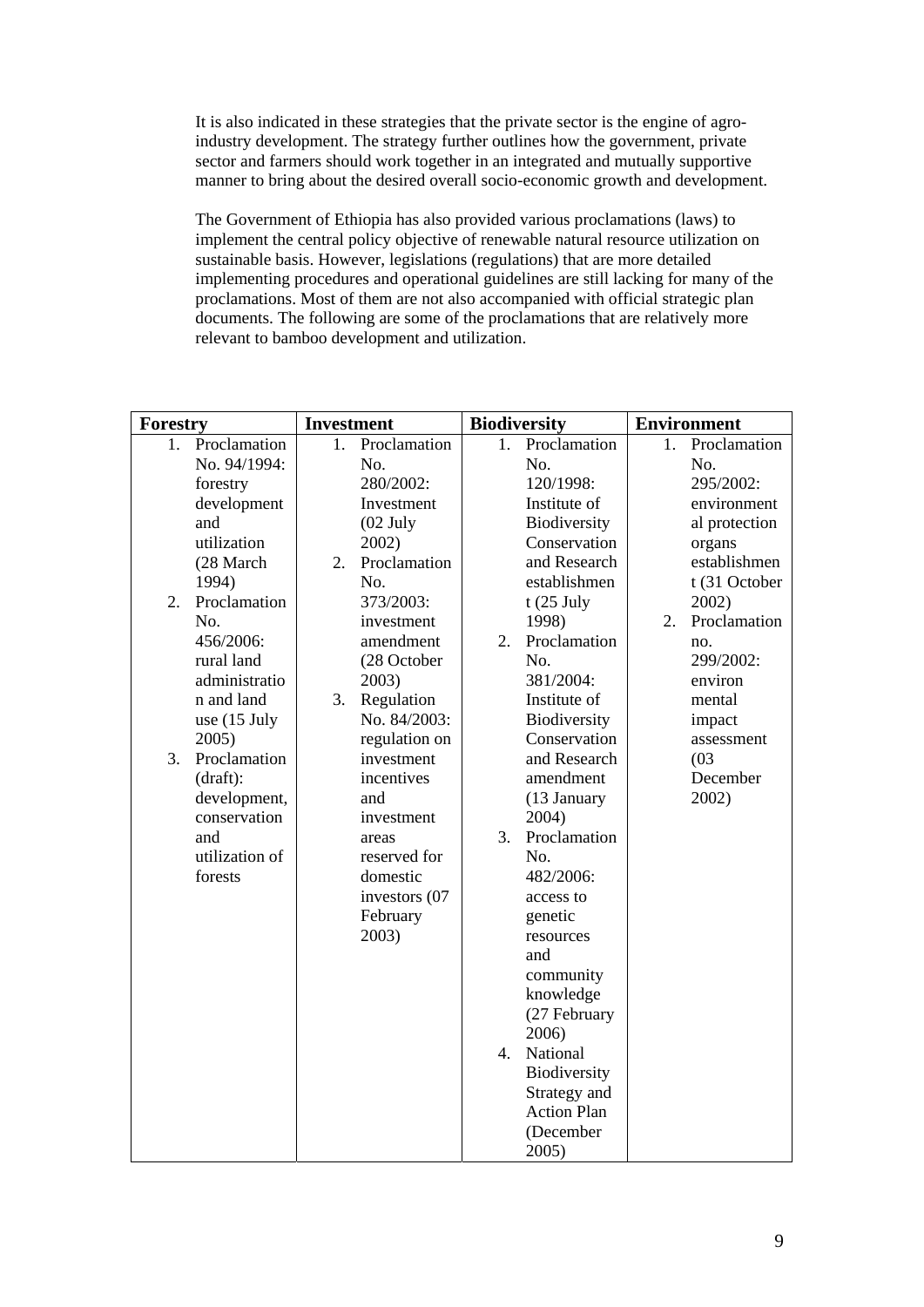In the following paragraphs only the most important points to bamboo development, management, expansion, harvesting, processing and marketing are presented in abbreviated way.

## **5.1 Forests and rural land proclamations**

- 5.1.1 Proclamation No. 94/1994: Forest Conservation, Development and Utilization (28 March 1994)
- $\triangleright$  Identifies government and private forest ownership
- $\triangleright$  Obliges all government forests to be used according to a management plan approved by the Ministry of Agriculture and Rural Development or the appropriate regional body
- $\triangleright$  Allows inhabitants to use products from government forests for their domestic needs, in accordance with the management plan, by paying appropriate fees
- $\triangleright$  Obliges the appropriate federal and regional government bodies to facilitate conditions and provide technical assistance towards the development of private forests
- $\triangleright$  Prohibits transport or storage of forests products without holding a certificate of origin and destination issued by the Ministry or the appropriate regional body
- $\triangleright$  Require prior consultation and approval by the Ministry or the appropriate regional body before large-scale farming, mining, dam construction and similar activities take place in a forest area. The investor is entitled for compensation if such activities take place in his/her legal holding.
- 5.1.2 Proclamation No. 456/2005: Rural Land Administration and Land Use (15 July 2005)

 Allows peasant farmers/pastoralists engaged in agriculture for a living to hold land free of charge

 Provide the right to use rural land for a living for any citizen of the country who is 18 years of age or above

Allow communal rural land holdings change to private as may be necessary

 Provide the right to use land for private investors engaged in agricultural development activities

 Allow for compensation of evicted rural land holder in proportion to the development he/she has made

Allow for an investor to present his/her use right as collateral

Allow the transfer of use-right by inheritance to a family member

5.1.3 Proclamation (draft, under review): Development, conservation and utilization of forests – policy and strategy

The forest proclamation no. 94/1994 was enacted before the approval of the constitution. The MOARD has consequently prepared a new draft forest proclamation as well as draft forest policy and strategy in light of the constitution. The following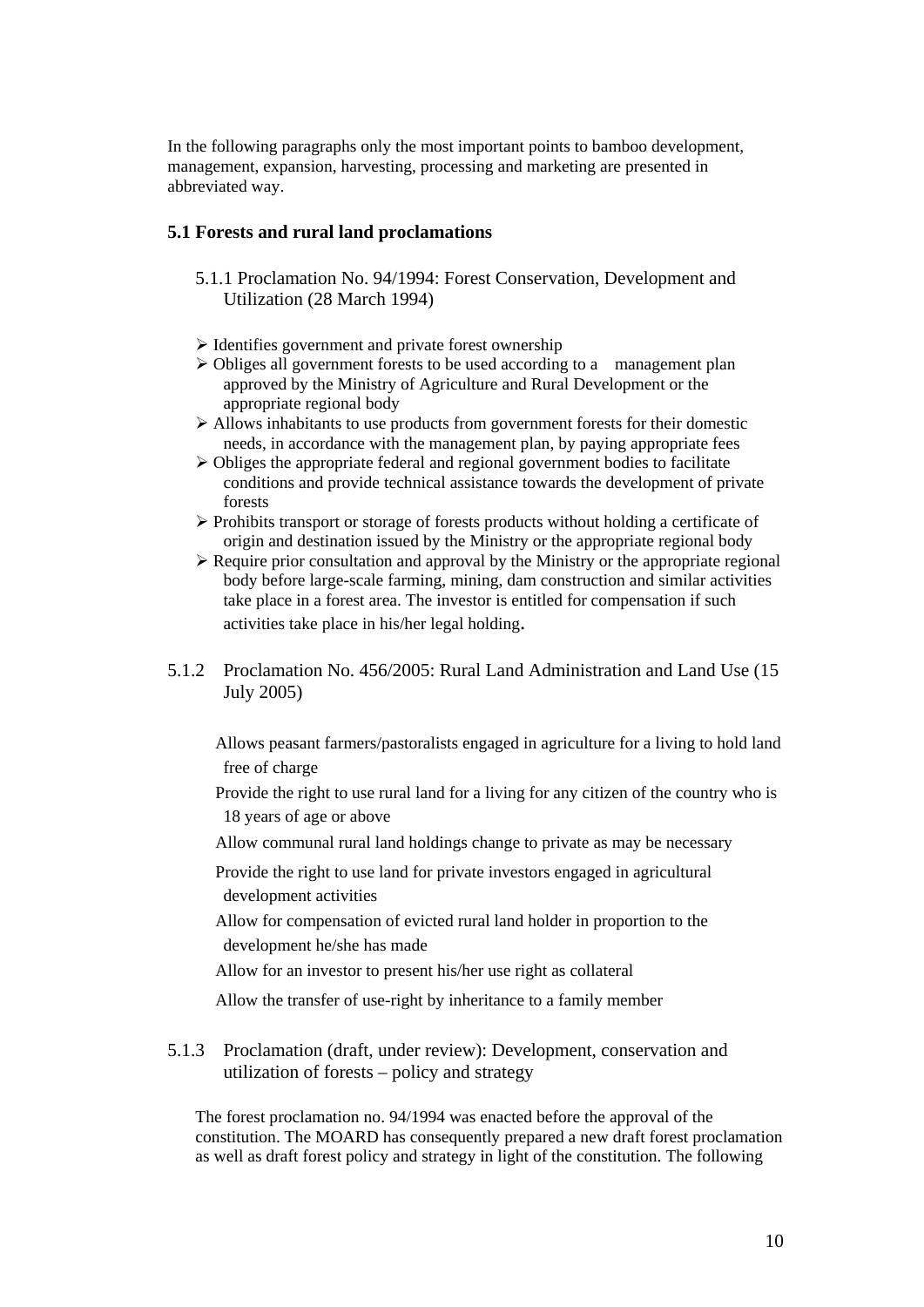are abbreviated extracts from the drafts of the most relevant points for bamboo development, management and utilization

- Aim at forest resources development, conservation and utilization on sustainable basis to fulfil national requirements and to contribute to the economic growth of the country
- Oblige the Ministry and the appropriate regional body to provide technical support to all engaged in managing, expanding and using their forest resources on sustainable basis
- Allow land use-right for forest development purpose free of charge for indefinite time and land-tax exemptions until the forest on the land produces saleable products
- Provide provisions for concession arrangements for the development, management and use of government forests by private and/or community based organizations
- Provide use right security for private and/or community based organizations for their forests
- Encourage private and community based organizations to produce quality forest products for local and international markets
- Oblige for government forests to be managed primarily for protection or production objectives, as appropriate

Most of the regions do not have regional forest proclamation and the attendant proclamation implementation instruments. A few have started drafting. They are awaiting the approval of the draft forest proclamation of the Ministry of Agriculture and Rural Development, in order to produce their region specific proclamation in line with the federal one.

There are no bamboo specific proclamations and the attendant legislations and guidelines at federal and regional levels. Nevertheless, it is clear from the above proclamations that state and private forests are supposed to be managed and used on sustainable bases according to an approved management plan, and the Ministry of Agriculture and Rural Development or the Regions, as appropriate, are duty bound to motivate and render the necessary technical assistance towards that end. The draft policy and strategy as well as the draft proclamation have given even more importance than before to private and community forest development and utilization, and are creating more favourable and encouraging environment to these partners of development, management and utilization of the country's forests.

The Department of Forestry and Rural Land Administration of the MOARD has already prepared a guideline on concession arrangements and distributed it to the regions for implementation.

Thus a favourable legal environment that could provide a strong foundation for bamboo management, expansion and utilization at macro level does exist as per these documents. However, their interpretation into practice could be facilitated if detailed implementation procedures (legislations) and operational guidelines are developed. These are at present lacking or inadequate.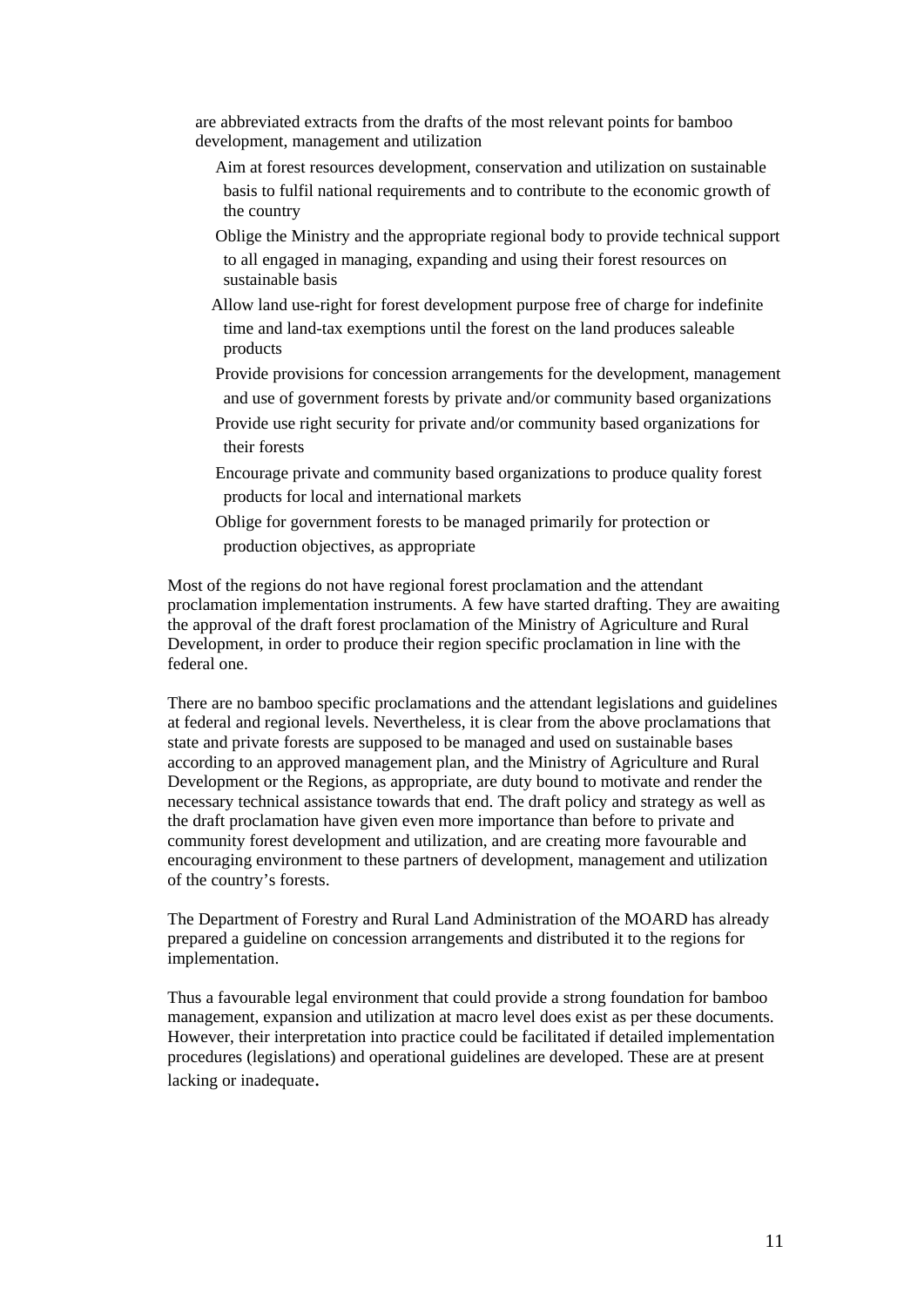## **5.2 Investment Proclamations**

5.2.1 Proclamation No. 280/2002: Investment (02 July 2002) as amended by proclamation No. 373/2003 (28 October 2003)

Directed towards the realization of sustainable economic and social development

Encourage the role of private sector in accelerating the country's economy

Promote joint venture investment

Promote export oriented investment

➣ Provide investment incentives, e.g. exemptions from import taxes and custom duties

 Allow for foreigner investors to operate foreign currency accounts in authorized local banks

Allow remittance out of the country for any foreign investor

Safeguard against unlawful expropriation or nationalization of investments

5.2.2 Regulation No. 84/2003: regulation on investment incentives and investment areas reserved for domestic investors

 Identifies investment activities eligible for income tax exemptions: manufacturing or agro-industry or production of agricultural products

- $*$  That exports at least 50% the products: 5 to 7 years
- $*$  That supplies 75% of the product to an exporter as a production input: 5 to 7 years
- $\star$  That export <50% of the product or supplies to domestic market: 2 years
- $*$  That invest in the relatively under developed regions: one more year

Identifies investments eligible for customs duty exemptions

 $*$  Allow for any investor to import duty-free capital goods and construction materials, including spare-parts, necessary for the establishment of a new enterprise or for the expansion or upgrading of an existing enterprise

The above basic incentive structures are all a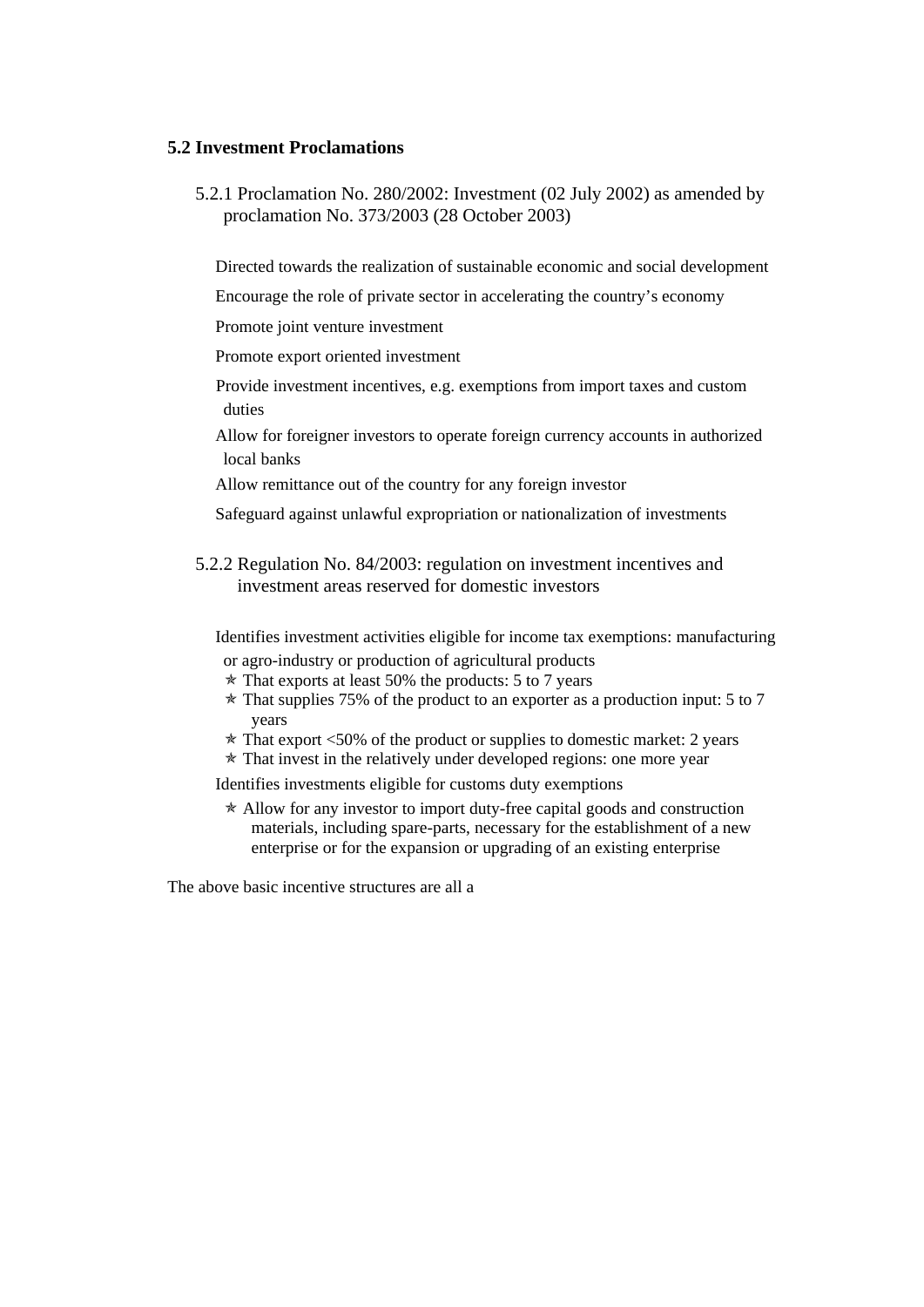➣ Enforce and ensure the implementation of biodiversity related legal instruments: policies, strategies, proclamations, legislations

 Provide directives on biodiversity conservation, sustainable utilization and access to and sharing of benefits accruing from the utilization of accessed genetic resources

 Encourage and support private and community participation in the conservation, development and use of biological resources

5.3.2 Proclamation No. 482/2006: access to genetic resources and community knowledge

 Aim to conserve and use genetic resources and community knowledge on sustainable basis for the benefit and development of national citizens Affirm the requirement of permit granted by the Institute of Biodiversity

Conservation to access genetic resources of the country

 Declare that the Institute may deny access to genetic resources if that may cause loss of an essential ecosystem

## 5.3.3 National Biodiversity Strategy and Action Plan (December 2005)

 Aim to reconcile the maintenance and expansion of biodiversity with the need of the people and their activities

 Advocate for the use of direct and indirect incentives to promote desired practices and behaviour and disincentives to discourage unsustainable practices and uses Promote the integration of sustainable use in all development programs and projects

The bamboo resources of Ethiopia cover wide area and the genetic diversity within the two indigenous bamboo species of Ethiopia is not yet known. It is, therefore, prudent for enterprises engaged in bamboo development and utilization to consider bamboo genetic resource conservation in particular and the ecosystem in which they are found in general. The Institute of Biodiversity Conservation has statuary right and obligation to ensure that. A legal procedure to this effect should be in place by which formal approval should be obtained from the Institute.

## **5.4 Environment Proclamations**

- 5.4.1 Proclamation No. 295/2002: Environmental Protection Organs establishment (31 March 2002)
	- $\triangleright$  Aim at fostering social and economic development in a manner that enhances the welfare of humans and the safety of the environment
	- $\triangleright$  Obliges the Environmental Protection Authority (EPA) to prepare directives to implement environmental protection laws and ensure their implementation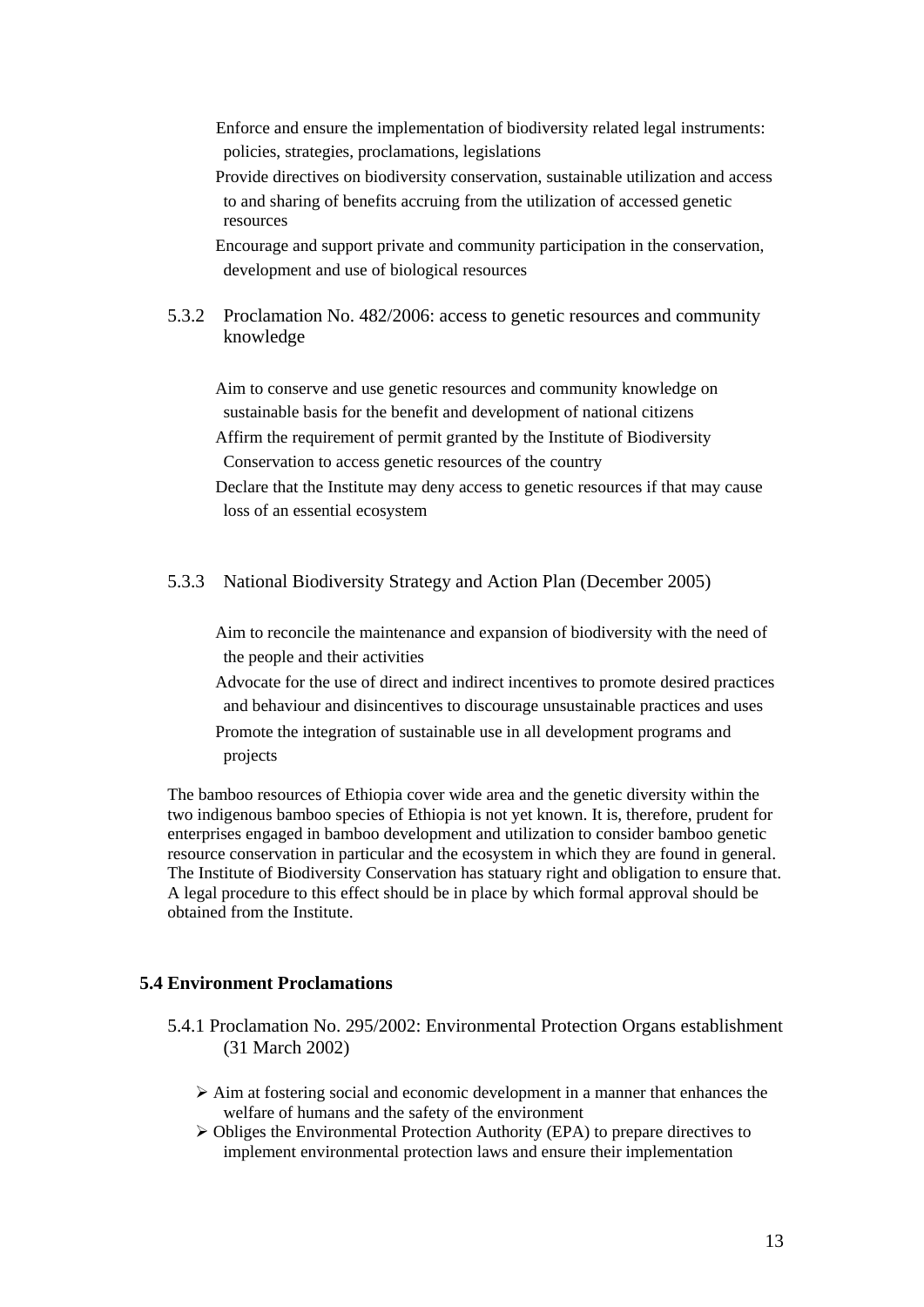- $\triangleright$  Obliges EPA to provide advice and support to regions regarding the management and protection of the environment
- 5.4.2 Proclamation No. 299/2002: Environmental Impact Assessment (03 December 2002)
	- $\triangleright$  Aim to predict and manage environmental effects
	- $\triangleright$  Ensure sustainable development and environmental safety
	- $\triangleright$  Prohibits implementation of any project likely to have negative impact on the environment without the approval of the authority
	- ¾ Provide provision for incentive for projects destined to rehabilitate degraded environments

Bamboo development, management and sustainable utilization are environmentally friendly activities that are likely to impact the environment positively if carried out properly in accordance with the requirements for perpetual regeneration and ecosystem maintenance. Therefore, the proclamations do not hinder bamboo development and use. However, harvesting by clear felling of large bamboo forest may adversely impact the environment by destroying the regenerative potential of the bamboo forest. Conversion of large natural bamboo forests into other land uses may have also a negative impact on the ecosystem and environment. These facts and their remedial measures need to be made explicit in the implementation instruments of the proclamations: legislations, directives and operational guidelines (which are now lacking) should be put as conditions for bamboo forest utilization in perpetuity for economic and environmental reasons.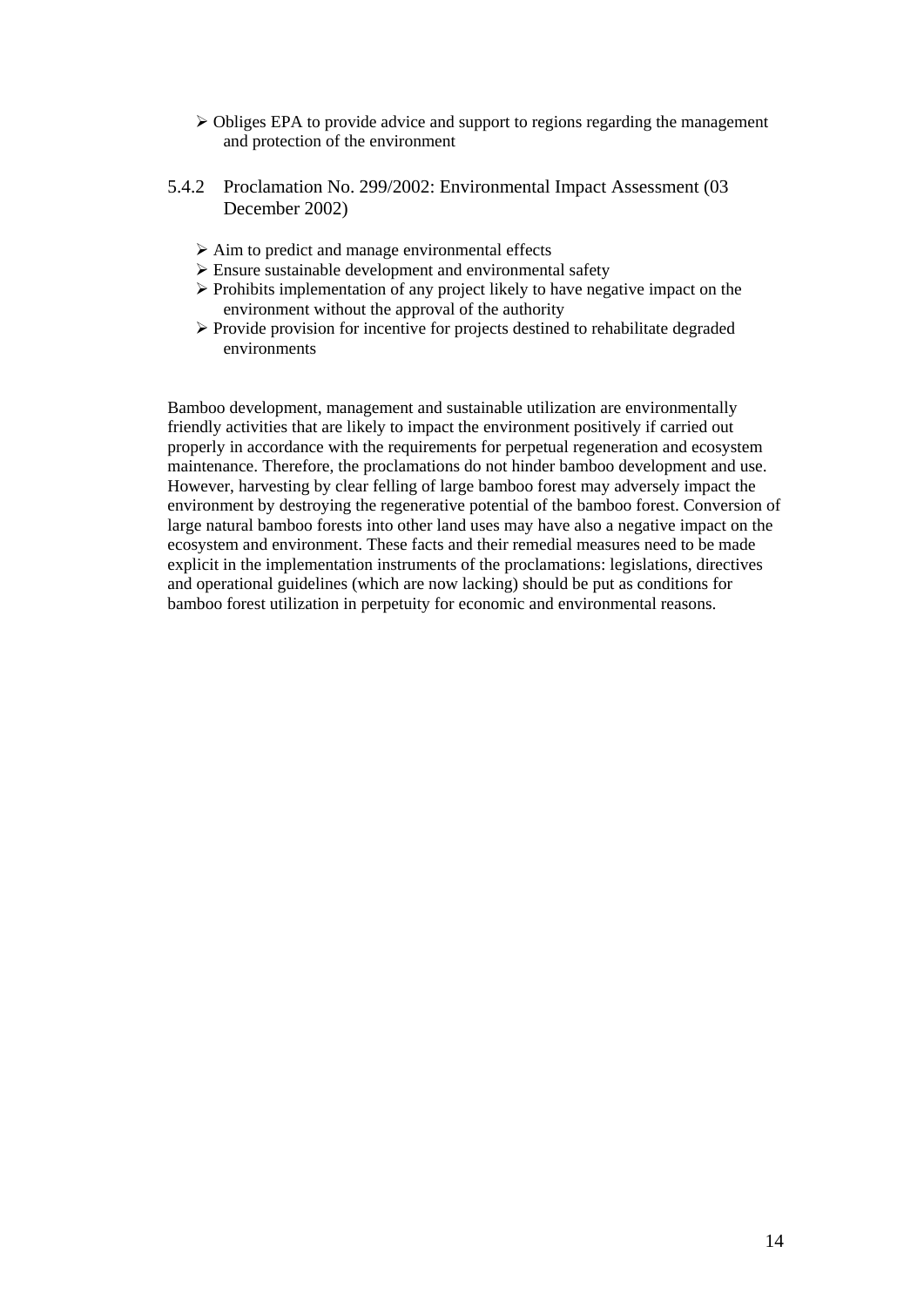| Proclamation<br>1.                                                                                  | Proclamation<br>No. 94/1994:<br>forestry          | Proclamations Intensions<br>1. Provision of technical<br>support                        | Reality on the ground<br>1. No adequate support for<br>bamboo                                                    |
|-----------------------------------------------------------------------------------------------------|---------------------------------------------------|-----------------------------------------------------------------------------------------|------------------------------------------------------------------------------------------------------------------|
|                                                                                                     | development<br>and utilization<br>(28 March 1994) | 2. Develop and use based on<br>management plan                                          | 2. No management plan<br>available for the bamboo forests                                                        |
|                                                                                                     |                                                   | 3. Prohibits transport or storage<br>of forest products without legal<br>permit         | 3. Not practiced in most<br>regions                                                                              |
|                                                                                                     |                                                   | 4. Concession arrangements for<br>development and use of<br>government forests          | 4. Preparatory work done on<br>procedures for concession<br>arrangements. Made so far with<br>few investors only |
|                                                                                                     |                                                   | 5. Encourage private and<br>community to produce quality<br>forest products             |                                                                                                                  |
|                                                                                                     |                                                   | 6. Oblige government forests<br>to be managed for protection or<br>production functions |                                                                                                                  |
| 2. Proclamation<br>No. 456/2006:<br>rural land<br>administration<br>and land use (15)<br>July 2005) |                                                   | 1. Land use right for all<br>citizens of 18 years or older                              |                                                                                                                  |
|                                                                                                     |                                                   | 2. Provide land use right for<br>production forest development                          |                                                                                                                  |

## **5.5 The disparities between the intentions of the proclamations and the reality on the ground**

3.Proclamation no. 280/2002 (investment), no. 373/2003 (investment amendment) and Regulation no. 84/2003 (investment

available for the bamboo forests

1. Promote joint venture investment on forest development and utilization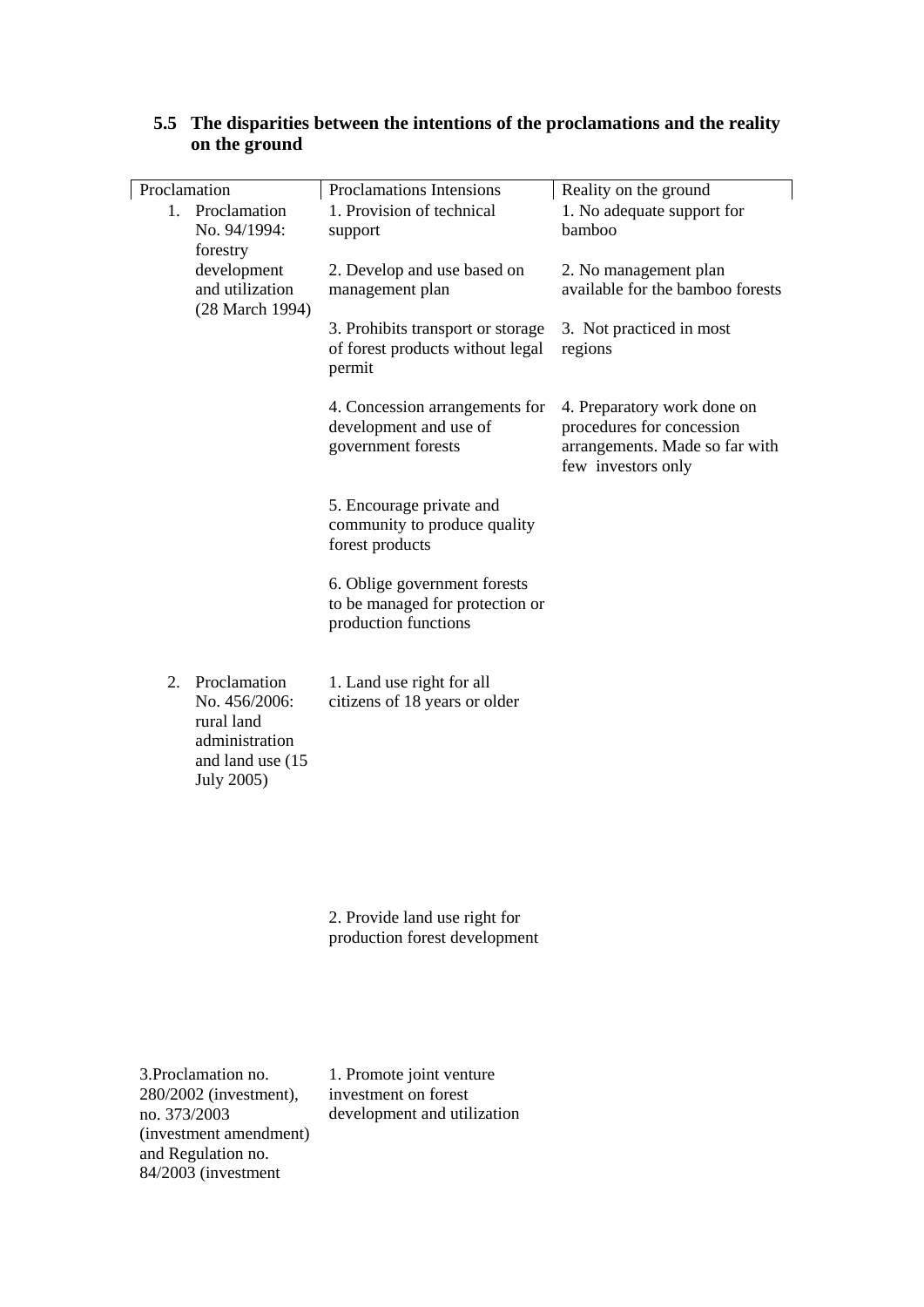| incentive )                                                                                                                                    |                                                                                           |                                                                                                                                                          |
|------------------------------------------------------------------------------------------------------------------------------------------------|-------------------------------------------------------------------------------------------|----------------------------------------------------------------------------------------------------------------------------------------------------------|
| 4. Proclamation no.<br>$120/1998$ as amended by<br>proclamation no.<br>381/2004 (biodiversity)<br>and National<br><b>Biodiversity Strategy</b> | 1. Promote the integration of<br>biodiversity conservation in all<br>development programs | 1. There are no convincing sets<br>of evidence that show serious<br>consideration of biodiversity<br>conservation issues in most<br>development programs |
| 5. Proclamation no.<br>295/2002 (environment)                                                                                                  | 1. Ensures sustainable<br>development and<br>environmental safety                         | 1. Not fully effective:<br>monitoring and evaluation after<br>the start of projects/programs is<br>poor                                                  |

## **5.6 Support and Incentive Structures**

No formal support and incentive structure specific to bamboo production, processing and marketing exists at federal or regional levels, except the very few short-term trainings given per year by FEMSEDA and REMSEDAs, and the incentives provided by the Investment Authority for investors engaged in agricultural production and agro-industry.

The growing scarcity of bamboo is pushing prices upwards, creating an incentive for farmers to expand and better manage their private bamboo forests and to establish new plantations. The increasing price pattern could be maintained through expansion and creation of markets when the scarcity fades away though improved supply. Lack of knowledge on effective propagation of the Ethiopian bamboos is limiting the scale and speed of bamboo plantation expansion. Off-set planting is the commonly and widely used method of local bamboo propagation. However, this method of propagation is rather discouraging farmers from expanding their bamboo plantations away from the source of the off-set as it is very heavy and most of the time impossible to transport them long distances in large quantities.

Seeds of the Ethiopian bamboo, particularly the highland one, are rarely found as they flower once in their life time and, therefore, very difficult to procure. Propagation of the Ethiopian bamboo species by cuttings is difficult at the present level of knowledge. Research support is highly needed on bamboo propagation and management, including bamboo harvesting to make investment on bamboo more manageable and attractive venture.

A well designed and meticulously implemented support system to upgrade the skills and knowledge of bamboo growers and product producers on bamboo agronomy requirements, produce treatment, product processing, design and marketing could further motivate all actors to do more and better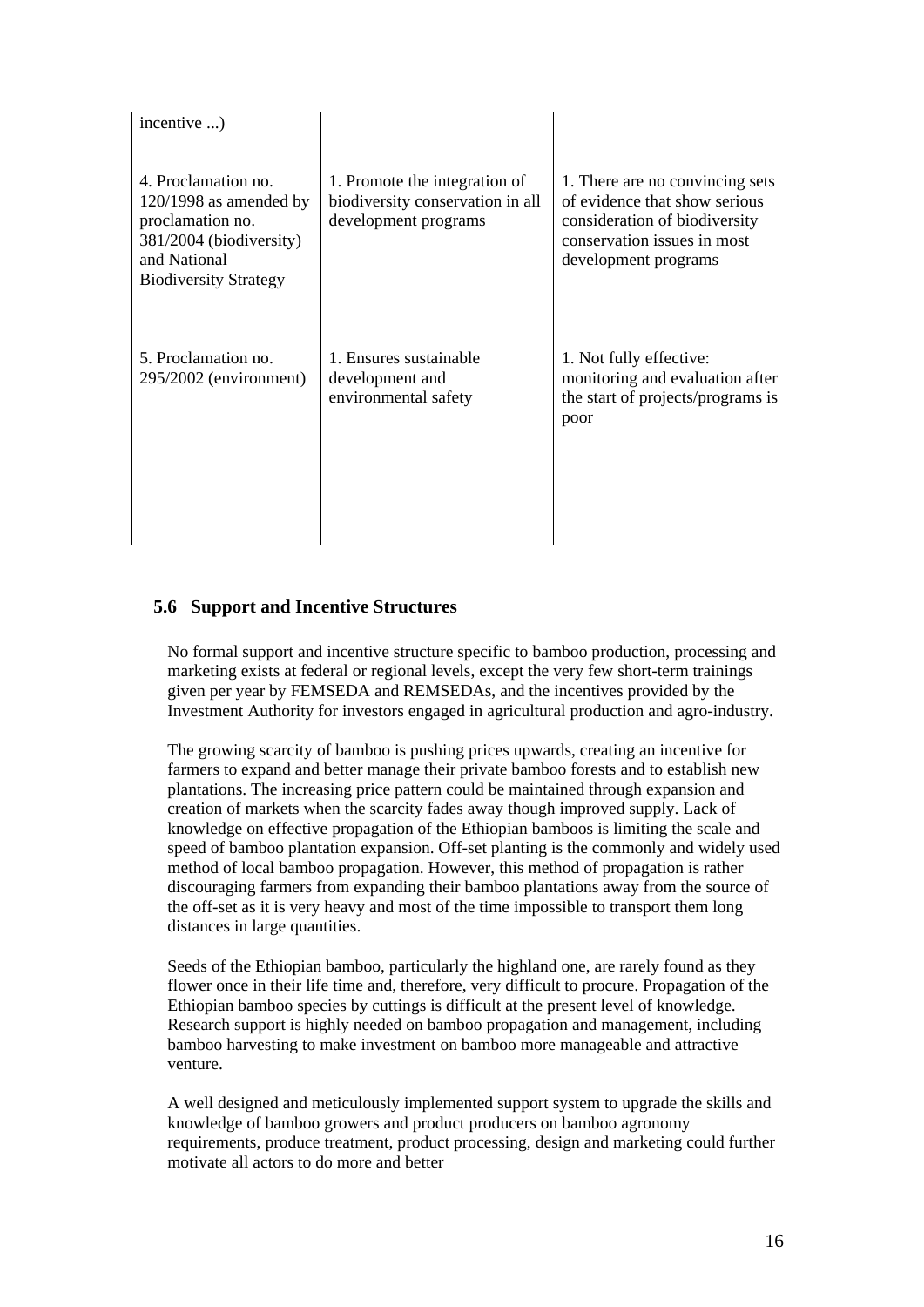Market linkage and networking and information exchange service could serve as a fundamental incentive for the growth and development of bamboo production to consumption systems.

Other incentives like availability of finance, on loan basis, through micro-finance systems to establish bamboo-based businesses and to improve and expand existing ones could boost the economic profile of the resource and its socio-economic utility.

## **5.7 SWOT Analysis of the bamboo resources of Ethiopia and their legal environment**

The bamboo sector of Ethiopia must be adequately developed to make visible and meaningful contribution to the economy of the country. Analysis of the present situation shows that there are many strengths and opportunities on which efforts could be based to make bamboo more productive, economically viable and dependable supporter of livelihoods. In the reverse side, there are worrying weaknesses and threats that need to be addressed to pave the way for accelerated development and sustainable utilization.

|                   | Strength, Opportunity                                                                                                                                                                                                                                                                                                                                                                                                 | <b>Weaknesses</b> , Threats                                                                                                                                                                                                                                                                                                                                                                                                                                                                                                                             |
|-------------------|-----------------------------------------------------------------------------------------------------------------------------------------------------------------------------------------------------------------------------------------------------------------------------------------------------------------------------------------------------------------------------------------------------------------------|---------------------------------------------------------------------------------------------------------------------------------------------------------------------------------------------------------------------------------------------------------------------------------------------------------------------------------------------------------------------------------------------------------------------------------------------------------------------------------------------------------------------------------------------------------|
| The resource      | Very large area mostly<br>with good stocking<br>High potential use<br>$\bullet$<br>Growing awareness on<br>$\bullet$<br>resource potential<br>Growing demand and<br>$\bullet$<br>prices<br>Increasing bamboo-based<br>$\bullet$<br>enterprises<br>Availability of bamboo<br>$\bullet$<br>processing training<br>centres<br>Growing markets<br>$\bullet$<br>The potentials of bamboo<br>$\bullet$<br>could be realised | Lack of updated<br>information on resource<br>location, condition and<br>extent<br>Resource apparently<br>٠<br>degrading and<br>disappearing fast<br>Mainly limited to<br>$\bullet$<br>subsistence production<br>for local use<br>Many of them are<br>$\bullet$<br>flowering and no<br>arrangement is made to<br>use them, and to protect<br>their progeny<br>Lack effective protection<br>$\bullet$<br>and management<br>Detrimental harvesting<br>$\bullet$<br>Low capacity<br>$\bullet$<br>Poor market structure<br>Poor infrastructure<br>$\bullet$ |
| Legal Environment | Favourable macro policy<br>$\bullet$<br>for renewable natural<br>resources development<br>and use<br>Growing awareness by<br>$\bullet$<br>the government on the<br>actual and potential value<br>of bamboo<br>Bamboo is indicated in<br>$\bullet$<br>the various government<br>documents as one of the<br>most valuable non-timber                                                                                    | Inadequacy of the<br>$\bullet$<br>existing policies to<br>address bamboo specific<br>problems and issues<br>Absence of<br>$\bullet$<br>implementing<br>instruments for the<br>existing policies<br>Limited knowledge on<br>$\bullet$<br>the bamboo resource and<br>its potential by the law<br>professionals in the                                                                                                                                                                                                                                     |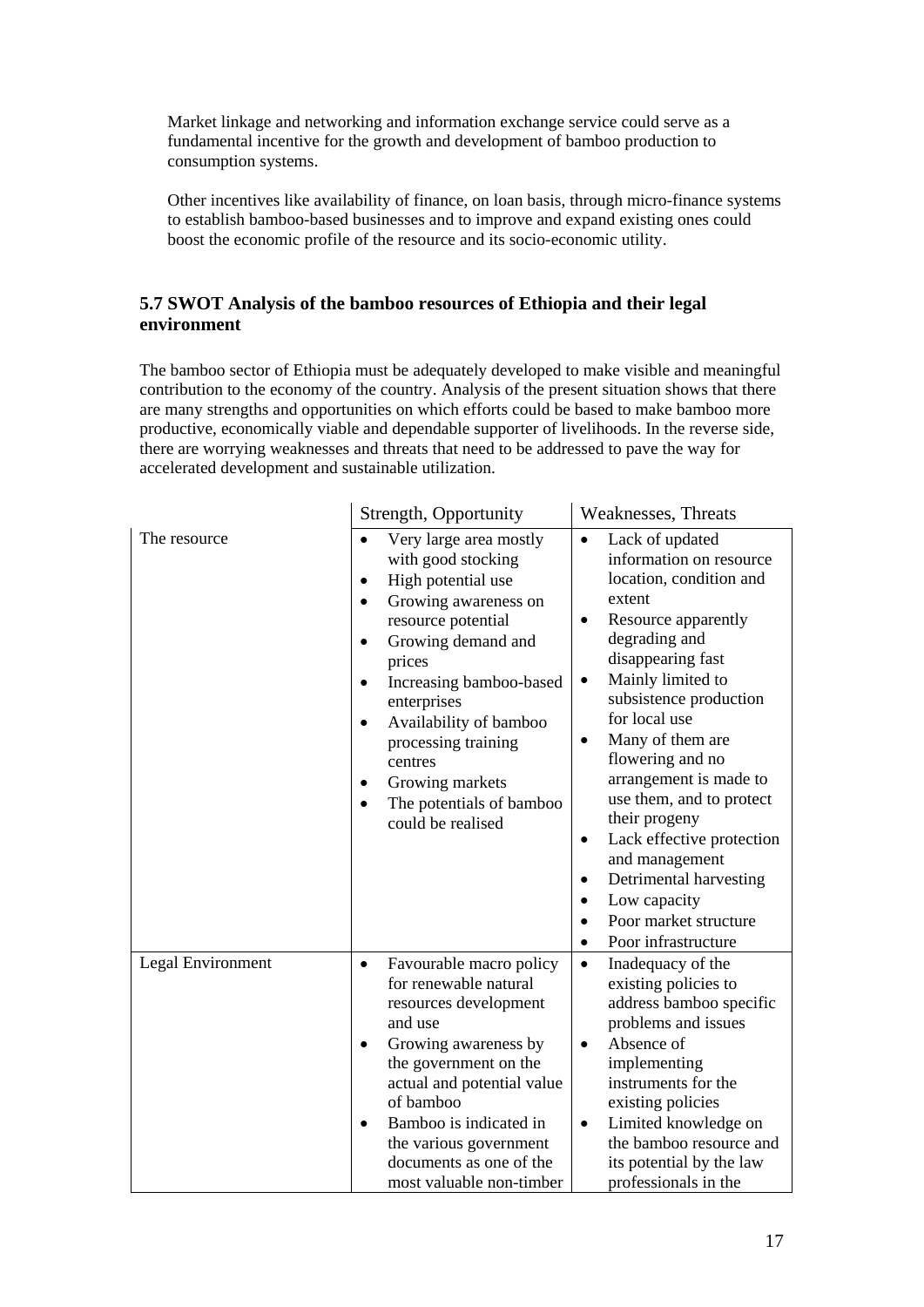|                    | resources to be<br>developed and used                                                                                                                                                                                                                                                              | government system                                                                                                                                                                                                                                                                                                           |
|--------------------|----------------------------------------------------------------------------------------------------------------------------------------------------------------------------------------------------------------------------------------------------------------------------------------------------|-----------------------------------------------------------------------------------------------------------------------------------------------------------------------------------------------------------------------------------------------------------------------------------------------------------------------------|
| Capacity           | Availability of traditional<br>$\bullet$<br>knowledge on bamboo<br>growing, management<br>and utilization<br><b>Excessive labour</b><br>$\bullet$<br>availability in farming<br>systems                                                                                                            | Very limited scientific<br>$\bullet$<br>knowledge and skill on<br>bamboo growing,<br>management and<br>processing<br>Rudimentary technology<br>Poorly made and finished<br>$\bullet$<br>cheap products<br>No medium and large<br>$\bullet$<br>scale industries                                                              |
| Market             | Growing<br>$\bullet$<br>Large industries starting<br>up that could push the<br>demand upwards                                                                                                                                                                                                      | Informal<br>$\bullet$<br>Poor market information<br>$\bullet$<br>exchange<br>Poor infrastructure<br>$\bullet$<br>Relatively low price<br>$\bullet$                                                                                                                                                                          |
| Tenure arrangement | Land use arrangement<br>$\bullet$<br>exists<br>Land holding<br>$\bullet$<br>certification system is<br>being implemented<br>Private land with holding<br>$\bullet$<br>certificate could be<br>transferred to another<br>owner<br>Transfer of government<br>$\bullet$<br>land to private is allowed | The existing tenure<br>$\bullet$<br>arrangement requires<br>more clarifications and<br>guidelines<br>More explicit guidelines<br>$\bullet$<br>are required for transfer<br>of government land to<br>private holding<br>No instruments are in<br>place to regulate illegal<br>transfer of land from<br>government to private |
| Incentives         | Incentive provisions are<br>$\bullet$<br>available for investors<br>Better productivity is<br>$\bullet$<br>encouraged in private<br>holdings                                                                                                                                                       | No specific incentives<br>$\bullet$<br>for private bamboo<br>development<br>Lack of suitable land is<br>$\bullet$<br>acting as a disincentive<br>for private bamboo forest<br>expansion by farmers<br>No adequate support<br>mechanisms<br>Lengthy and bureaucratic<br>procurement process                                  |

## **6. Policy and Strategy Recommendations: Paving the Way Ahead**

The Ethiopian bamboo conservation, development and utilization vision and mission should be accomplished based on a thoroughly thought-out policy and strategy that provide incentives for the protection and use of the available natural and plantation bamboo forests on a sustainable basis, and for the establishment and expansion of bamboo plantations where they could play essential production and protection functions.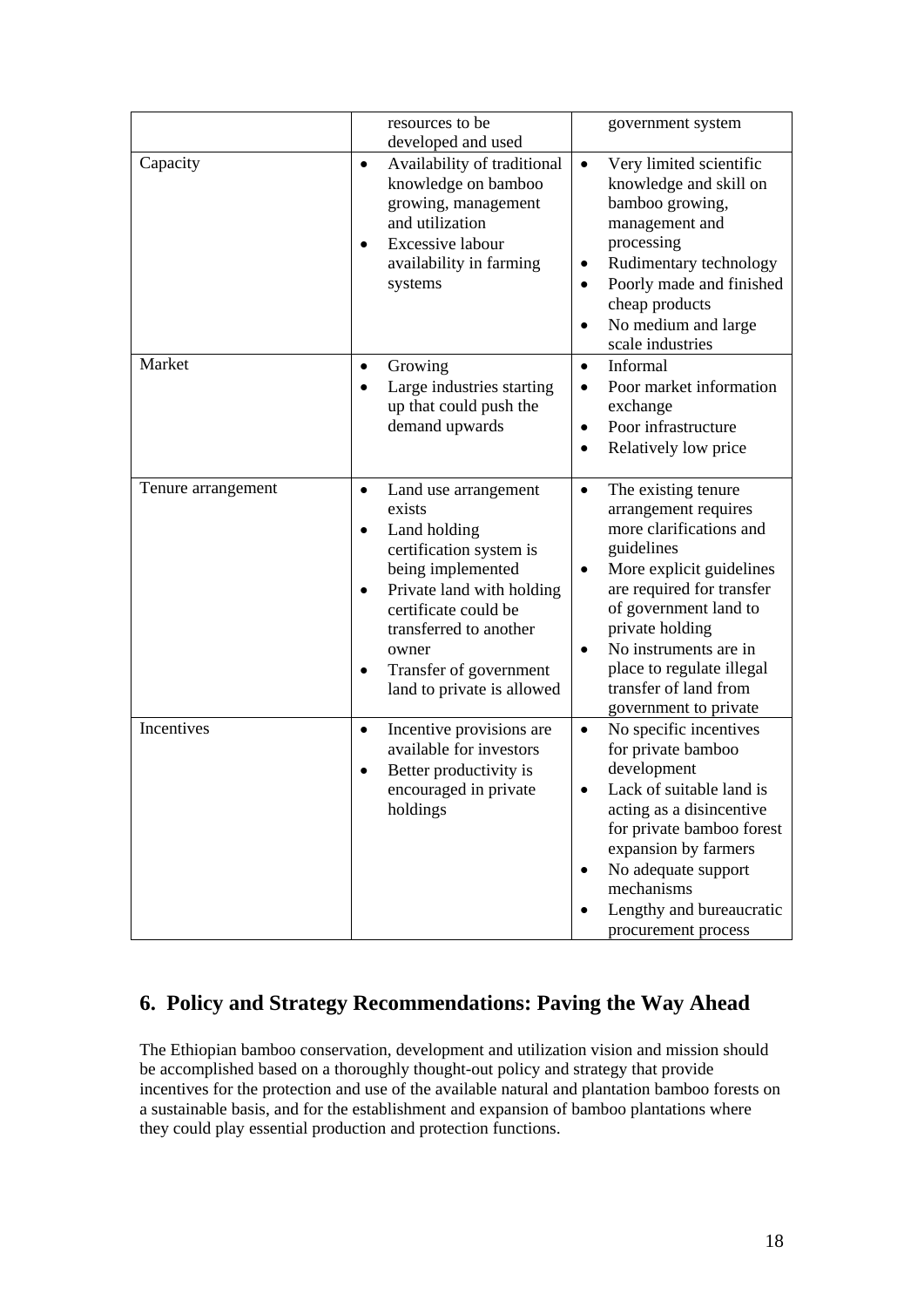# Incentives

- Market
- Loan
- Training
- Concessions

# **Enabling Institutions**

- Polices, strategies
- Proclamations, legislations, Guidelines
- Tenure arrangements
- Facilitating bodies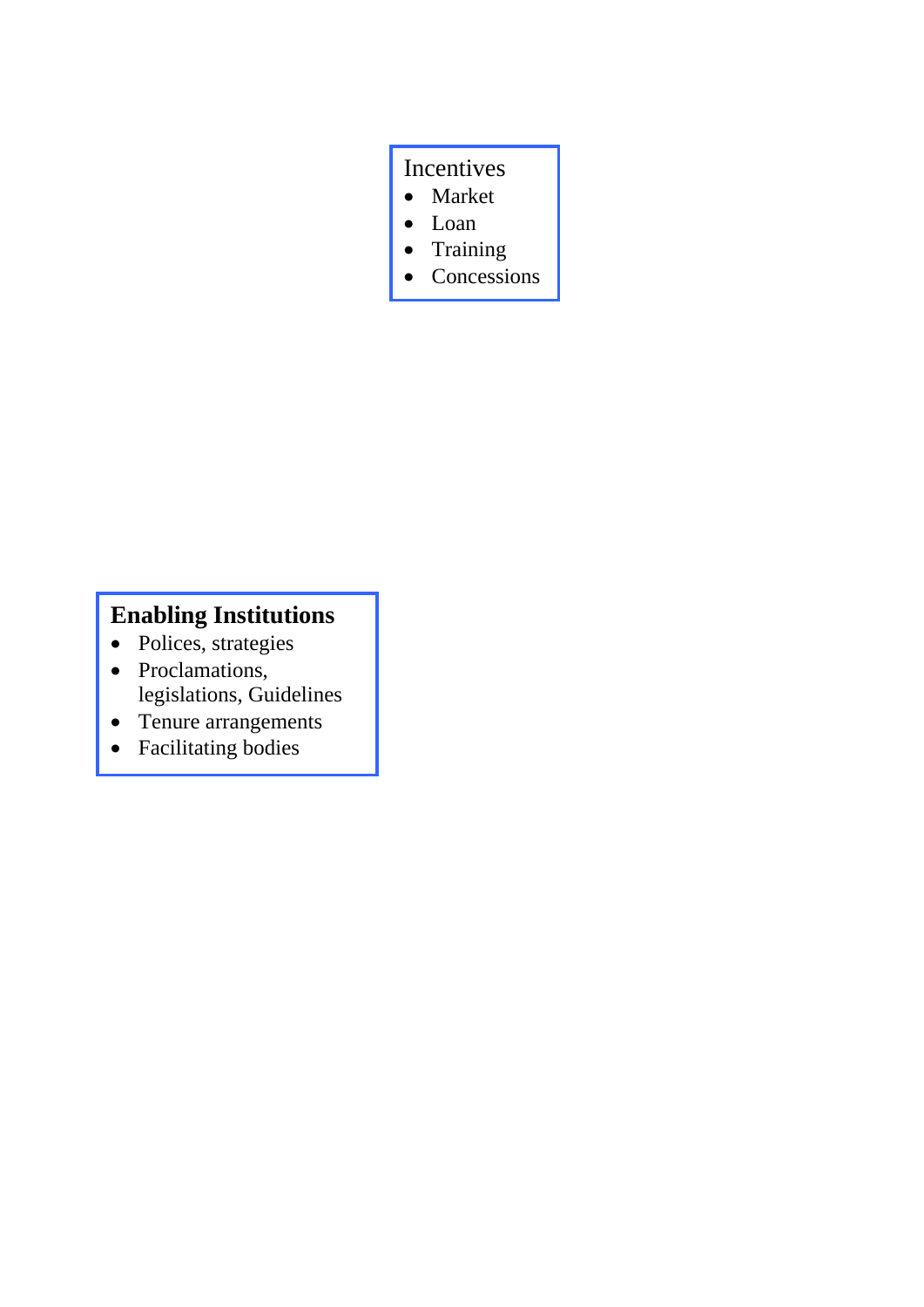directly restrict the development and utilization of bamboo resources in Ethiopia. Concrete actions towards the realization of policy objectives have been, however, in adequate when seen in light of the fast deteriorating situation of the bamboo resource in Ethiopia. All legal arrangements can only bear fruit if effectively implemented. The major problem lies not entirely on the inadequacy of the proclamations but on their poor implementation or total lack of it. Concrete steps should be taken to drastically improve the implementation of the existing laws and procedures.

A clear understanding of the bamboo resources (location, extent, condition, potential and the environment that conditioned its status) should form the foundation for policy formulation. This study has provided basic indicators on most of the information aspects needed for policy formulation. Policy objectives could be decided based on these understandings. The policy will then set the framework in which all bamboo related activities in the country must follow as a general direction.

Federal policies are reference documents for the regional states when formulating region specific policies that are in agreement with the federal policy, but more detailed and more close to the realities on the ground. Unavailability of policies, strategies, proclamations and the attendant implementing instruments is hindering the development of such legal frameworks at regional level. The Ministry of Agriculture and Rural Development should expedite its endeavours in this regard.

It might not be necessary to proclaim a separate bamboo policy at national level as far as the bamboo policy considerations are fully addressed in the draft forest policy under review. However, regions with rich natural bamboo forests should be encouraged to formulate region specific bamboo policies as deemed appropriate based on the above suggested policy provisions. The following policy items are suggested.

 $\hat{A}$  To transform bamboo from a potential resource into a highly demanded commodity

 $\hat{A}$  To manage, expand and use bamboo on sustainable bases by taking full advantage of the vast availability, fast growth and versatile use of bamboo in Ethiopia to offset the growing pressure on timber forests for household and industrial uses.

 $\hat{A}$  To generate continuous and growing income and employment through incremental value addition by promoting small-, medium and large-scale bamboo-based appropriate enterprises

 $\hat{A}$  To fully harness the very high soil, water and biodiversity conservation potential of bamboo forests by managing and expanding them in areas where they are naturally found and by growing them in appropriate ecosystems where their function is a priority agenda

 $\hat{A}$  To promote and facilitate bamboo shoots production for food and feed for local and international markets

 $\hat{A}$  To foster the commercialization of the bamboo production-to-consumption system by creating favourable conditions for functional bamboo markets (local and international), and a secure tenure system for sufficiently long period of time

 $\hat{A}$  To support integrated development of bamboo production, processing and marketing systems through appropriate incentive structures and the establishment of a responsible unit to that effect

 $\hat{A}$  To foster the integrated roles of government, private sector and farmers in mutually supporting and re-enforcing manner for bamboo resource development, expansion, processing, distribution and marketing in an efficient and effective way.

 $\hat{A}$  To fully and adequately address bamboo specific problems through legal and administrative means.

 $\hat{A}$  To promote integration of various products production processes and systems in order to optimize profit and raw material utilization efficiency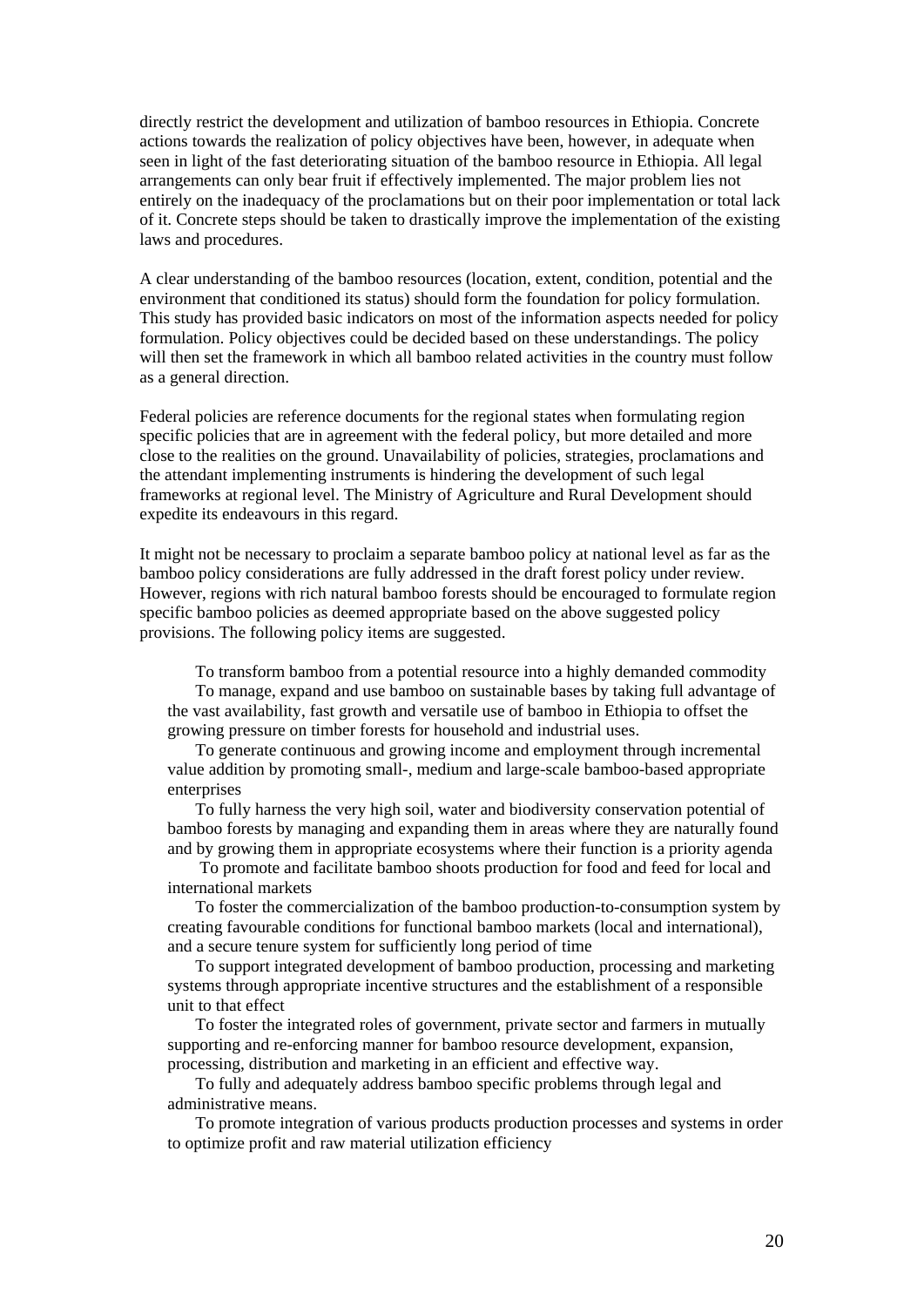## **6.2 Strategy**

Strategies are directions for courses of actions to realise policy objectives. They must be implement-able within the governing objective realities that conditioned the status of the Ethiopian bamboo resources. They should help change the situation from the present neglected and degraded state into a properly managed, value added commodity that sustain an ever expanding and increasing enterprises through a well-functioning marketing system. The strategy should help change the bamboo of Ethiopia from a potential resource into a highly demanded actual commodity by industries and other users; and whose supply is ensured through proper management, expansion and sustainable harvesting. It must focus on the resource owners (farmers), resource users (individuals, small-, medium- and large-scale industries) and the marketing system that determine their relationships. The role of the government as the facilitator of the bamboo production to consumption system through various incentives and administration procedures should be clearly mapped out in the strategy.

Bamboo resources in Ethiopia have a potential to play vital role in the country's economy and to the improvement of the livelihoods of communities in and around the bamboo resources. This strategy aims at enhancing the socio-economic contribution of bamboo resources through promotion of bamboo management and utilization mainly for bamboo-based industries at various levels, which perpetuates an ever increasing income and employment generation while at the same time improve the environment and the services provided by it.

The following strategic items are suggested.

 $\hat{A}$  The natural bamboo forests which legally belong to the government are being destroyed and converted into agricultural land despite the bamboo price increase trend mainly for two reasons. 1. Growing landless populations that desperately look for private land to support their livelihoods. 2. Lack of government capacity to adequately protect the natural bamboo forests in the most amicable way. Safeguarding the resource base from further destruction and conversion into farm and grazing land should be, therefore, in the forefront of further expansion, management and utilization strategy. This issue is the worry and concern of almost all growers, traders, processors, users and investors who participated in the study. At present most of the natural bamboo forests are not even included in the priority natural forest areas identified to be legally protected. Access to the natural forests and activities detrimental to their very existence is not regulated.

Preparation or amendment of relevant proclamation, legislation and guideline in order to create or strengthen legal instruments that help to adequately protect, manage and use the remaining natural bamboo forests in the most amenable and scientifically appropriate way should be one of the strategic items to ensure their continued existence and perpetual value. This will include revisit of the existing ownership and use-right arrangements for the natural bamboo forests.

 $\hat{A}$  Protection with out utilization would be a futile exercise particularly in the Ethiopian context, where unemployment is high and growing, poverty is serious and widespread and livelihood security is the preoccupation of the fast growing population. Therefore, favourable conditions should be created for optimum and sustainable utilization.

Management plan preparation for each of the remnant natural bamboo forests to ensure maximum possible utilization without adversely affecting its integrity and perpetuity through best development and harvesting practices should be another strategic item. This undertaking will require resources to accomplish the work, but it is a worthwhile prerequisite task that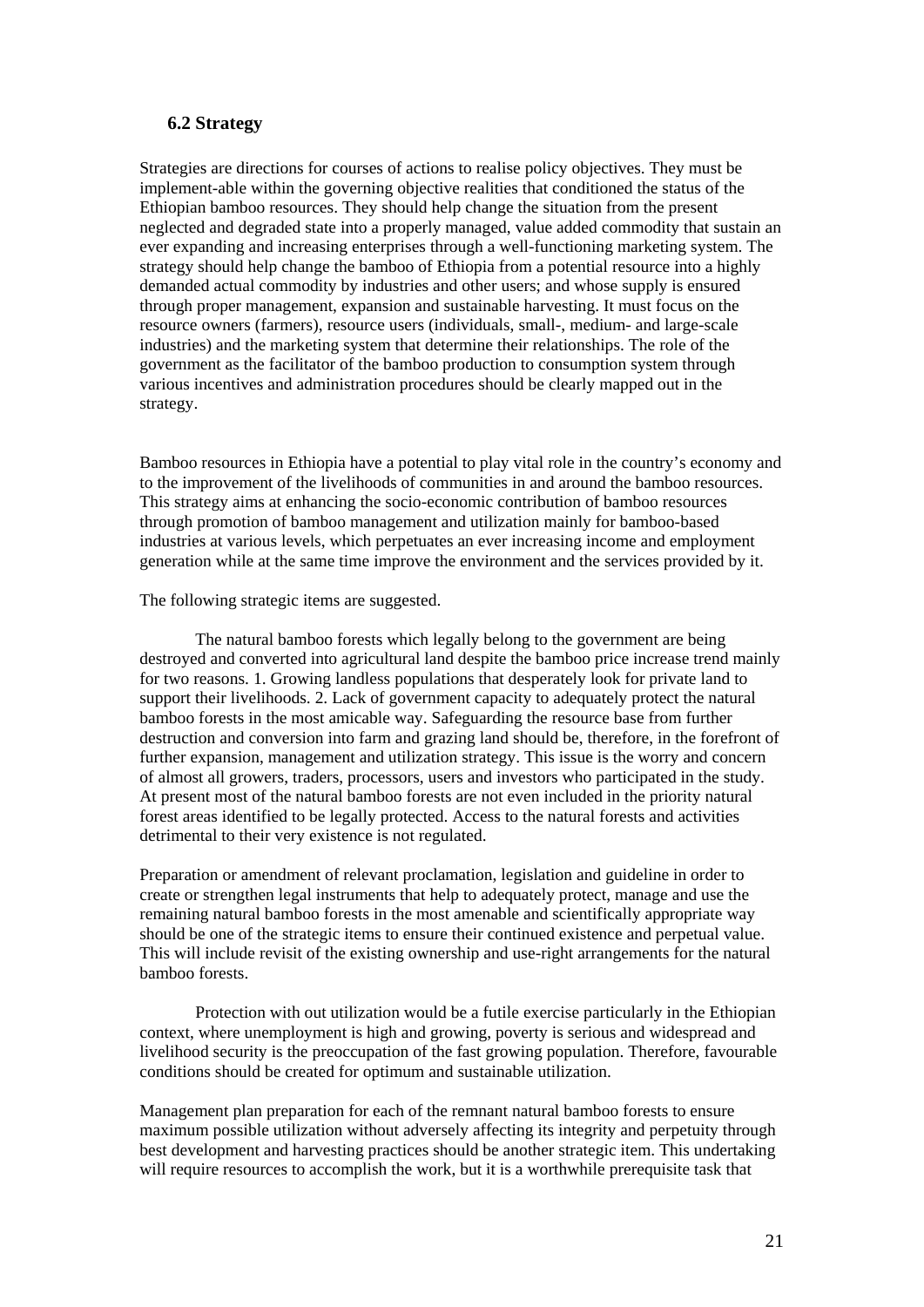could and should be accomplished. Resources need to be allocated by the government to this effect.

 $\hat{A}$  There is an overwhelming consensus of the stakeholders who participated in this study on the need to uplift the steadily moving private bamboo forest expansion to the level of commercial significance at local and international markets.

Various support mechanism arrangements for private bamboo plantation expansion and proper management like advisory service, financial credit possibilities, seedling supply, market information exchange and land-use right provisions for bamboo growing on suitable sites with perceivable comparative advantages; and incentives like tax exemptions, promotion of bamboo based enterprises, trainings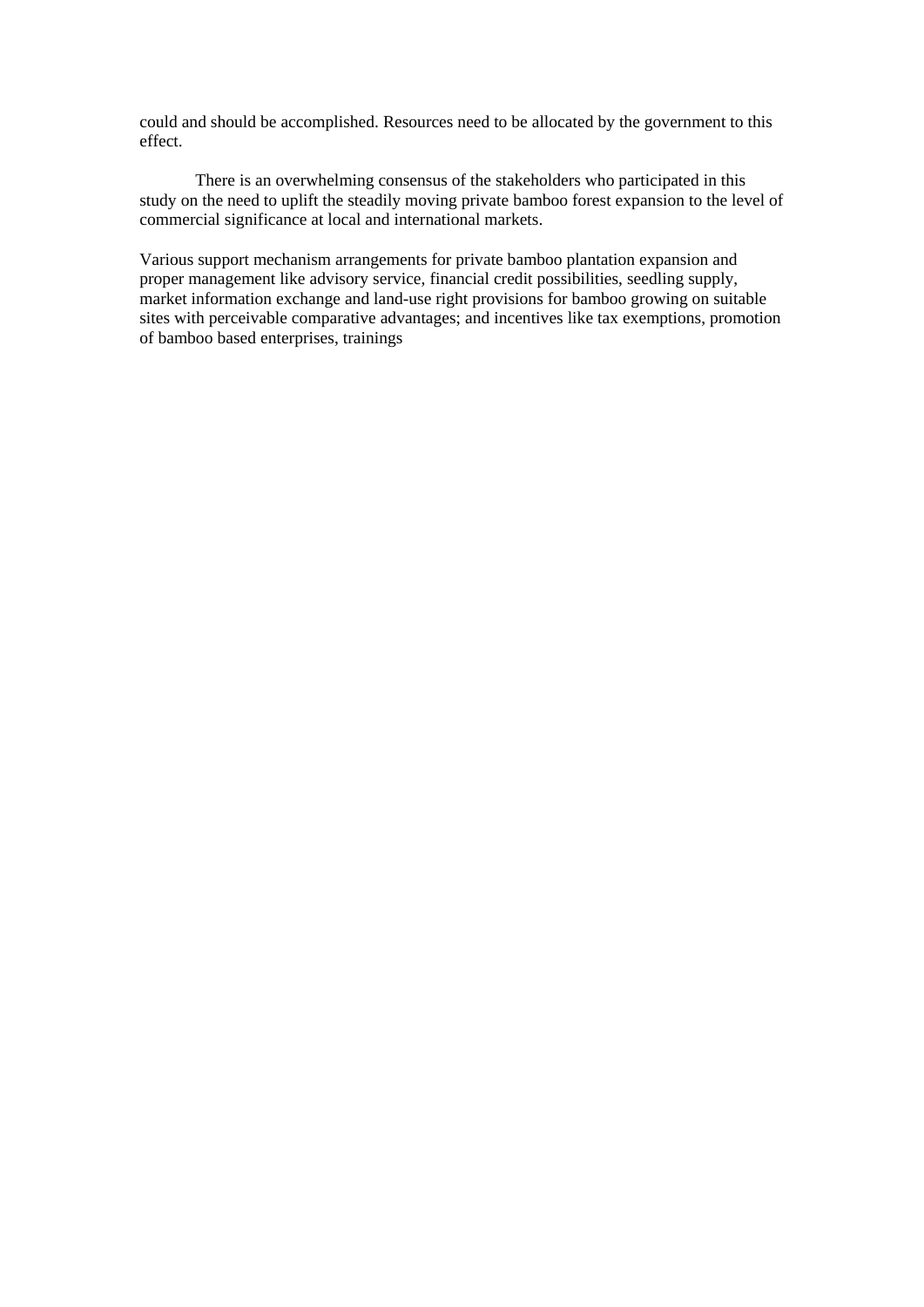$\hat{A}$  Private bamboo forests are steadily growing, and have the potential to grow further and faster. One of the determinant factors holding back their expansion to their potential limit is "inadequate knowledge and skill on bamboo propagation, management, harvesting and processing". Bamboo seeds are available only when bamboo flowers at the end of its life time. Therefore propagation of the Ethiopian bamboo using seeds is a rare opportunity that comes every 50 to 60 years to each bamboo forest area in a given locality. Propagation using cuttings has never been successful even at research level. In this situation, the only practically possible method is off-set planting to expand or establish new bamboo plantations. This method is too heavy for establishing bamboo plantations away from the off-set source.

Likewise, in absence of training the farmers are managing their bamboo plantations using traditional knowledge. Bamboo processing in Ethiopia is rudimentary, done using locally made hand tools. Arrangements should be made in setting out these problems as research agenda to be considerably solved through research and development systems.

Quality design and processing are key elements for marketing. FEMSEDA and REMSEDAS should be strengthened further in terms of facilities and knowledge and skill to be able to provide adequate and meaningful training on essential technical knowledge needed for bamboo processing and product design

Thus, capacity building of growers and processors through training and improved technology adoption and adaptability is recommended as a viable strategy item.

 $\hat{A}$  Market is the driving force for resource development and use and the spill over effect of them. Exploration and creation of local, regional, national and international markets for bamboo and bamboo products should be vigorously pursued.

Strengthening the Marketing and Inputs sector of the MOARD to capacitate it to successfully play this role, in collaboration with the relevant regional and lower government bodies and NGOs, and the Ethiopian embassies in the various countries is the recommended strategy to address this issue.

The strategies should indicate ways of using the opportunities being created by the increasing globalization and the expanding free trade agreements as an avenue for international marketing

 $\hat{A}$  Bamboo forests do not lend themselves to clear-felling. Therefore, harvesting through clear-felling has to be prohibited.

Public awareness rising on the adverse effects of bamboo clear-felling, legal prohibition of bamboo harvesting by clear-felling and effective monitoring arrangements to check clearfelling are the recommended strategy items.

 Conversion of bamboo forests into agricultural lands after they have naturally flowered and died is a major problem detrimental to their existence.

Legal prohibition of conversion to agriculture after bamboo forest flowering and death and effective monitoring by the respective Wereda Bureau of Agriculture and Rural Development in collaboration with the relevant communities is the recommended strategy.

 $\hat{A}$  Bamboo culm sale is now by size and number and does not take account of bamboo quality. Consequently, processing and bamboo item production wastage is high.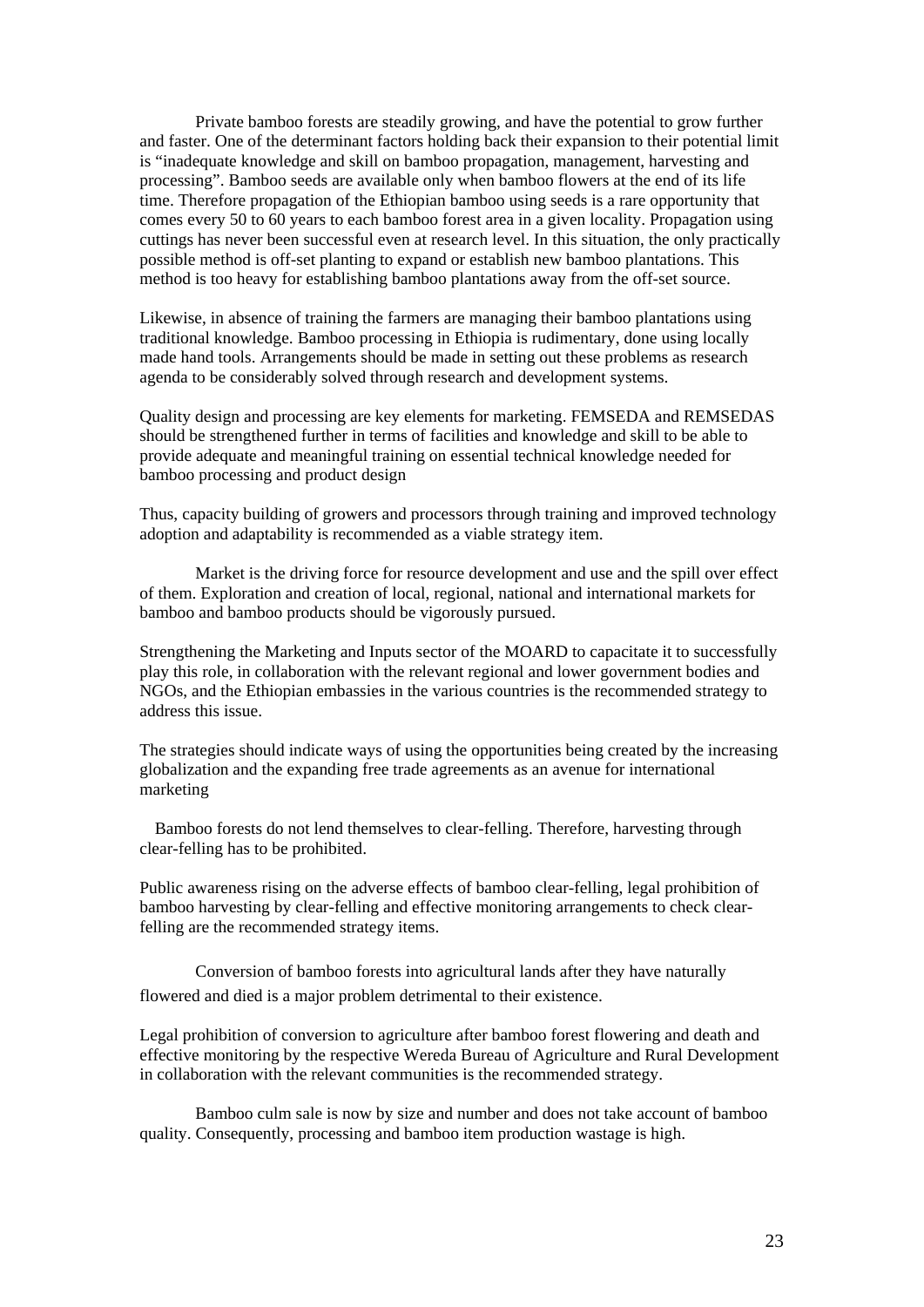A grading system and standard specifications establishment strategy is recommended to match quality with end-use requirements. This will encourage quality culm production and reduce wastage.

 $\hat{A}$  Bamboo production and processing is still at subsistence level, mainly for production of cheap items for local consumption. This has to be upgraded to a commercial level.

Establishment of cooperatives at bamboo growers, processors and traders levels in all bamboo areas and vertically integrated up to the national level is the recommended strategy to help boost commercialization by pooling and coordinating efforts of all stakeholders

 $\hat{A}$  Policies, strategies and proclamations are as effective as their extent of implementation. Indicators that could show level and extent of implementation should be developed to monitor and periodically evaluate progress towards the achievements of policy objectives. The indicators should relate to efficient resource management and harvesting, sustainability of resource use, rate of resource expansion, capacity building for resource management, processing, marketing and utilization, sharing of responsibilities and benefits in resource development and utilization and the coupling of resource development and use, socio-economic growth and development and environmental improvement.

 $\hat{A}$  Establishment of an effective institution with a mandate focused on overseeing, facilitating and supporting bamboo development, management, processing and marketing activities is crucial. Its appropriate structure and capacity required for its fully fledged functioning has to be studied and fulfilled.

Information exchange: collection of relevant information sets coming from various analysis and research bodies and making it available to producers, processors, traders, policy makers and other users should be one of its principal duties. Periodic information review, updating and dissemination on bamboo resource availability and marketing through appropriate approaches could also be among its duties. Coordinating and facilitating training and research on bamboo growing, managing, processing and marketing is still another one.

## 6.3 Take-off activities recommended to over-come the bamboo development and utilization inertia, implementing institutions and indicative budget

The following measures are recommended as stepping-stone activities that should be carried out simultaneously while pursuing the formation processes of clear vision, policy, strategy and other legal instruments (proclamations, legislations and guidelines) to optimally harness the potential of the Ethiopian bamboo forests to the fullest possible. Almost all the activities suggested below are out of the scope of the project and should be considered as complementary to the project that should be financed outside the project. The budget estimates are wild guesses and should be revised to realistic level by the concerned professionals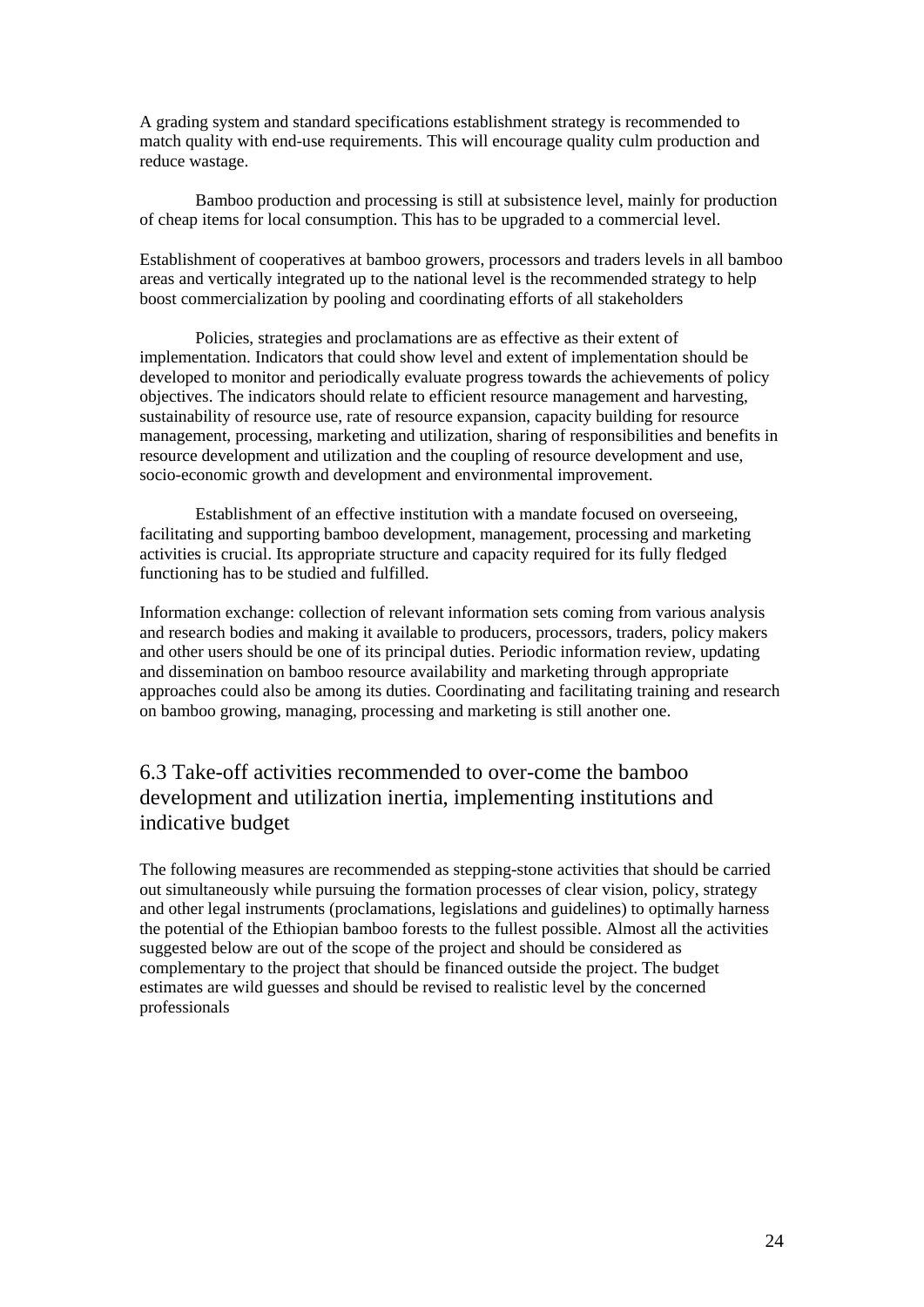| <b>Activity</b>                                                                                                          | <b>Implementing</b><br><b>Institution</b>                         | <b>Indicative</b><br>budget<br>estimate | Objective                                                                                                                                                                                                                  | <b>Remark</b>                                                                                                                                               |
|--------------------------------------------------------------------------------------------------------------------------|-------------------------------------------------------------------|-----------------------------------------|----------------------------------------------------------------------------------------------------------------------------------------------------------------------------------------------------------------------------|-------------------------------------------------------------------------------------------------------------------------------------------------------------|
| Resource<br>Inventory                                                                                                    | Dept. Forestry<br>and Land Use<br>Administration,<br><b>MOARD</b> | 250,000 USD                             | To assess the<br>current location,<br>extent and status<br>of the remnant<br>natural bamboo<br>forests of<br>Ethiopia, using<br>remote sensing<br>data reinforced<br>by confirmation-<br>spot assessments<br>on the ground | This activity is<br>out of the<br>scope of the<br>project. The<br>budget for its<br>implementation<br>has to be found<br>from elsewhere                     |
| Bamboo<br>Diversity<br>Conservation                                                                                      | Institute of<br>Biodiversity<br>Conservation                      | 150,000 USD                             | For in situ and<br>ex situ (bamboo<br>gardens)<br>conservation of<br>the variations<br>within the two<br>Ethiopian<br>bamboo species                                                                                       | The Institute<br>should develop<br>a project that<br>could be<br>financed by<br>donor agencies<br>such as GEF,<br>EU etc                                    |
| Research on the<br>Ethiopian<br>bamboo growth,<br>management,<br>processing,<br>utilization and<br>marketing<br>problems | <b>IEAR</b> and others                                            | 350,000 USD                             |                                                                                                                                                                                                                            | This could be<br>financed and<br>administered<br>by the Science<br>and<br>Technology<br>Agency as part<br>of its local<br>grant system                      |
| Establishment of<br>bamboo growers,<br>processors,<br>traders<br>cooperatives                                            | Cooperative<br>Agency, MOARD                                      |                                         |                                                                                                                                                                                                                            | This could be<br>incorporated in<br>their regular<br>program                                                                                                |
| <b>Bamboo</b><br>cultivation,<br>management,<br>treatment and<br>processing<br>trainings                                 | FEMSEDA,<br><b>REMSEDAs</b> and<br><b>TVTs</b>                    |                                         | For human<br>resource<br>capacity building<br>by strengthening<br>capacitating the<br>existing training<br>centres                                                                                                         | This is being<br>implemented<br>by the project                                                                                                              |
| Loan<br>arrangement for<br>bamboo<br>establishment<br>and expansion<br>activities based<br>on an approved<br>plan        | Micro-finance<br>Institutions                                     | 500,000 USD                             |                                                                                                                                                                                                                            | The finance for<br>this<br>implementation<br>has to be found<br>outside of the<br>project; and<br>should be<br>administered in<br>collaboration<br>with the |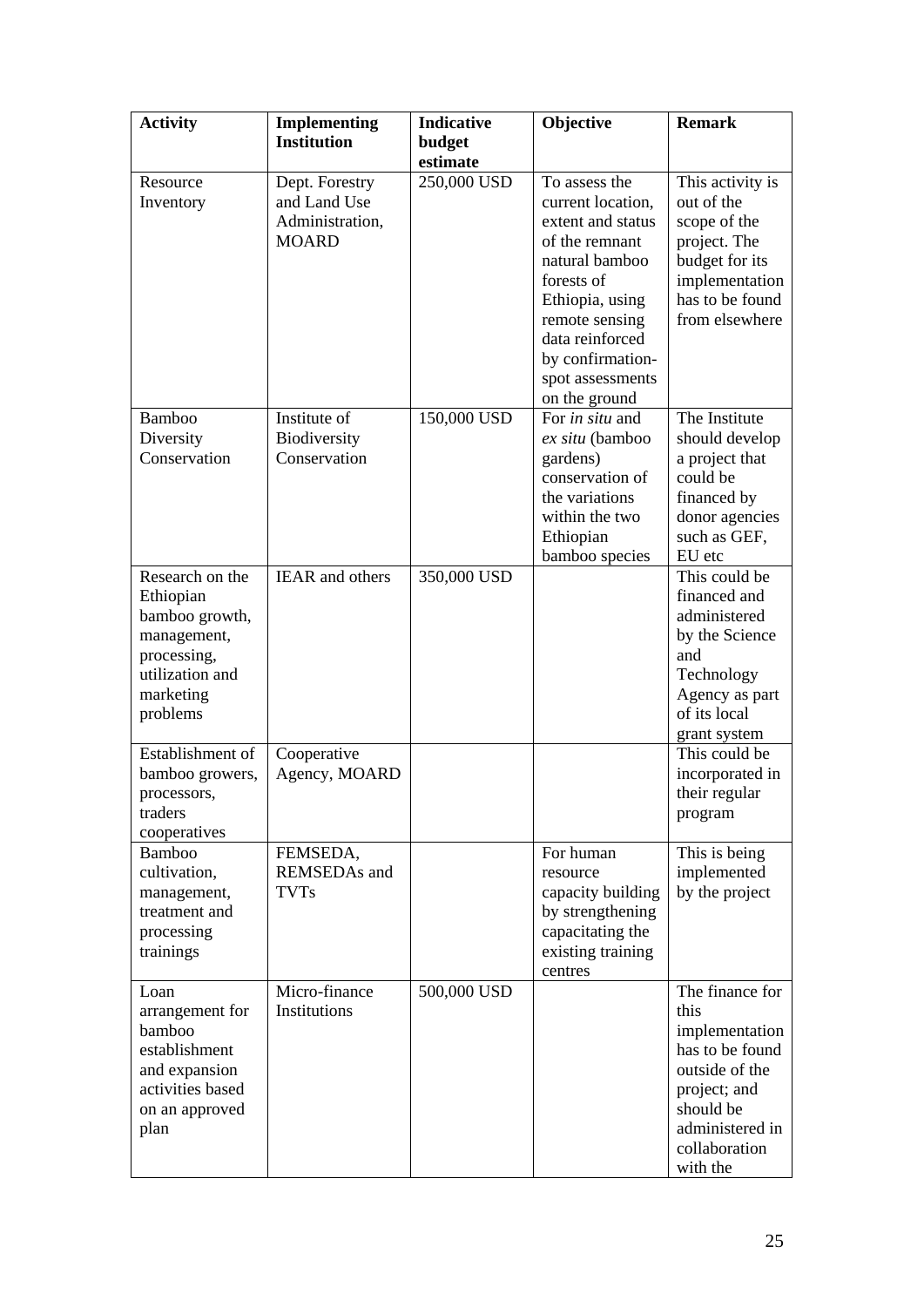|  |  | regional    |
|--|--|-------------|
|  |  | Bureaus of  |
|  |  | Agriculture |
|  |  | and Rural   |
|  |  | Development |

There are also crucial activities to the project that should be carried out by the Department of Forest and Land Administration of the MOARD or the pertinent regional institutions as part and parcel of their regular program. These are:

- 1. Revising the draft forest policy and strategy as well as the draft forest proclamation to address bamboo specific issues and concerns
- 2. Preparations of bamboo cultivation and management packages. Attempts on this endeavour do exist. They need to be updated and distributed to all regions and bamboo growing localities
- 3. Sensitising and advocating for regional bamboo specific policy for bamboo rich regions and provision of technical support to that effect
- 4. Public awareness creation on bamboo uses at all levels and using all possible means
- 5. Acquisition and dissemination of appropriate bamboo technology to bamboo cultivation, processing and utilization localities

## **7. Conclusion**

Ethiopia still has the largest bamboo forest in Africa that could and should meaningfully contribute to the socio-economic development of the country. Most of the ecosystems of Ethiopia are also favourable for bamboo expansion through planting.

The bamboos of Ethiopia could only be conserved and developed if valued as useful crops that satisfy basic livelihood requirements and that contribute for furthering socio-economic advancement. A protracted action guided by well thought out strategy is required to promote bamboo as a commercial commodity that should be conserved, expanded, managed, and used in various forms by necessity: to underpin local livelihoods, further socio-economy at all levels and to improve the environment.

The bamboo strategy should focus more sharply on correcting the factors that have forced the bamboo situation to the present undesired state, and on generation, adoption and adaptation of appropriate technologies that help accelerate the development and utilization of bamboo. Technologies to properly conserve, expand, manage, process, market and utilize bamboo should be made available and hands on training should be given on their proper use. The capacity of FEMSEDA and REMSEDAs should be strengthened, and more bamboo training centres should be established particularly in the bamboo rich regions.

Public awareness and Improvement of ownership/use rights are equally important. Private investors are the engine of natural resources development, expansion and utilisation and favourable conditions and support systems should be created for them to adequately play their role.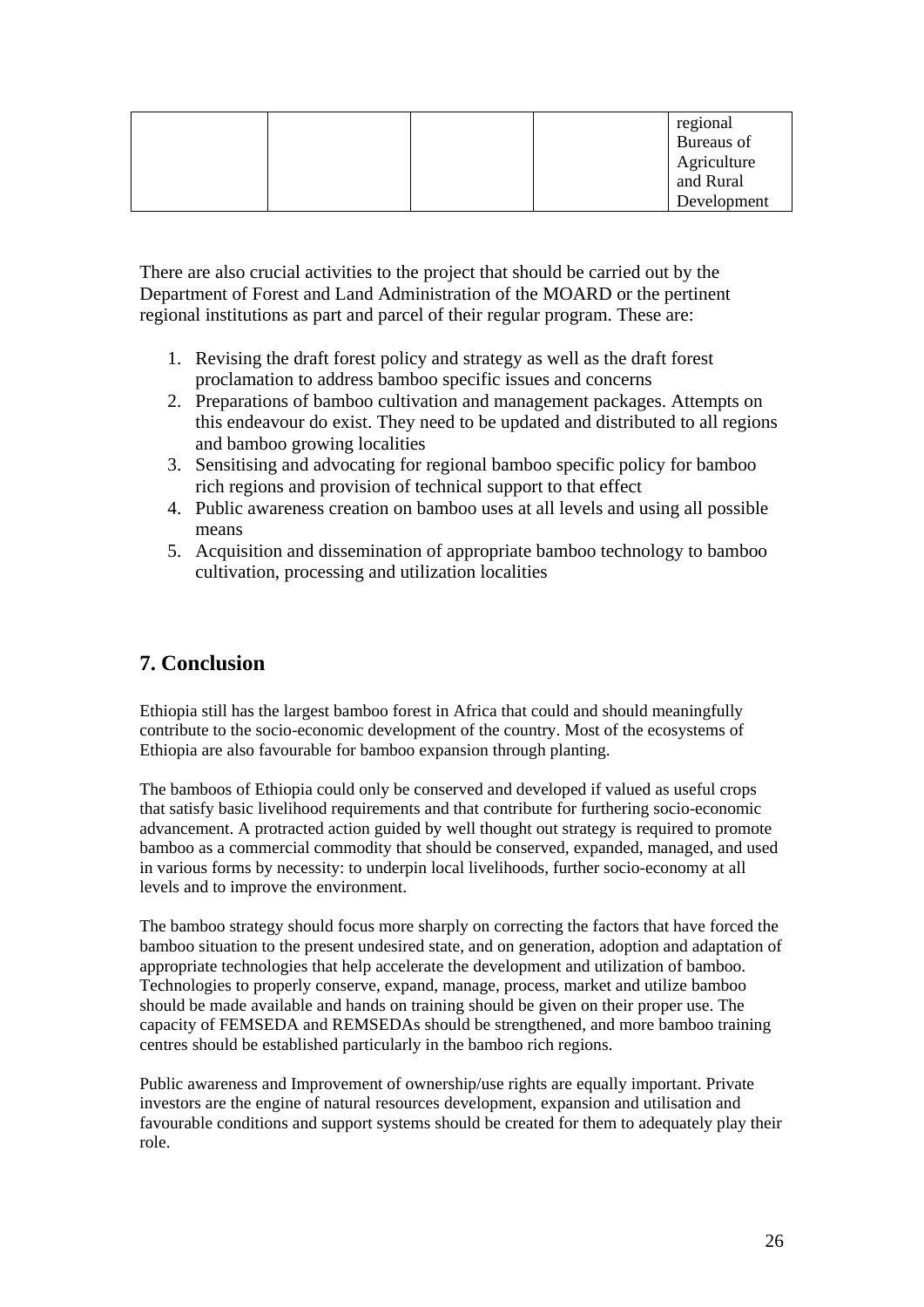The government should also organize and prepare itself, and also upgrade its capacity, to adequately play its facilitator and supporter role in the resource production-to-consumption chain.

The overall condition is now ripe enough to take the necessary steps in the right direction and at the fastest possible rate. Quick measures should be taken by the government to see the full and effective implementation of the existing relevant legal arrangements.

The identified bamboo policies and strategies might not be necessary to proclaim them as separate decrees at national level. However, the draft forest policy and strategy currently under review has to be revisited to ensure the full accommodation of the identified bamboo specific policy and strategy issues at national level. Regions with rich bamboo resources are, however, recommended to prepare bamboo specific policies, strategies and proclamations, as is the case in the P. R. China.

The springboard activities suggested to break the inertia of bamboo development and management should be implemented in the most effective and efficient way.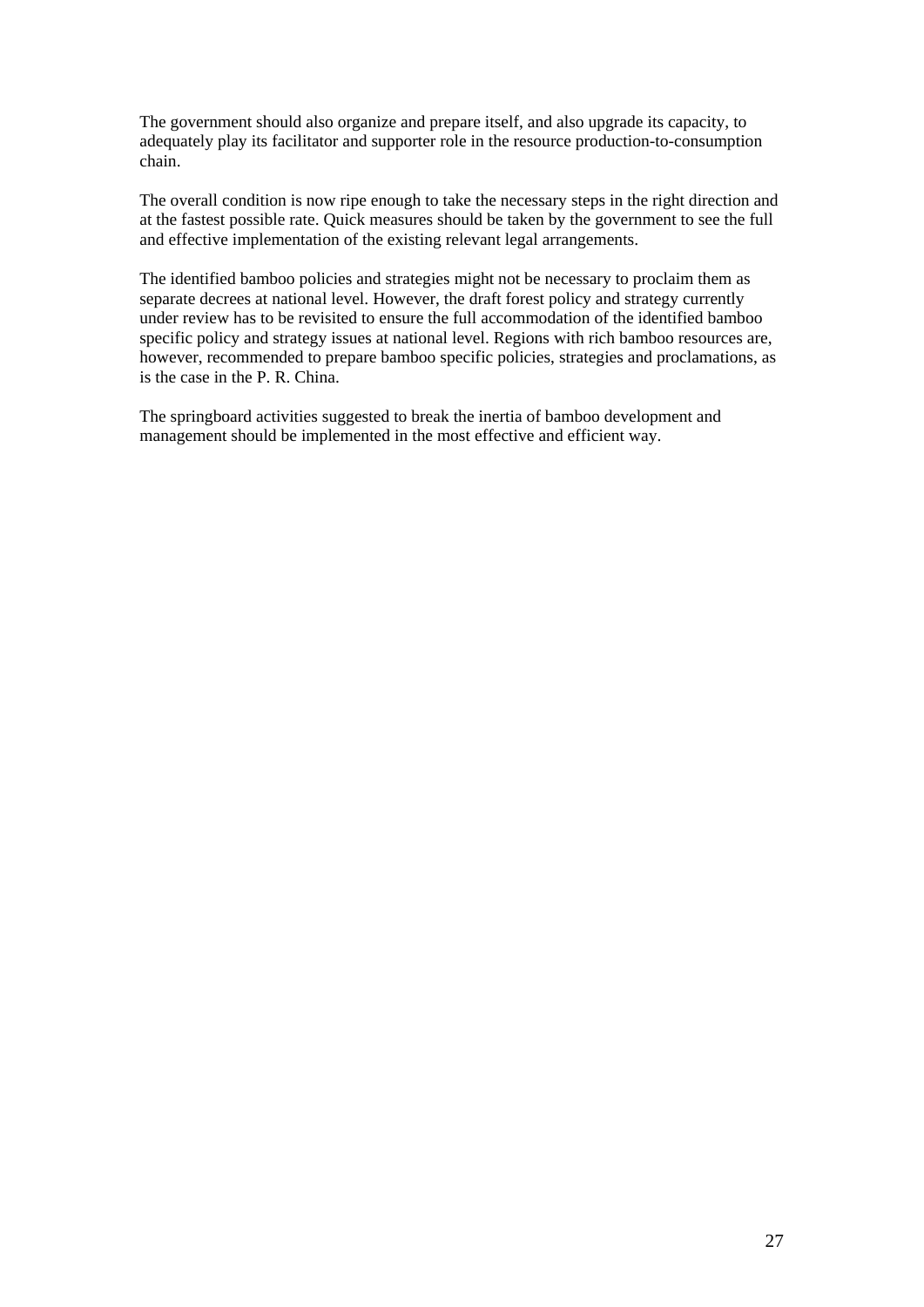## **Appendix 1: List of reference documents (not in alphabetical order)**

- 1. Boa, E. R. 1997. Bamboo Management in Ethiopia, CAB Internatioal
- 2. Council of Ministers Regulations No. 179/1994: Natural Gum Processing and Marketing Enterprise Establishment
- 3. Council of Ministers Regulations No. 84/2003: Investment Incentives
- 4. Dept. of Land Administration and Forest Protection and Utilization (undated). Ten Year National Forestry Development Program, MOARD, Addis Ababa, Ethiopia.
- 5. Embaye, K. 2003. Ecological aspects and resource management of bamboo forests in Ethiopia, PhD Thesis, Acta Universitatis Agriculturae Sueciae Silvestria 273, Swedish University of Agricultural Sciences, Uppsala, Sweden
- 6. Environmental Protection Authority (EPA), 1997. Environmental Policy of the Federal Democratic Republic of Ethiopia, EPA, Addis Ababa, Ethiopia
- 7. Farm Africa and SOS Sahel, 2004a. Commercializing Bamboo, Reeds & Palm in Bonga, SNNPRS, Ethiopia, Agribusiness, Addis Ababa, Ethiopia
- 8. Farm Africa and SOS Sahel, 2004b. Transforming Lives and Landscapes: Linking Agroforestry and NTFP Farmers to the Market, Agribusiness, Addis Ababa, Ethiopia
- 9. Forestry Conservation, Development and Utilization Proclamation No. 94/1994
- 10. Forestry Development, Protection and Utilization (Amendment) Proclamation (Draft)
- 11. UNIDO, 2006a. Market Based Development with Bamboo in Eastern Africa— Employment and Income Generation for Poverty Alleviation, UNIDO Field Study Report (Part One and Two) for the Eastern Africa Bamboo Project.
- 12. IBC, 2005. National Biodiversity and Action Plan, IBC, Addis Ababa, Ethiopia
- 13. Investment Proclamation No. 280/2002
- 14. Investment (Amendment) Proclamation No. 373/2003
- 15. Kelbesa, E., Gebrehiwot, A. and Hadera, G. 2000. A Socio-economic Case Study of the Bamboo Sector in Ethiopia: Analysis of the Production-to-Consumption System, [http://www.inbar.int-Ethan](http://www.inbar.int-ethan/) Frome (02/02/2006).
- 16. UNIDO, 2006b. Market Based Development with Bamboo in Eastern Africa— Employment and Income Generation for Poverty Alleviation, UNIDO Study Report (Part One and Two) for the Eastern African Bamboo Project.
- 17. Ministry of Agriculture and Rural Development (MOARD) (2005). Forest Development, Protection and Utilization Policy and Strategy (Draft Document), Natural Resources Sector, MOARD, Addis Ababa, Ethiopia
- 18. Ministry of Natural Resources Development and Environmental Protection, 1994. Ethiopian Forestry Action Plan (EFAP), EFAP Secretariat, Addis Ababa, Ethiopia
- 19. Ministry of Press and Information (2002a), Rural Development Policies, Strategies and Approaches of the Democratic Republic of Ethiopia, Press and Audio Visual Department of the Ministry of Press and Information, Addis Ababa, Ethiopia.
- 20. Ministry of Press and Information (2002b), Industry Development Strategy of the Democratic Republic of Ethiopia, Press and Audio Visual Department of the Ministry of Press and Information, Addis Ababa, Ethiopia.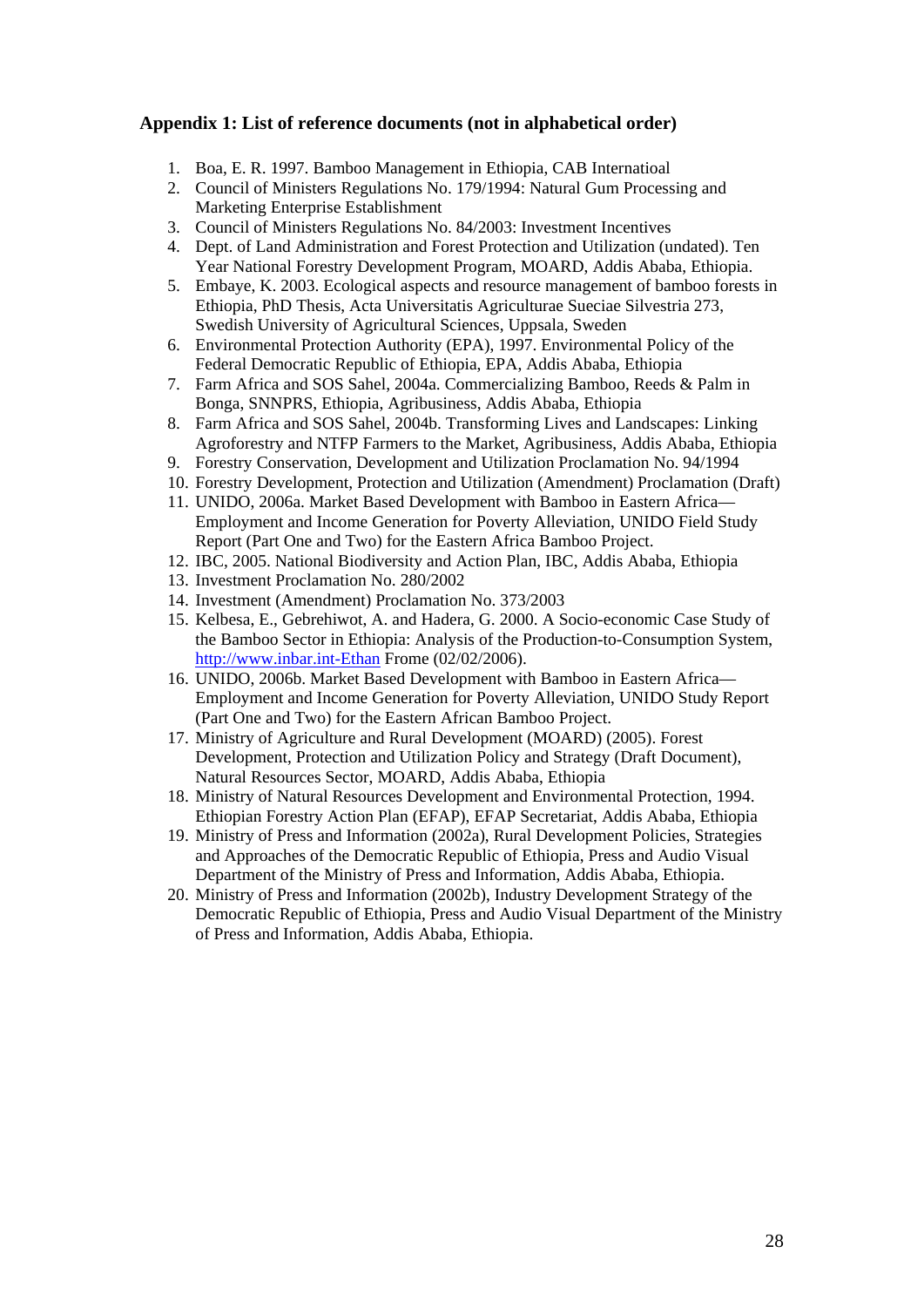

## United nations Industrial Development Organization

#### **JOB DESCRIPTION National Consultant 17-57**

| Eastern Africa Bamboo Project<br>FC/RAF/05/010<br>Forest - Economist /Forest Policy and law |
|---------------------------------------------------------------------------------------------|
| 1 $w/m$<br>02 October 2006                                                                  |
|                                                                                             |

**Duty station:** Ethiopia, with rural travel **Counterpart:** MOARD

#### **Duties:**

Under the supervision of the UNIDO-HQ Project Manager and in close cooperation with the UNIDO Field Office and the National Project Coordinator (NPC) within MOARD, the NC will contribute to conduct an analysis of the forestry and other relevant laws in order to develop bamboo development strategy for sustainable management and industrial development. He will be working in a team with an international consultant (IC).

In particular he will:

| No.           | Activity                                                                                                                                                                       | Dur                | Location                    | <b>Expected Results</b>                                                                                                                                                                                                                                                                                                                                           |
|---------------|--------------------------------------------------------------------------------------------------------------------------------------------------------------------------------|--------------------|-----------------------------|-------------------------------------------------------------------------------------------------------------------------------------------------------------------------------------------------------------------------------------------------------------------------------------------------------------------------------------------------------------------|
|               |                                                                                                                                                                                | а-                 |                             |                                                                                                                                                                                                                                                                                                                                                                   |
|               | - Support the work of<br>IC on the preparation<br>of Bamboo<br>Development Strategy                                                                                            | tion               |                             |                                                                                                                                                                                                                                                                                                                                                                   |
| $\mathbf{1}$  | - Prepare appropriate<br>data gathering<br>methodologies,<br>proposals etc. that<br>helps to conduct the<br>study with the IC.                                                 | 5                  | Addis<br>Ababa              | Present the work plan and study layout<br>$\bullet$<br>Prepare structured interviews and<br>$\bullet$<br>questionnaires<br>Relevant background data available<br>$\bullet$<br>Meeting with stakeholders etc arranged<br>$\bullet$                                                                                                                                 |
| $\mathcal{P}$ | - Assess the current<br>policy environment for<br>forestry, (foreign)<br>investment and<br>economic<br>development.                                                            | $\mathcal{P}$<br>4 | addis<br>Ababa<br>Elsewhere | From the bamboo perspective: A critical<br>$\bullet$<br>analysis of<br>current laws and legislations /SWOT of<br>policy<br>environment for bamboo related economic<br>development/<br>Recommend the most appropriate<br>implementation<br>approaches under the recommended<br>bamboo<br>development strategies.                                                   |
| 3             | Study concession<br>systems and user<br>rights of the<br>community based<br>forest management<br>options that could be<br>incorporated within<br>the new bill and/or<br>policy | 4<br>3             | Addis<br>Ahaha<br>Elsewhere | Jointly with IC - Bamboo Resources present<br>$\bullet$<br>suitable concession system options for<br>bamboo<br>resource management for large-scale private<br>sector<br>and community based management for<br>small scale<br>cottage industries<br>Strategies should be developed for rational<br>$\bullet$<br>resource management and utilization to<br>minimize |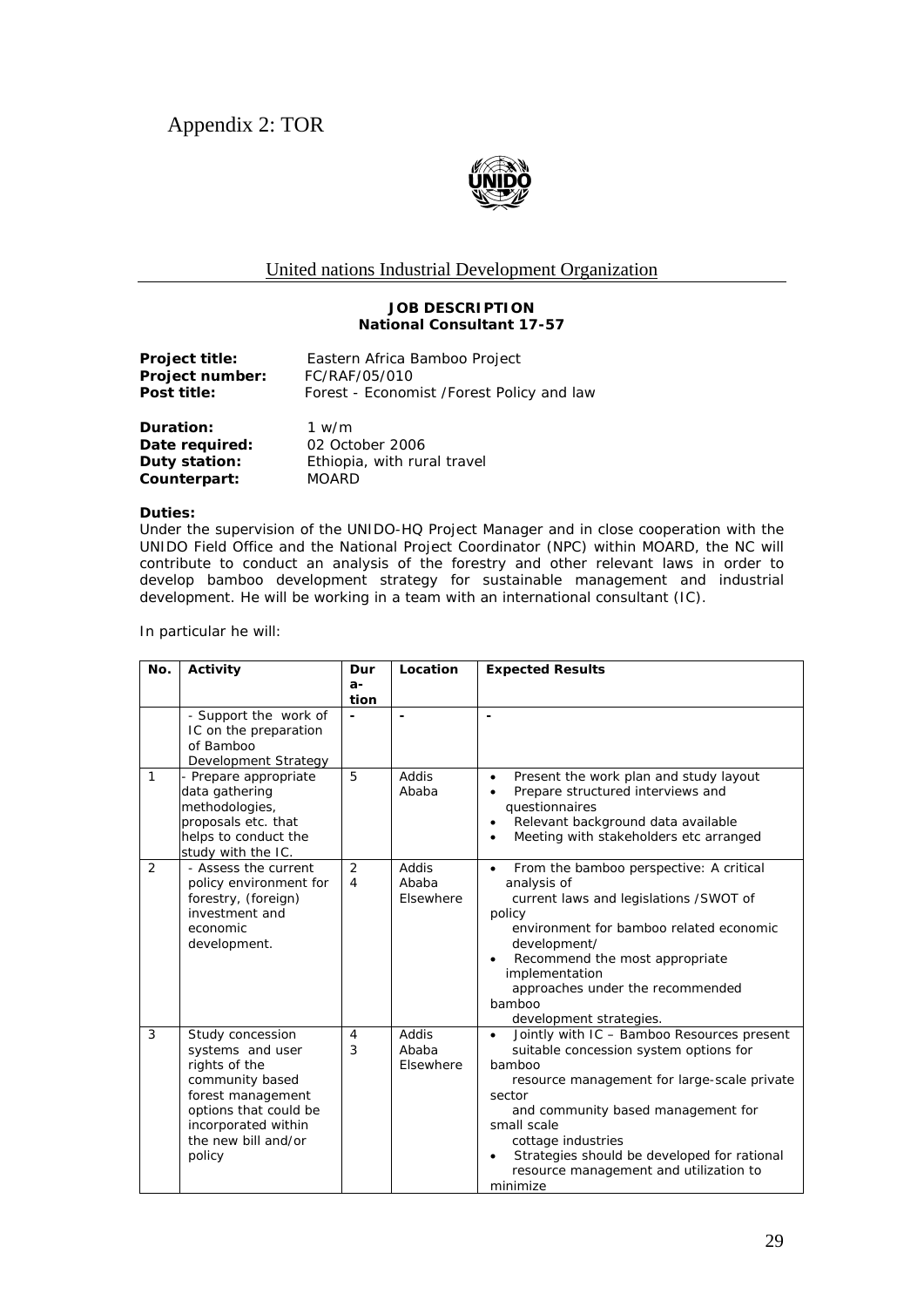|                |                                                                                                                                                                                |                |                | the present pressure on bamboo resources.                                                                                                                                                                                                                                                                                                 |
|----------------|--------------------------------------------------------------------------------------------------------------------------------------------------------------------------------|----------------|----------------|-------------------------------------------------------------------------------------------------------------------------------------------------------------------------------------------------------------------------------------------------------------------------------------------------------------------------------------------|
| 4              | - Review other related<br>Government Policy<br>statements that could<br>be used to fortify a<br>case for bamboo<br>development strategy<br>- Develop policy<br>recommendations | $\overline{4}$ | Addis<br>Ababa | Recommend a policy environment that<br>$\bullet$<br>would<br>ensure sustainable resource management<br>and<br>industrial development based on, among<br>others,<br>activities 1 - 4.<br>Develop appropriate polices to use bamboo<br>$\bullet$<br>resource,<br>particularly in bamboo potential areas for its<br>sustainable development. |
| 5              | Consolidate the<br>components and<br>recommendations of a<br>bamboo industry<br>development strategy.                                                                          | 2              | Addis<br>Ababa | Draft components for a bamboo industry<br>$\bullet$<br>development strategy verified with the<br>stakeholders<br>Present the findings of activities 1 - 4 in the<br><b>RPSC</b><br>meeting in January 2007.                                                                                                                               |
| 6              | Conduct a half-day<br>workshop with<br>relevant stakeholders<br>(GOE, the private)<br>sector and beneficiary<br>representatives)                                               | 1              | Addis<br>Ababa | Present a case for long-term national<br>$\bullet$<br>(policy)<br>strategy for the development of the bamboo<br>sector<br>to be implemented by the Government                                                                                                                                                                             |
| $\overline{7}$ | Prepare final report                                                                                                                                                           | 5              | Home           | Present the final report according to the<br>$\bullet$<br><b>UNIDO</b><br>format                                                                                                                                                                                                                                                          |
| 8              | Any other related<br>assignment as may be<br>detailed by the NPC<br>and/or Project<br>Manager                                                                                  |                |                |                                                                                                                                                                                                                                                                                                                                           |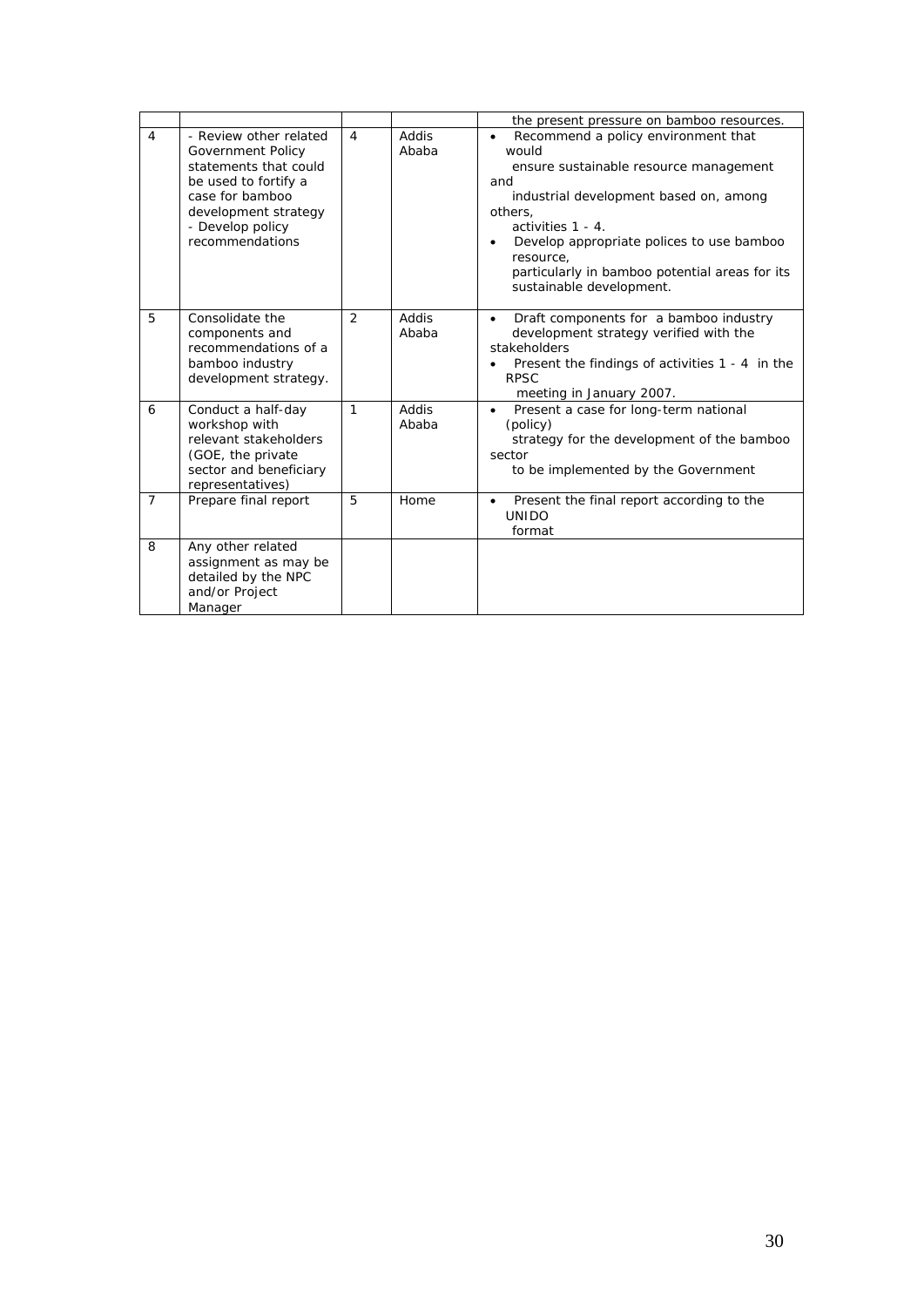| Institutions                         | <b>Issues/Key Questions</b>                                                                                                                                                                                                                 | Remarks |  |
|--------------------------------------|---------------------------------------------------------------------------------------------------------------------------------------------------------------------------------------------------------------------------------------------|---------|--|
| <b>MOARD</b><br>(Federal & Regional) | Resource<br>$\bullet$<br>Role<br>$\bullet$<br>Information exchange system<br>$\bullet$<br>Trading systems<br>$\bullet$                                                                                                                      |         |  |
| FEMSEDA &<br><b>REMSEDAs</b>         | Laws, legislations, guidelines<br>$\bullet$<br><b>Activities</b><br>$\bullet$<br>Relations with investors<br>Harvesting & management<br>$\bullet$<br>Connection b/n research & training<br>$\bullet$                                        |         |  |
| Growers                              | Knowledge on bamboo management<br>$\bullet$<br>Treatment and processing skills<br>$\bullet$<br>Harvesting method<br>$\bullet$<br>Market<br>$\bullet$<br>Taxes and other payments<br>$\bullet$<br>Training and other incentives<br>$\bullet$ |         |  |
| <b>Processors</b>                    | Bamboo forest locations and status<br>$\bullet$<br>Bamboo procurement processes<br>٠<br>Bamboo processing facilities $\&$ skills<br>$\bullet$<br>Marketing and profitability<br>$\bullet$<br>Training and other incentives<br>$\bullet$     |         |  |
| <b>Traders</b>                       | Bamboo resource knowledge<br>$\bullet$<br>Trading processes & procedures<br>$\bullet$<br>Marketing and profitability<br>$\bullet$<br>Payment of taxes & other payments<br>$\bullet$                                                         |         |  |
| Investors                            | Reason for investment on bamboo<br>$\bullet$<br>Scale of investment<br>$\bullet$<br>Socio-economic contribution<br>Tax and other incentives<br>Program & activities under way<br>Future vision                                              |         |  |

# **Appendix 3: Discussion Guiding Key Issues or Foci of Questions**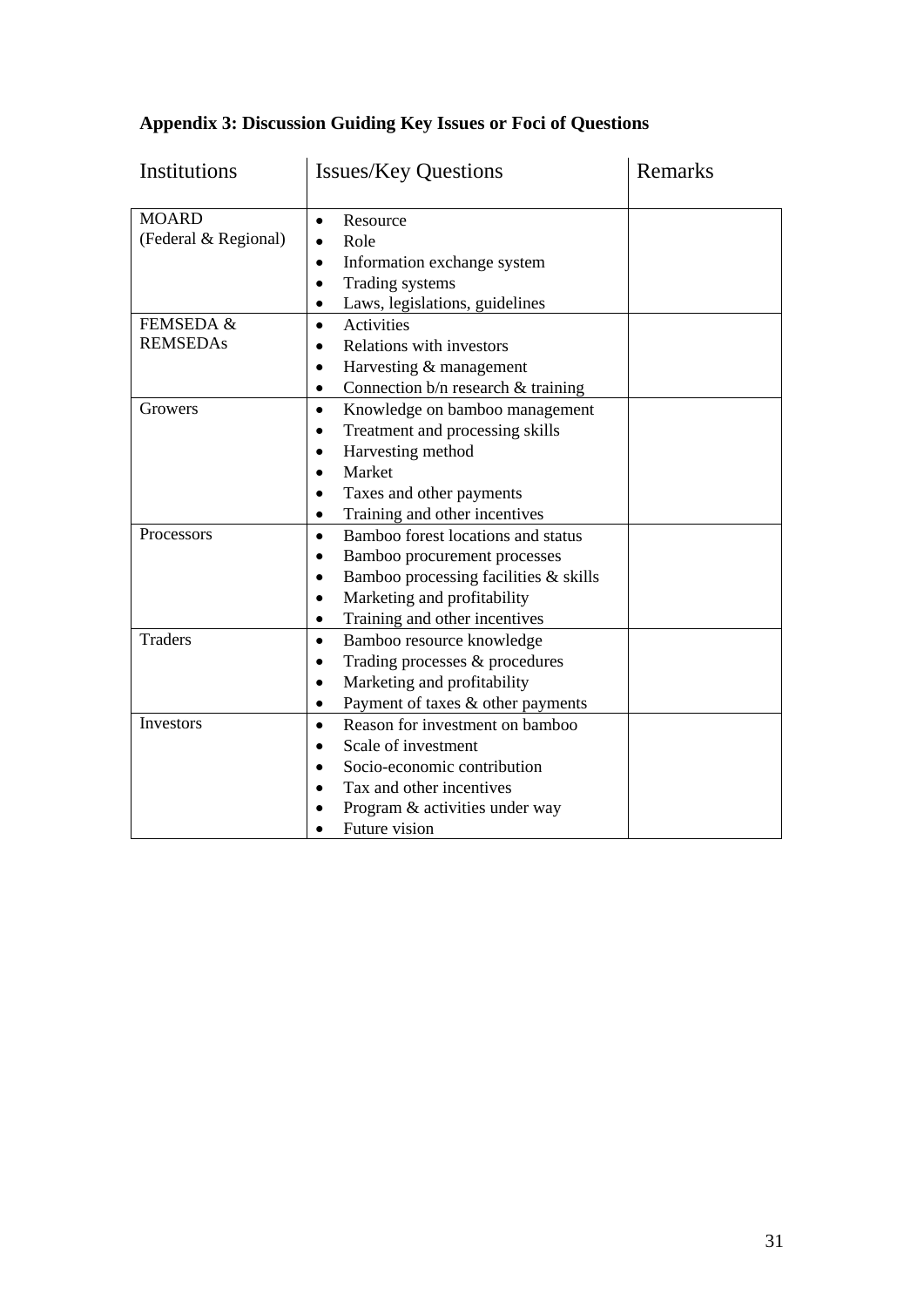# **Appendix 4: Institutions that participated in the study**

| Institution/project               | <b>Represented Person</b>                                            | Remark |
|-----------------------------------|----------------------------------------------------------------------|--------|
| The Eastern Africa Bamboo         | Dr. Eric R Boa, International<br>$\bullet$                           |        |
| Project                           | Consultant                                                           |        |
|                                   | Ato Melaku Tadesse, NPC of Eastern<br>$\bullet$                      |        |
|                                   | Africa Bamboo Project                                                |        |
| <b>MOARD, Natural resources</b>   | Ato Amare worku, Head, Dept. of<br>$\bullet$                         |        |
| sector (Federal)                  | Forestry, Land Use and Soil                                          |        |
|                                   | Conservation                                                         |        |
|                                   | Ato Leykun Birhanu, Advisor to the<br>٠                              |        |
|                                   | <b>State Minister and Forestry Team</b>                              |        |
|                                   | Leader                                                               |        |
| MOARD (Federal), Dept. of         | Ato Natan Balcha, Dept. Head<br>$\bullet$                            |        |
| Legal Affairs<br>MOARD (Federal), |                                                                      |        |
| Marketing and Agricultural        | Ato Bekele Teklu, State Minister<br>$\bullet$<br>Assistant           |        |
| <b>Inputs Sector</b>              | Ato Gebrekidan Teklu, Forest Products<br>٠                           |        |
|                                   | Marketing Team Leader                                                |        |
| <b>FEMSEDA</b>                    | Ato Girma Diriba, Bamboo<br>$\bullet$                                |        |
|                                   | Management Centre Head                                               |        |
| <b>FPURC</b>                      | Dr. Seyoum Kelemework, Senior<br>$\bullet$                           |        |
|                                   | Researcher                                                           |        |
| <b>FRC</b>                        | Ato Tesfaye Hundie, Senior Researcher<br>$\bullet$                   |        |
| Federal Investment Agency         | Ato Mohammed Seid, Director of the<br>$\bullet$                      |        |
|                                   | Research and Planning Dept.                                          |        |
| <b>IBC</b>                        | Dr. Girma Balcha, Director General<br>$\bullet$                      |        |
| Farm Africa (A.A)                 | Mr. Ben<br>, Expert of Participatory<br>$\bullet$                    |        |
|                                   | <b>Forest Management</b>                                             |        |
| MOARD, Metekel Zone,              | Ato Ejeta Worku, Acting Deputy<br>$\bullet$                          |        |
| Benishangul & Gumuz               | Administrator of the Zone                                            |        |
| <b>Regional State</b>             | Ato Takele Admasu, Agriculture and<br>$\bullet$                      |        |
|                                   | Rural Development Desk Head of the                                   |        |
|                                   | Zone                                                                 |        |
|                                   | Ato Matewos Bekele, Natural                                          |        |
|                                   | Resources Conservation and                                           |        |
|                                   | Development Team Leader of Mandura                                   |        |
|                                   | Wereda                                                               |        |
|                                   | Ato Asefa Abate, Development Agent<br>٠                              |        |
|                                   | of the Mandura Woreda                                                |        |
| MOARD, Amhara Regional            | Ato Woreta Abera, Dept. Head of<br>$\bullet$                         |        |
| <b>State</b>                      | Forestry & Agroforestry Potection and                                |        |
|                                   | Development                                                          |        |
|                                   | Ato Mulu Gebeyehu, Forest Protection<br>٠                            |        |
|                                   | and Development Expert<br>Ato Feleke Tesma, Natural Gum<br>$\bullet$ |        |
|                                   | Incence Production and Handling                                      |        |
|                                   | Expert                                                               |        |
|                                   | Ato Minda Teshome, Agroforestry                                      |        |
|                                   | Expert                                                               |        |
|                                   | Ato Bayleyegn Azene, Agricultural                                    |        |
|                                   | Expert                                                               |        |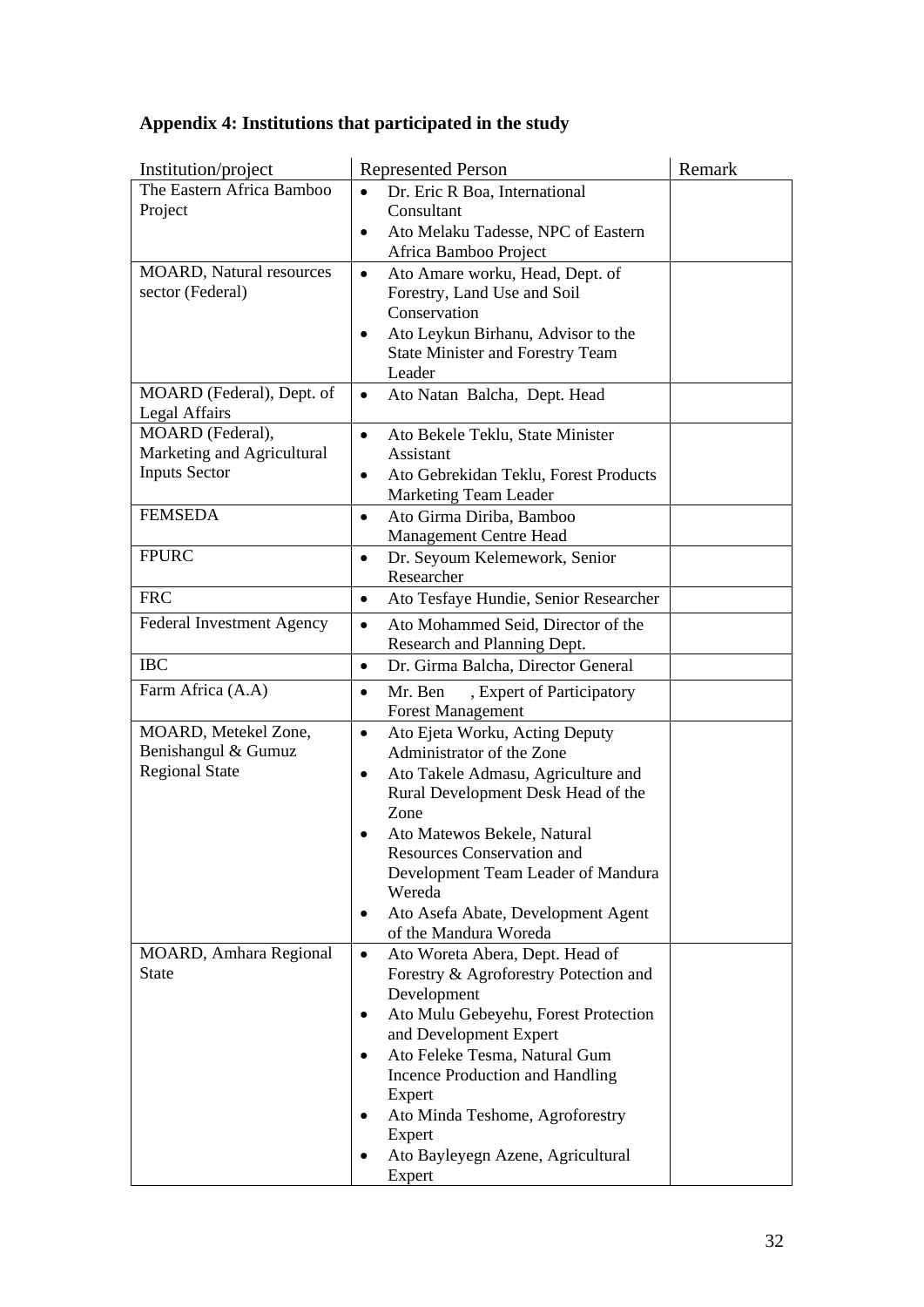| MOARD, Oromiya Regional<br><b>State</b>                      | Ato Dribu Jemal, Rural Land and<br>$\bullet$<br><b>Natural Resources Administration</b><br><b>Sector Head</b><br>Ato Birhanu Edeta, Forest Management<br>٠                                                                                                                                                    |  |
|--------------------------------------------------------------|---------------------------------------------------------------------------------------------------------------------------------------------------------------------------------------------------------------------------------------------------------------------------------------------------------------|--|
|                                                              | Plan Expert                                                                                                                                                                                                                                                                                                   |  |
| REMSEDA (Amhara<br>Regional State)                           | Ato Shuromu Haile, Expert<br>$\bullet$<br>Ato Wubetu Fantahun, Bamboo<br>$\bullet$<br>Processing Expert                                                                                                                                                                                                       |  |
| MOARD, Awi Zone, Banja<br>Shikudad Woreda                    | Ato Abebe Kebede, Land Use<br>$\bullet$<br><b>Administration Expert</b>                                                                                                                                                                                                                                       |  |
| Amhara Region Investment<br><b>Bureau</b>                    | W/ro Enanu Kassahun, Investment Plan<br>$\bullet$<br><b>Information Organization Advisory</b><br><b>Team Leader</b>                                                                                                                                                                                           |  |
| Bamboo grower in Amhara<br>Region, Awi Zone, Enjibar<br>Town | Ato Ababaw Wondamlak<br>$\bullet$                                                                                                                                                                                                                                                                             |  |
| Bamboo Trader in Amhara<br>Region, Awi Zone, Enjibar<br>town | <b>Ato Takele Bitew</b><br>$\bullet$                                                                                                                                                                                                                                                                          |  |
| <b>MOARD, SNNPRS</b>                                         | Ato Mamo Gedebo, Head of Natural<br>$\bullet$<br><b>Resources and Rural Land</b><br><b>Administration Sector</b><br>Ato Bekele Haile, Dept. Head of<br>$\bullet$<br><b>Natural Resources Conservation and</b><br>Development<br>Ato Tsegaye Fekadu, Forest<br>٠<br><b>Conservation and Development Expert</b> |  |
| <b>REMSEDA (SNNPRS)</b>                                      | Ato Eliyas Ayalew, Acting Centre<br>$\bullet$<br>Head<br>Ato Shewa Wotango, Bamboo<br>$\bullet$<br>Processing Expert                                                                                                                                                                                          |  |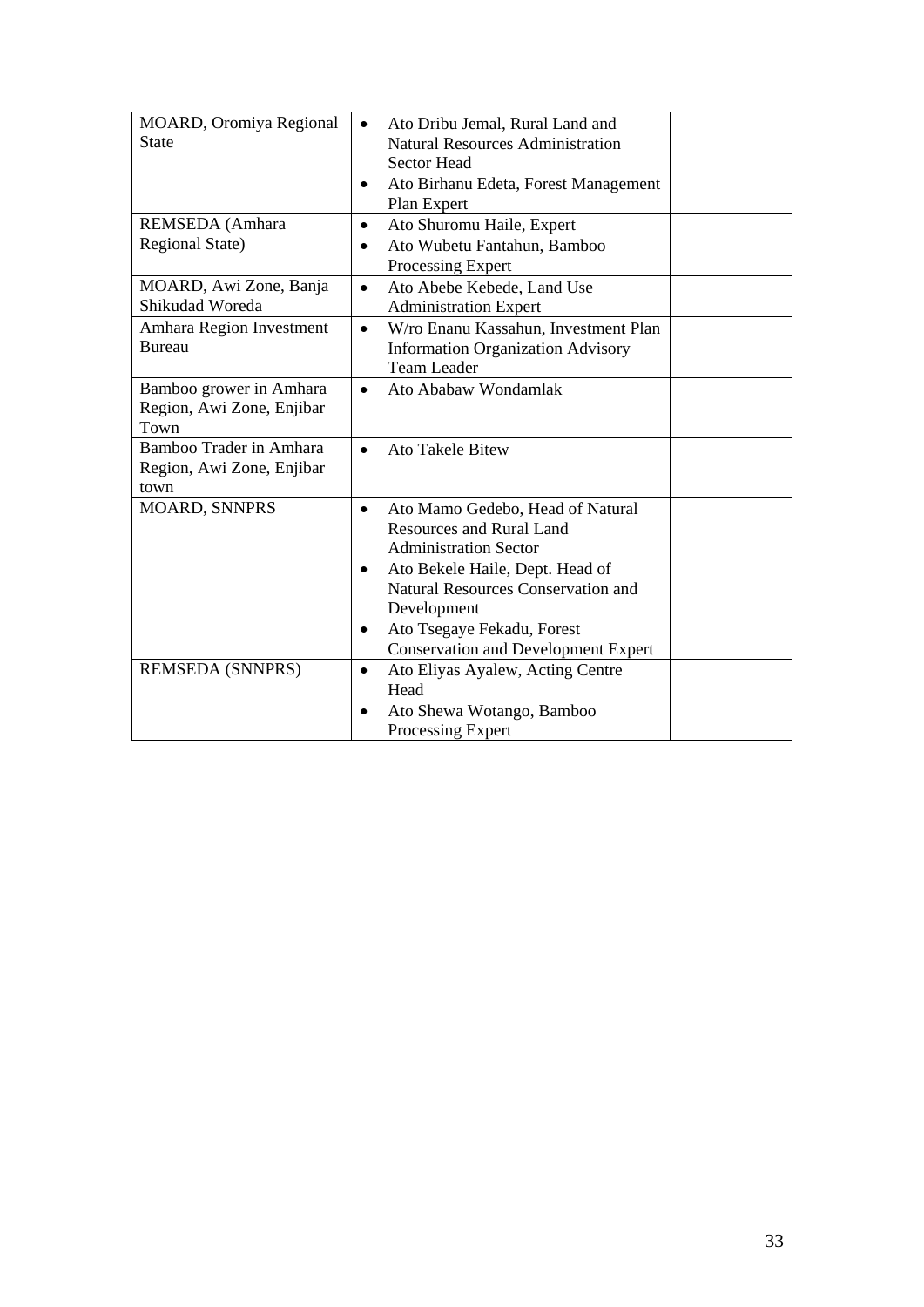## **Appendix 5: Salient issues brought up by the participants during the various discussion events**

The approached used was information gathering through interactive discussions on selected important issues. The issues or guiding questions where presented for discussion and every participant gave his/her views, suggestions and comments on them. The points that the participants felt were very important and on which most of the participants built consensus are presented below.

## MOARD, Federal

- We were made aware of the extent of area coverage, distribution, status and potential of the Ethiopian bamboo by the Luso Consult report (1997)
- No much has been accomplished since then to manage and use the Ethiopian bamboo at Federal level.
- Relevant regional bureaus were informed to take advantage of FEMSEDA and REMSEDA capacity to train on bamboo processing
- No bamboo specific policies, strategies, guidelines at federal level
- No bamboo specific proclamations, legislations
- No forest policy and strategy at federal level, a draft is awaiting approval
- The Ethiopian Rural Land Administration and Land Use proclamation (456/2005) provides provisions for private holding and use of rural land
- Any citizen of the country who is 19 years or above age and who wants to engage in agriculture for a living shall have the right to use rural land
- Private land holders who are given holding certificates can lease to other farmers or investors in a manner that shall not displace them.
- Government being the owner of rural land, communal land holdings can be changed to private holdings as may be necessary

## MOARD (Federal): Marketing and Inputs Sector

- We promote industrial led utilization strategy
- Resource base: extent and potential is known from the Luso Consult survey report
- Limited attempts were made to explore international market for bamboo
- We popularized the resource and many investors showed great interest to invest on it
- One investor sent a truck load of bamboo to INBAR, China, for testing, but has not yet received answer from them. Nevertheless, he is, in the mean time, procuring bamboo processing tools from China through the Ethiopian Embassy in Bejing.
- Current and actual resource assessment is needed
- The Ethiopian bamboo variability study could boost the marketability of bamboo by identifying varieties best suited for specific purposes
- Study is also required on nutrient content of bamboo shoots in order to promote it as food commodity
- The extent and potential of the resource may justify for a special unit establishment to oversee its proper development and utilization

## FEMSEDA

- No policy or strategy on bamboo
- We train on bamboo processing and we use bamboo culms from Masha and Hagereselam bamboo forests, both in the SNNPRS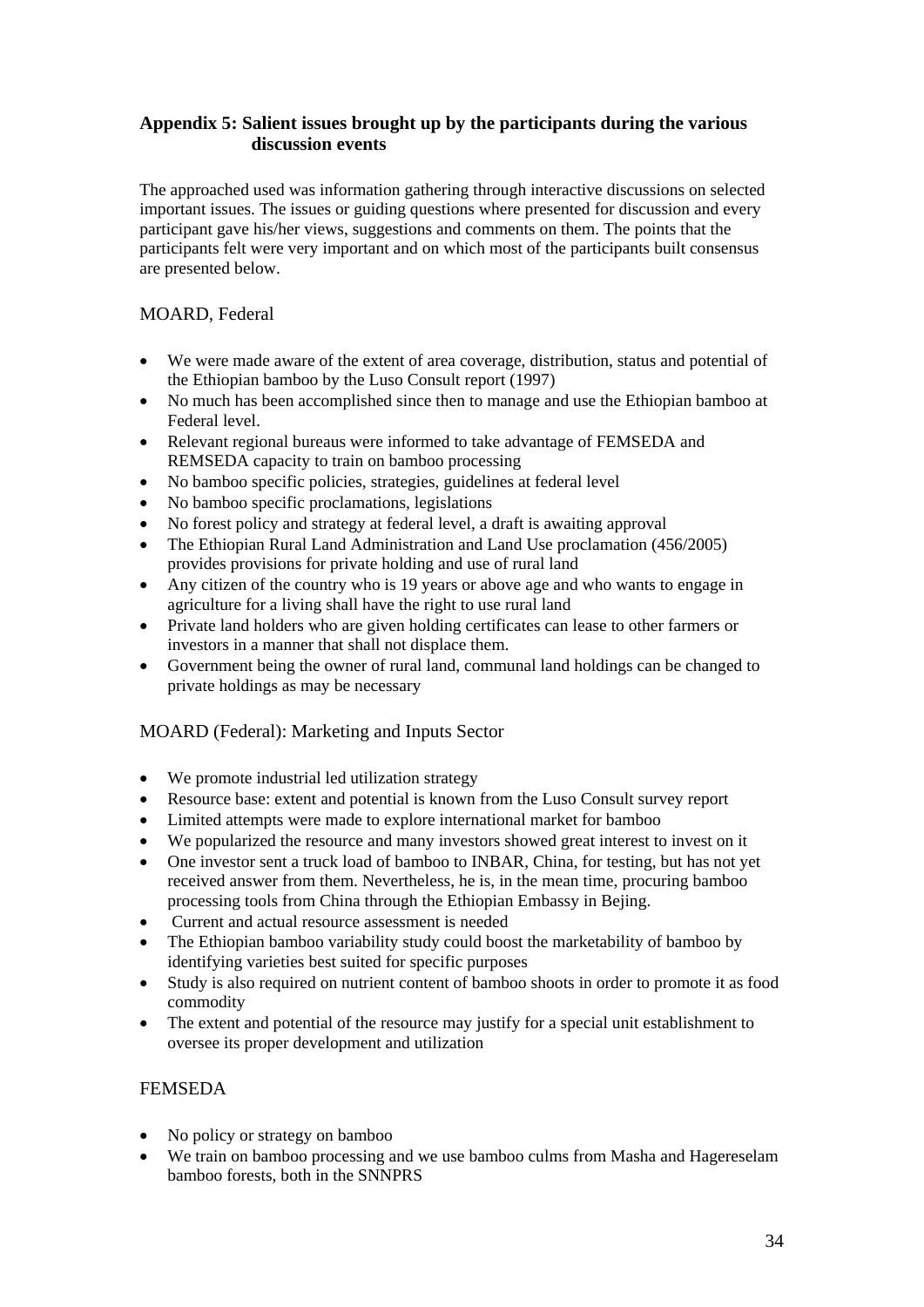- We give three types of trainings, (1) basic for  $4-5$  months, (2) up-grading for  $1-1\frac{1}{2}$ months and (3) Training of Trainers for 15 days
- Bamboo procurement is a lengthy process. A request is written to the pertinent regional bureau and it writes a letter to the concerned zone and wereda for cooperation. We deal with middle-men to arrange us contact with the farmers from whom we could buy the bamboo. Finally the Wereda Agriculture Office gives us permit to take the procured bamboo out of the wereda, zone and region.
- No feed-back on the trainings provided so far
- No training is given on bamboo forest management by FEMSEDA
- Request for training is growing
- Formal linkages with REMSEDAs is poor

#### **Comments**

The Centre should strengthen it self to adequately support investors

 It should establish better linkages with national research institutions like WUARC and with international ones like INBAR

 FEMSEDA and REMSEDAs should improve their linkages and relationships in mutually supportive manner **WUARC** 

- Bamboo is of very high potential resource
- Not properly studied, particularly its treatment and processing requirements
- Bamboo is being harvested in a very destructive way and this has to be corrected
- Bamboo processing is rudimentary and lacks even the very basic appropriate technology
- Farmers have appropriate traditional knowledge on bamboo management, culm age identification and propagation which could be improved through training
- There are bamboo property variations within the lowland bamboo and also within the highland bamboo. More intensive study should identify the different varieties below the species level to facilitate species variety and end-use matching

## **FRC**

- Farmers who are growing and using bamboo are doing their best, we should encourage and support them
- Optimum growth requirements of the Ethiopian bamboo should be studied, particularly propagation methods by seed, cuttings and other methods
- Possibilities for introducing species with proven potential should be explored
- Land ownership and/or tenure systems have to be studied
- Technical issues impeding bamboo management, expansion, harvesting and utilization have to be addressed

## Federal Investment Agency

- There is no investment incentives specific to bamboo, but is covered in the investment incentives provided for agro-industry
- The Investment Proclamation 280/2002 as amended by Proclamation 373/2003 provides various investments for production of biological resources for export and local uses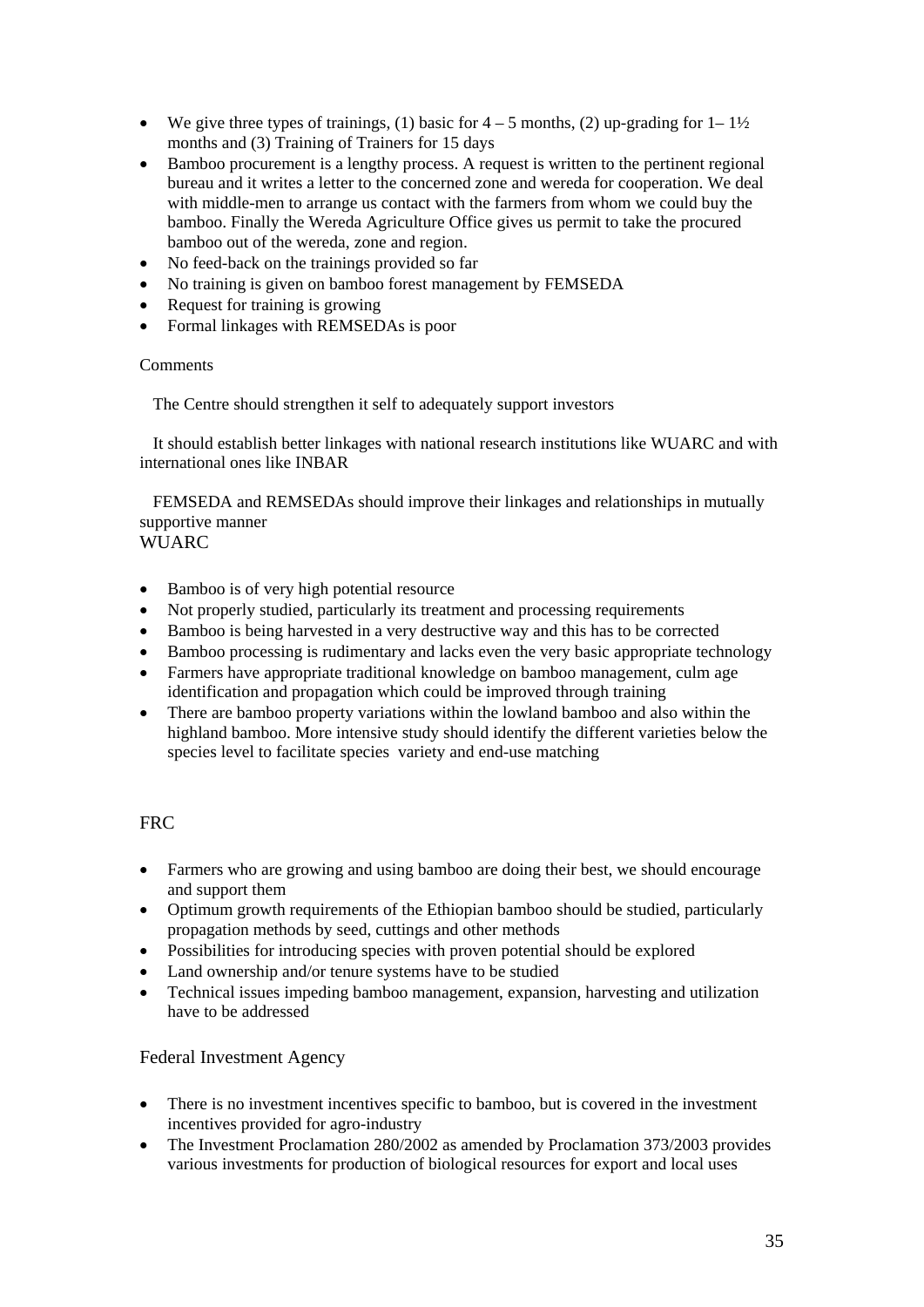- Investment permit process is very fast, could be obtained within few hours if all the requirements are fulfilled
- Once permit has been provided, concerned government bodies are notified to follow up its implementation as per the agreed plan
- Concerned government and non-government bodies could present their argument if they have a strong case against it before the final go ahead signal is given to the investor

## IBC

- All biological resources production and development programs should consider biodiversity conservation
- IBC is mandated to oversee conservation, sustainable utilization and access and benefit sharing undertakings in the country
- In practice, the linkages between IBC and the Investment Permit providers is not as strong as it should be.
- Priority should be given to optimum sustainable utilization of a natural biological resource like a natural bamboo forest without adversely affecting its integrity
- Conservation, research, development, and utilization should go in conformity with each other and in reinforcing manner to ensure optimum benefit in perpetuity
- IBC has statuary right to comment on the sustainability of biological resources development and utilization

## Farm Africa

- Biological resources are best managed and used by the communities living in and around that resource
- Participatory forest management ensures communities participation in the resource conservation, management, utilization and benefit sharing
- Large-scale investments could also involve local communities through share-holding mechanism. The government could buy the share and distribute it to the community in an equitable manner. In this way the local communities will feel owners of that investment and will do all they can to safeguard it. This system will also ensure that the investment contributes directly to the livelihood improvement of the community

## MOARD, Metekel, Benishangul and Gumuz

- Our region has abundant bamboo resource, but no detail study conducted so far to know the location, extent and status of the resource
- We understand from observation that the resource is dwindling and disappearing very fast. For example, Bulen, Dibati, Wonbera, Mandura and Pawe wereda which were fully covered by lowland bamboo are now devoid of it.
- The natural bamboo forest is not protected, managed and utilized properly. It is a common resource with free access to all.
- The scarcity of bamboo is now pushing the prices up in the towns; it used to be sold at 0.10 Birr per culma few years a go, it is now being sold at a minimum price of 0.70 Birr per culm (N.B. 1 USD =  $8.67$  Eth. Birr)
- The conversion of natural bamboo forest to farm land is accelerating very fast. The natural bamboo forest is now retreating to the exceptionally inaccessible areas
- No noticeable work has been done on bamboo utilization
- Area closure and seedling distribution are being implemented as solutions, but not effective so far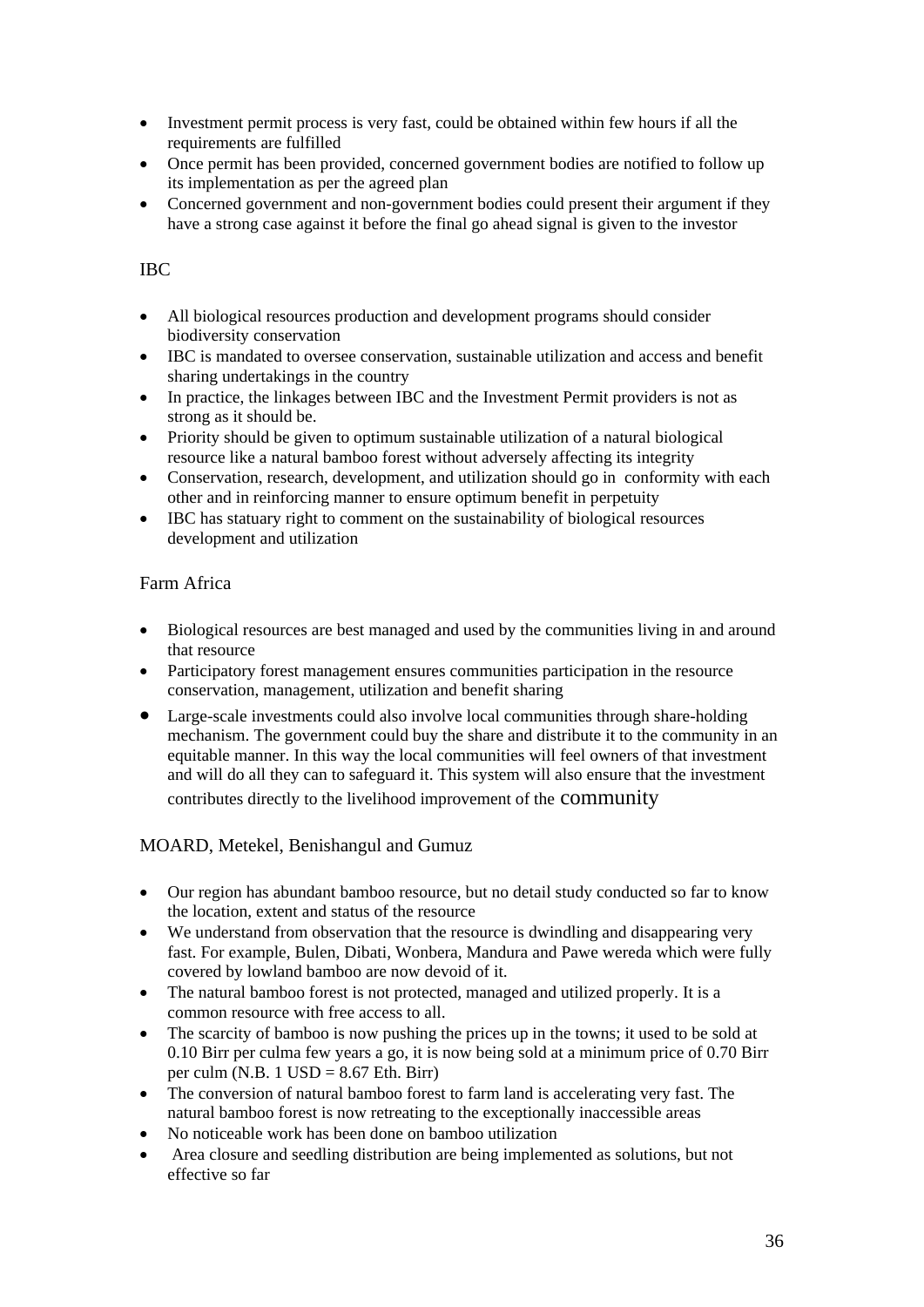- Harvesting of bamboo for sale outside the wereda requires a licence and royalty payment but not for own consumption or sale within the wereda
- Illegal cuttings are controlled by community task force
- Local community shares 20% of the royalty

#### **Comments**

There is no a plant species that covers more area than bamboo in the region

 Scarcity is increasing community awareness on the value of bamboo as could be understood from the response of many farmers

 elaborated community participation through responsibility and benefit sharing mechanisms should be effectively designed and implemented to reverse the deteriorating trend

 Management plans guided by well designed and far sighted strategies should be prepared and publicised to the communities for effective implementation

 Current bamboo resource location, extent and status should be known in the shortest possible time as baseline information for further development and utilization plans

## MOARD, Amhara

- Bamboo in our region is found in Gojam and Gonder, about 50,000 ha
- Our role has been very limited
- Lowland bamboo is disappearing fast but highland bamboo plantation is steadily expanding, mainly in farmers' land and in churches
- Plantation bamboo management and utilization is growing by its own, only driven mainly by the prevailing informal markets
- Natural bamboo forests are declining at fast rate, they are being converted to farm land and eucalyptus plantations
- We have started work to promote the conservation, development and utilization of bamboo through awareness raising and training
- No forest proclamation at regional state level
- Policy, legislation and guidelines on bamboo conservation, development and sustainable utilization should be prepared in the shortest possible time
- The resource currently available should be studied
- Technology on bamboo propagation, management, harvesting and processing should be made available through research and by adopting and adapting other countries experiences
- Marketing networks should be established and flow of market information should be facilitated
- Establishment of a unit that oversees and facilitates the proper management, harvesting, processing and marketing of bamboo might be required

## MOARD, SNNPRS

- We already have information on the location, extent and status of bamboo in our region
- We have prepared a package draft for training farmers and other interested on bamboo processing
- We have legislation and guideline for non-timber forest products and bamboo is covered by those legal frameworks, which could be an input for future work
- In those legal frameworks, bamboo forests could be converted into other land uses as deemed necessary

•